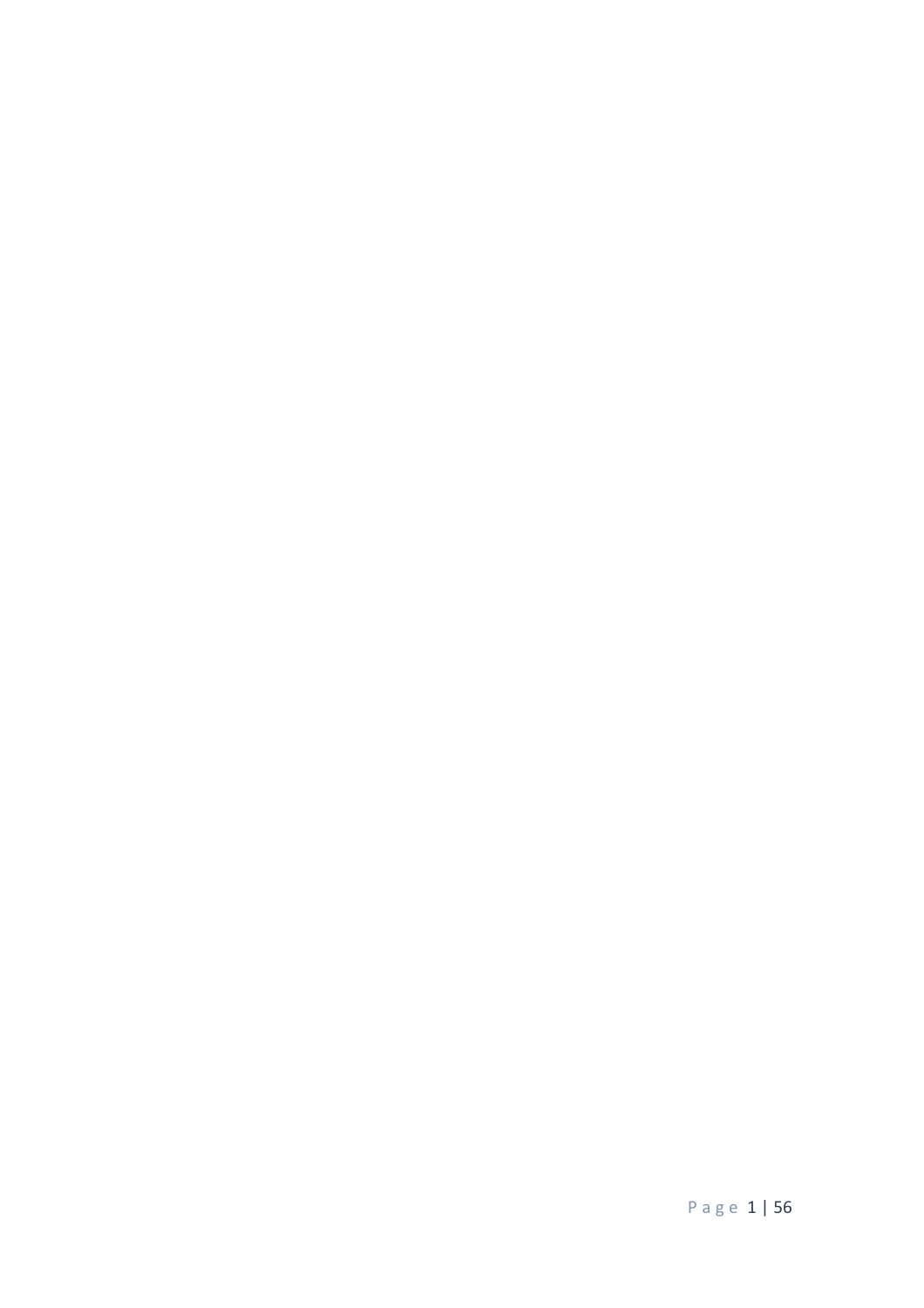# **CONTENTS**

| <b>PREFACE</b><br><u> 1989 - Johann Stoff, amerikansk politiker (d. 1989)</u>                                                                   | 5              |
|-------------------------------------------------------------------------------------------------------------------------------------------------|----------------|
| <b>FORCES IN MIND TRUST</b>                                                                                                                     | 6              |
| COMMUNITY INNOVATIONS ENTERPRISE                                                                                                                | $\overline{7}$ |
| <b>ACKNOWLEDGMENTS</b>                                                                                                                          | 8              |
| <b>EXECUTIVE SUMMARY</b>                                                                                                                        | 9              |
| <b>1. INTRODUCTION</b><br><u> 1989 - Johann Stoff, deutscher Stoff, der Stoff, der Stoff, der Stoff, der Stoff, der Stoff, der Stoff, der S</u> | 13             |
| 1.1 Background                                                                                                                                  | 13             |
| 1.2 Scope of the Northern Ireland Review                                                                                                        | 13             |
| 1.3 Methods                                                                                                                                     | 14             |
| 1.4 Outline of Report                                                                                                                           | 15             |
| 2. THE ARMED FORCES COVENANT AND THE ROLE OF HEALTHCARE                                                                                         | 16             |
| 21 Background                                                                                                                                   | 16             |
| 2.2 Implementation of the Armed Forces Covenant in Northern Ireland                                                                             | 16             |
| 2.3 Northern Ireland's Commitment to Veterans' Health Care                                                                                      | 19             |
| 3. CONTEXT: NORTHERN IRELAND'S HEALTH STRUCTURES AND SYSTEMS                                                                                    | 20             |
| 3.1 Background                                                                                                                                  | 20             |
| 3.2 The Department of Health                                                                                                                    | 21             |
| 3.3 The Health and Social Care Board (HSCB)                                                                                                     | 22             |
| 3.4 Health and Social Care Trusts                                                                                                               | 22             |
| 3.5 Waiting Times                                                                                                                               | 23             |
| 3.6 Support for Victims and Survivors                                                                                                           | 24             |
| 4. PLANNING FOR THE MENTAL AND RELATED HEALTH NEEDS OF VETERANS                                                                                 | 26             |
| 4.1 National and Local Health Care Planning                                                                                                     | 26             |
| <b>4.2 Veterans Champions</b>                                                                                                                   | 28             |
| 4.3 The Veterans Gateway Service                                                                                                                | 28             |
| 5. ASSESSMENT OF NEEDS: SUMMARY OF VETERANS COMMUNITY PROFILE                                                                                   | 29             |
| 5.1 Introduction                                                                                                                                | 29             |
| 5.2 Geographical Profile                                                                                                                        | 29             |
| 5.3 Age Profile                                                                                                                                 | 30             |
| 5.4 Gender Profile: Female Veterans                                                                                                             | 32             |
| <b>6. ASSESSMENT OF NEEDS: MENTAL AND RELATED HEALTH NEEDS</b>                                                                                  | 34             |
| 6.1 Overview of General Mental Health Issues in Northern Ireland                                                                                | 34             |
| 6.2 Veterans with Mental Health Issues in Northern Ireland                                                                                      | 37             |
| <b>6.3 Post Traumatic Stress Disorder</b>                                                                                                       | 38             |
|                                                                                                                                                 |                |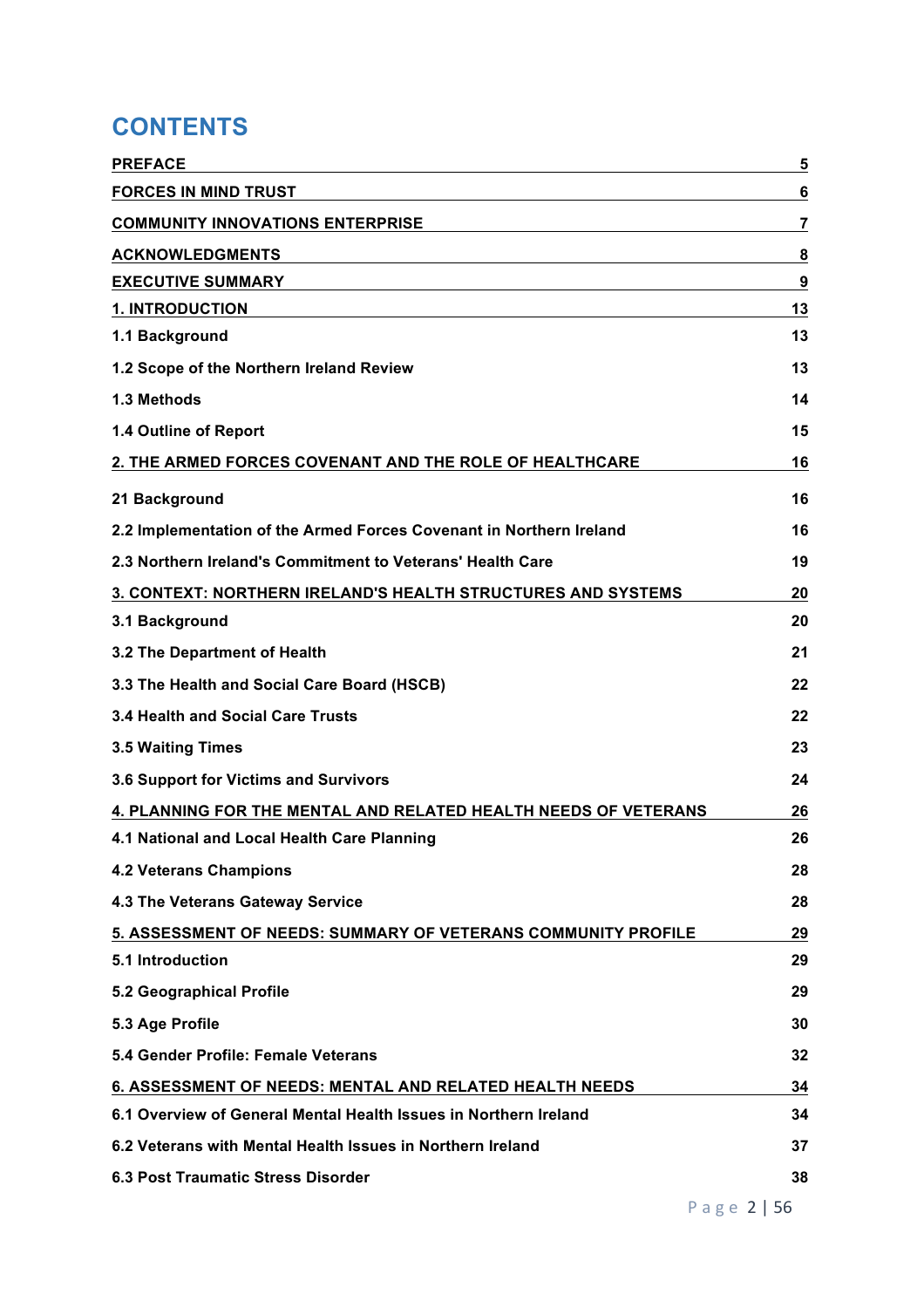| <b>6.4 Suicide Risks</b>                                                   | 39 |
|----------------------------------------------------------------------------|----|
| 6.5 Pre-Enlistment Factors                                                 | 39 |
| 6.6 Substance Misuse: Alcohol and Drugs                                    | 40 |
| 7. MENTAL HEALTH PROVISON AND SUPPORT FOR VETERANS IN NORTHERN IRELAND     | 41 |
| 7.1 Introduction                                                           | 41 |
| 7.2 Access to Information and Reducing Stigma                              | 41 |
| 7.3 GP Provision and Mental Health Services                                | 44 |
| 7.4 Pathways between Statutory and Voluntary Sector Provision              | 47 |
| 7.5 Voluntary Sector Services Providing Clinical Interventions to Veterans | 48 |
| 7.6 Victims and Survivors/Trauma Network                                   | 50 |
| <b>8. THE NEEDS OF VETERANS' FAMILIES</b>                                  | 52 |
| 8.1 Children and Young People                                              | 52 |
| 8.2 Services for Families                                                  | 53 |
| <b>9. CONCLUSION AND SUMMARY OF KEY MESSAGES</b>                           | 55 |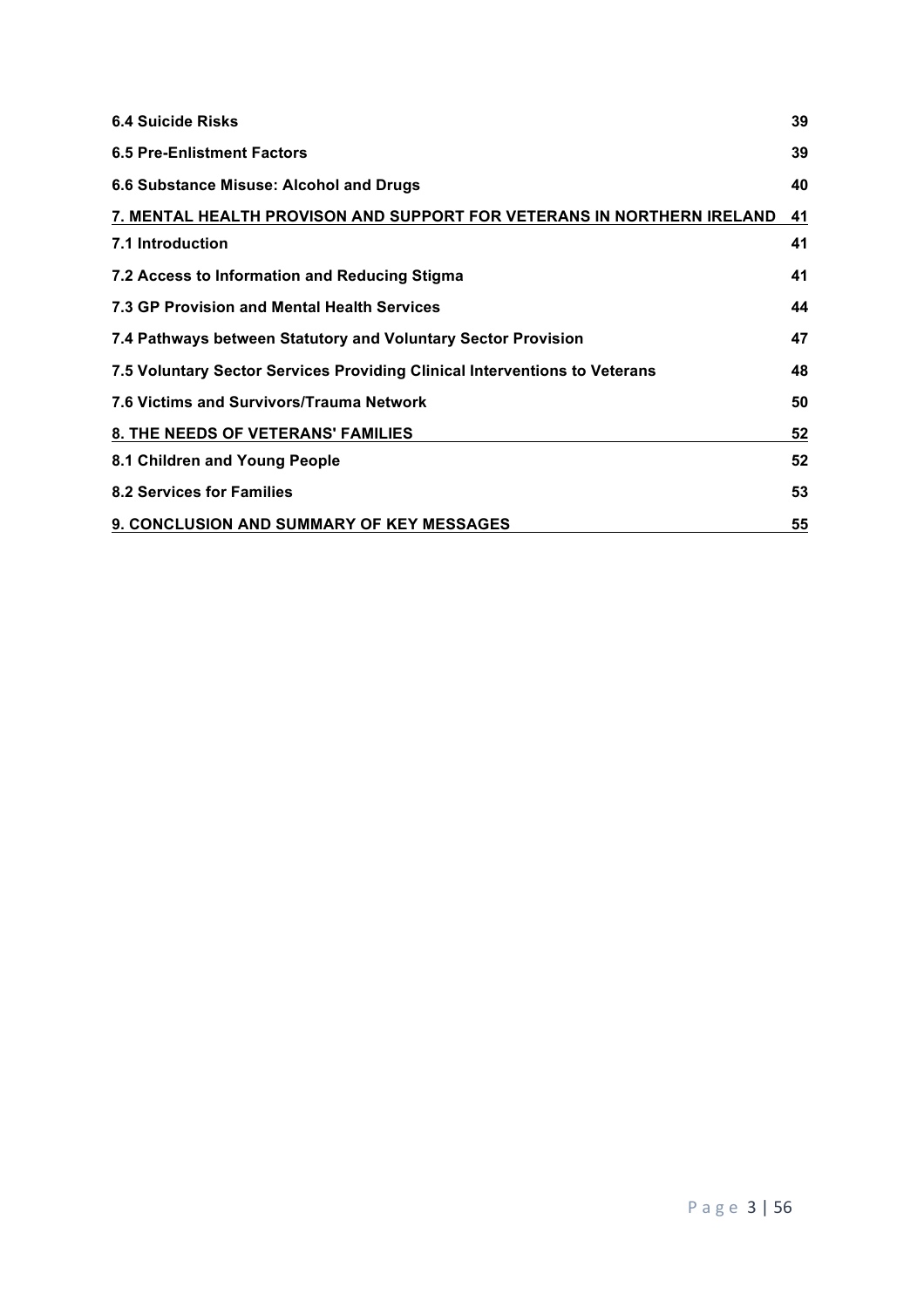# **List of Abbreviations**

| <b>AFLF</b>    | <b>Armed Forces Liaison Forum</b>                                                                                                                                                                     |
|----------------|-------------------------------------------------------------------------------------------------------------------------------------------------------------------------------------------------------|
| <b>CAMHS</b>   | <b>Child and Adolescent Mental Health Services</b>                                                                                                                                                    |
| <b>CAJ</b>     | Committee on the Administration of Justice                                                                                                                                                            |
| <b>CIE</b>     | <b>Community Innovations Enterprise</b>                                                                                                                                                               |
| <b>CNA</b>     | <b>Comprehensive Needs Assessment</b>                                                                                                                                                                 |
| <b>DCMH</b>    | Departments of Community Mental Health                                                                                                                                                                |
| <b>DHSSPS</b>  | Department of Health, Social Services and Public Safety (since May<br>2016 as DoH, but still referenced within the report as DHSSPS where<br>relevant to the date of the information being presented) |
| <b>DoH</b>     | Department of Health (previously known as DHSSPS prior to May<br>2016)                                                                                                                                |
| <b>FIMT</b>    | <b>Forces in Mind Trust</b>                                                                                                                                                                           |
| <b>FTC</b>     | <b>Family Trauma Centre</b>                                                                                                                                                                           |
| GP             | <b>General Practitioner</b>                                                                                                                                                                           |
| <b>HSC</b>     | <b>Health and Social Care Service</b>                                                                                                                                                                 |
| <b>HSCB</b>    | <b>Health and Social Care Board</b>                                                                                                                                                                   |
| <b>LCG</b>     | <b>Local Commissioning Group</b>                                                                                                                                                                      |
| <b>MOD</b>     | <b>Ministry of Defence</b>                                                                                                                                                                            |
| <b>NHS</b>     | <b>National Health Service</b>                                                                                                                                                                        |
| <b>NICE</b>    | National Institute for Health and Clinical Excellence                                                                                                                                                 |
| <b>NIVSC</b>   | Northern Ireland Veterans' Support Committee                                                                                                                                                          |
| <b>PTSD</b>    | <b>Post Traumatic Stress Disorder</b>                                                                                                                                                                 |
| <b>RFCA NI</b> | Reserve Forces and Cadets Association for Northern Ireland                                                                                                                                            |
| VSS            | <b>Victims and Survivors Service</b>                                                                                                                                                                  |
| <b>UDR</b>     | <b>Ulster Defence Regiment</b>                                                                                                                                                                        |
| UK             | <b>United Kingdom</b>                                                                                                                                                                                 |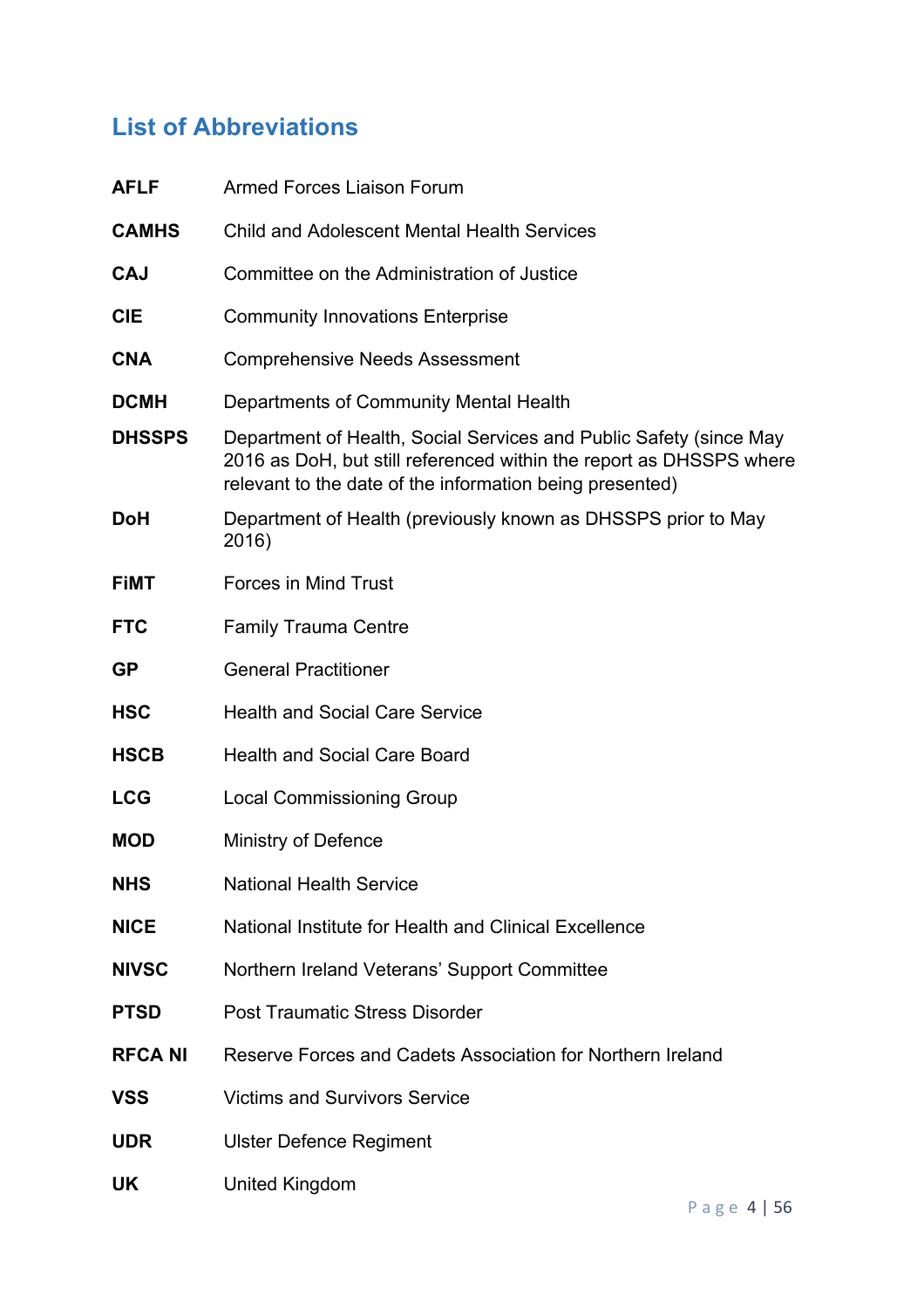# **Preface**

This report provides the findings from a review of the mental and related health needs of veterans in Northern Ireland. The review predominantly focused on statutory and clinical mental and related health provision for veterans.

Forces in Mind Trust commissioned Community Innovations Enterprise to undertake this review in Northern Ireland following the completion of similar work in England, Wales and Scotland. With the completion of this report for Northern Ireland we have the first comprehensive review of meeting the mental and related health needs for veterans and family members for the whole of the UK.

The Call to Mind: Northern Ireland report outlines the progress that has been made in improving mental health services overall in Northern Ireland. All the stakeholders who engaged in this review clearly value the progress that has been made and are committed to delivering services to a high standard and ensuring the particular needs of veterans are met.

The key messages and opportunities for further development, outlined in the report, have come from a desktop review of strategies and policy documents and the views of stakeholders working directly with veterans. The report highlights the need for robust data and information, and increased awareness about the needs of veterans in Northern Ireland; the importance of reducing stigma; better information for veterans and their families to enable them to access the most appropriate services; and the development of more community-based mental health provision including development of the Mental Trauma Service as a national trauma focused network.

The Call to Mind: Northern Ireland report makes an essential contribution to the wider body of work that can assist policy makers, service planners and providers in Northern Ireland to continue to build on their achievements, and meet the mental and related health needs of veterans.

Professor The Lord Patel of Bradford OBE Hans Pung Community Innovations Enterprise Chairman, Forces in Mind Trust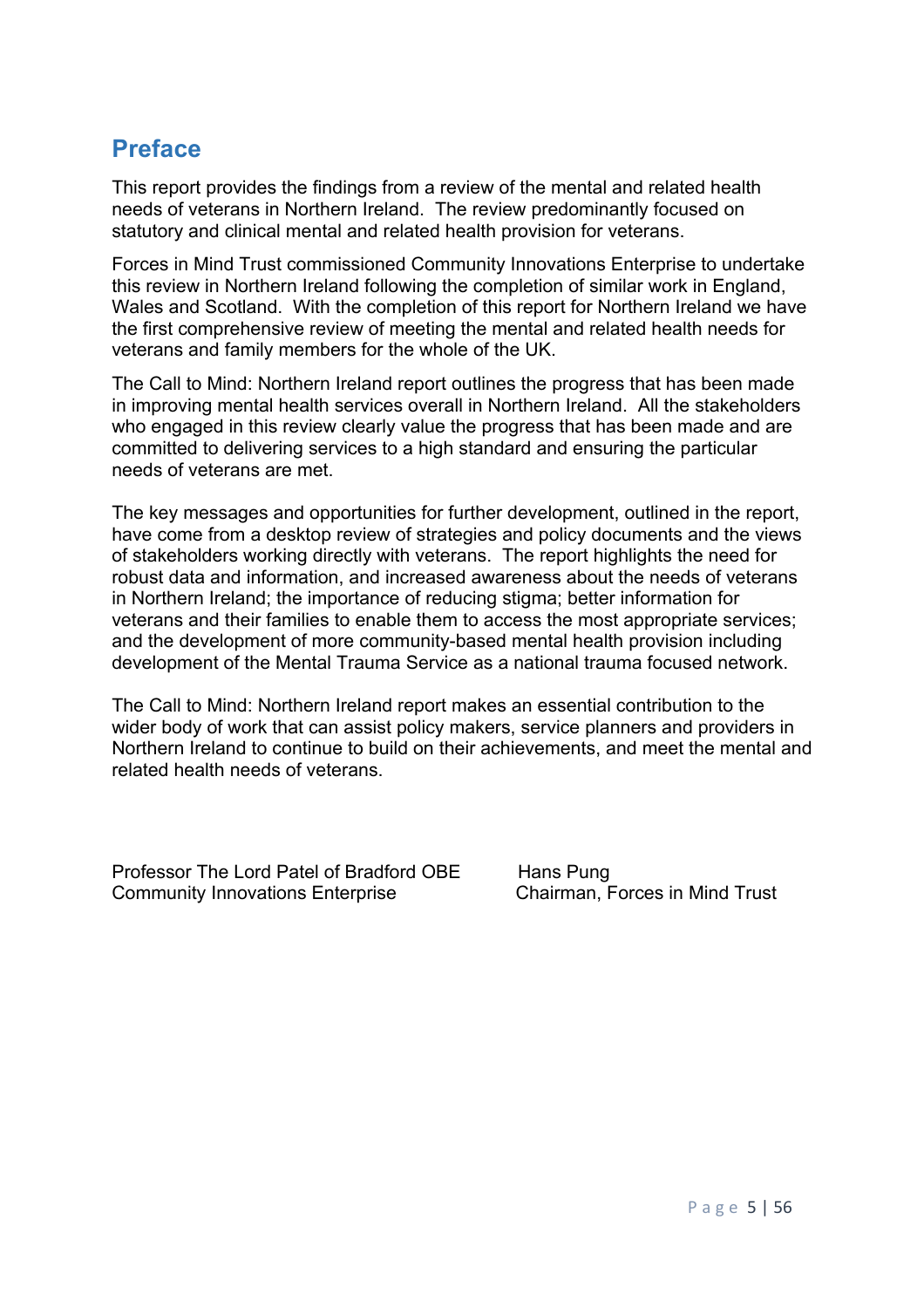# **Forces in Mind Trust**

Forces in Mind Trust (FiMT) was founded in 2012 to improve the transition of military personnel, and their families, at the end of a period of service in the Armed Forces back into the civilian world. That world comprises many facets: employment; housing; health and wellbeing; social networks; and a sense of identity and worth, each of which contributing to a 'successful' transition. Recognising early on that ex-Service personnel suffering mental health or wellbeing issues are particularly vulnerable to failed transition, FiMT, established through an endowment from the Big Lottery Fund, committed itself to gaining a better understanding of the causes and effects of such issues on transition.

In addition to mental health, FiMT has also commissioned research into supported housing, employment and the whole transition process itself. Grants have been awarded to programmes as diverse as mentoring ex-offenders through to adventure challenge projects for wounded, injured and sick ex-Service personnel in partnership with The Royal Foundation. Full details can be found on FiMT's website www.fimtrust.org.

Looking ahead, FiMT will continue to initiate research and award grants to programmes that provide robust evidential output to help inform policy makers and service deliverers with the aim of improving transition for UK veterans and families. Applications are welcome from any organisation engaged in such activity subject to fulfilling the eligibility criteria. Applications can be found on FiMT's website, or for related enquiries, by visiting http://www.fim-trust.org/contact-form/.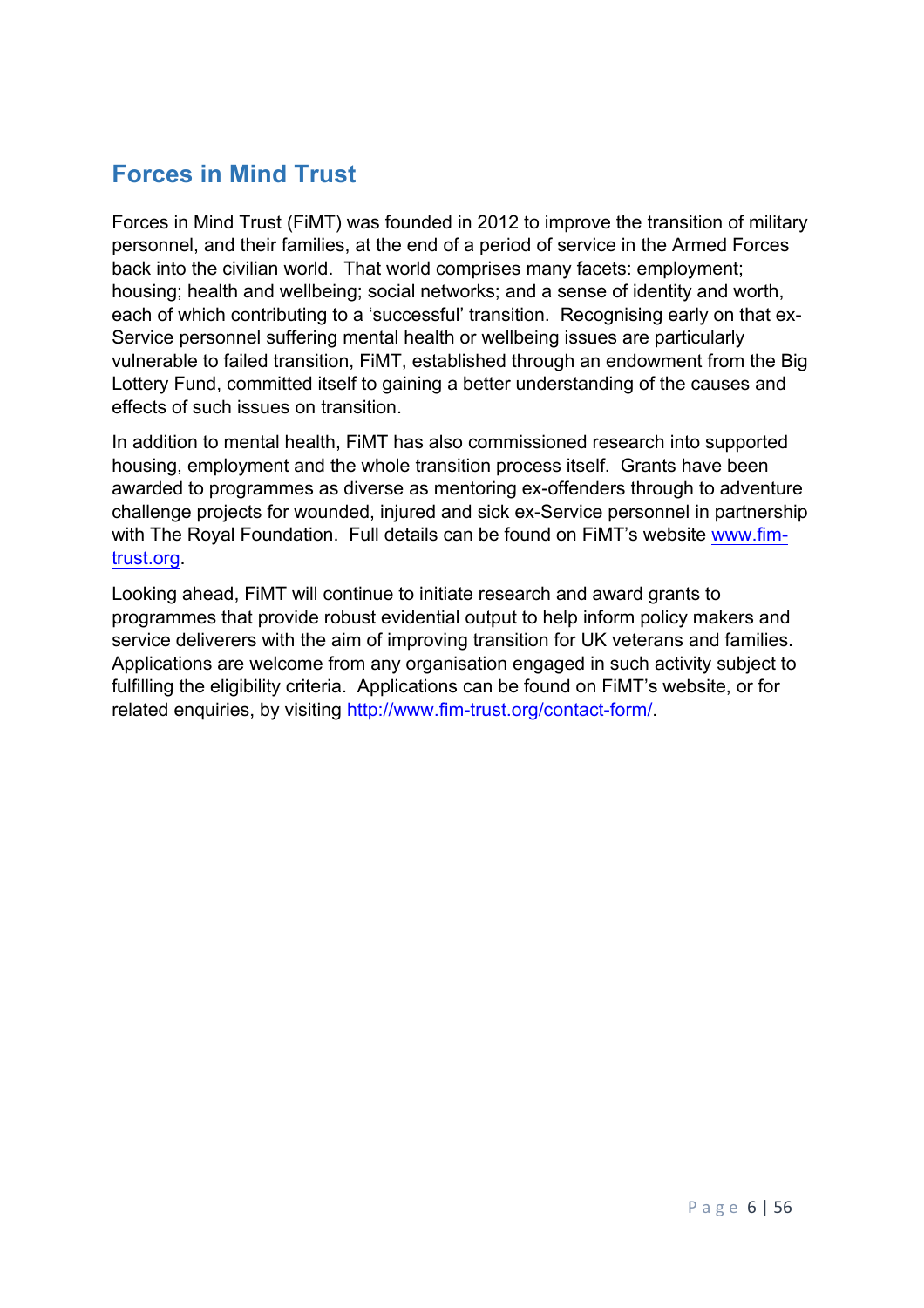# **Community Innovations Enterprise**

Community Innovations Enterprise (CIE) was founded in March 2011 and provides a range of research, consultancy and project management programmes in the fields of mental health, drug and alcohol use, offender health and service user involvement.

CIE has significant experience in assessing needs for different population groups across the health, social care and criminal justice sectors. The key outcome of this work has been to help commissioners and service providers to better understand the full range of health and social care needs of the population groups they serve including assessing the impact of service re-design and identifying gaps in provision and areas of good practice.

CIE aims to go beyond traditional approaches to assessment and consultation services by placing the communities or client groups in question at the heart of the chosen development. We support organisations to reach the full diversity of their clients and communities while at the same time increasing their capacity and capability to achieve meaningful service user and public involvement and promote social inclusion.

# **Authors**

Sherife Hasan Dr Jon Bashford Professor Lord Patel of Bradford OBE

May 2017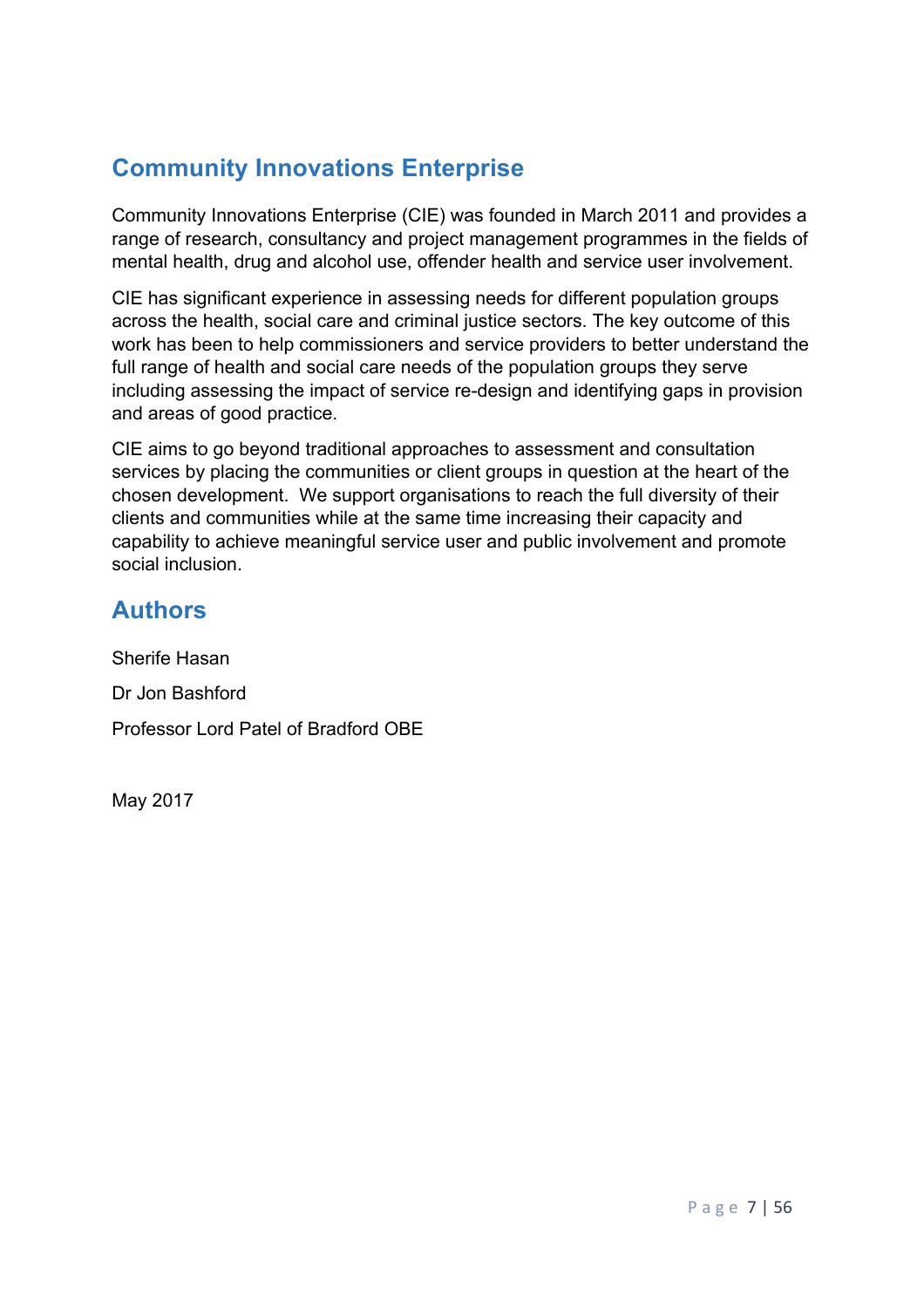# **Acknowledgments**

The authors are greatly indebted to the agencies and individuals who have contributed to making this project possible and while we cannot name everyone we would like to gratefully acknowledge the following agencies for enabling members of staff to contribute to this report: the General Adult Community Psychiatric Services in Belfast and Queens University Belfast; The Ulster Defence Regiment and Royal Irish Regiment (Home Service) Aftercare Service; The Commission for Victims and Survivors; Combat Stress; and Beyond the Battlefield.

The authors would like to thank Forces in Mind Trust who provided the sponsorship for the project. We are very grateful to Ray Lock (Chief Executive) and Kirsteen Waller (Research and Support Manager) for their continued guidance and support.

We also acknowledge the support and cooperation of the NIVHWS research team at Ulster University, in particular Cherrie Armour (Associate Dean, Research & Impact Life & Health Sciences and Director of the NI Veterans Study, Ulster University).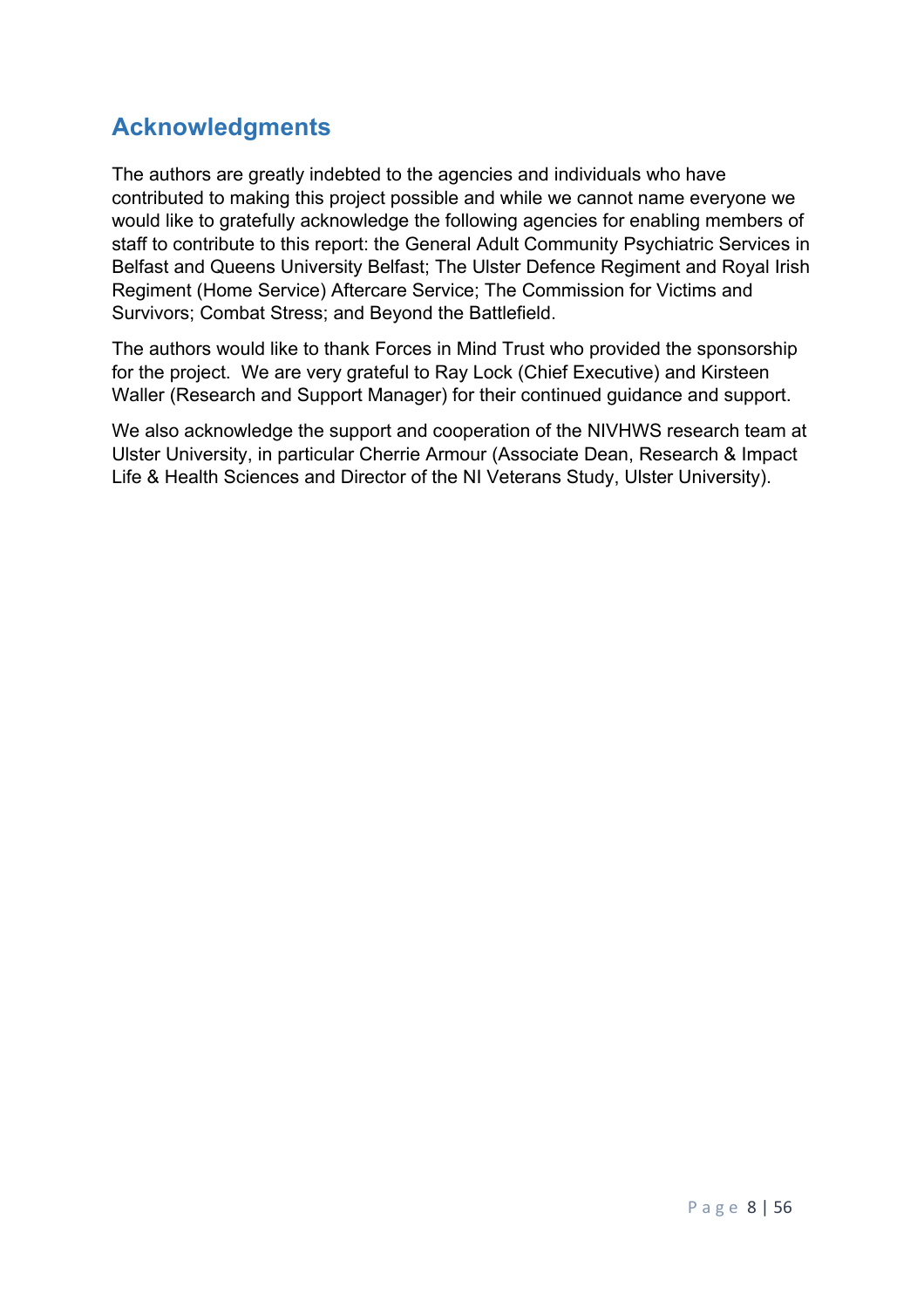# **Executive Summary**

#### **Introduction**

*Call to Mind: A Framework for Action. Findings from the review of veterans and family members mental and related health needs assessments* (Forces in Mind Trust and Community Innovations Enterprise, June 2015) reviewed veterans and family members' mental and related health needs assessments in England.

Forces in Mind Trust subsequently commissioned Community Innovations Enterprise to undertake individual reviews for each of the devolved nations of Scotland, Wales and Northern Ireland with a view to producing a stand-alone report for each country and a UK-wide report.

#### **Scope of the Northern Ireland Review**

The Northern Ireland Review took place at the same time as other significant projects in Northern Ireland (NI) being undertaken by Ulster University, specifically:

- 1. Understanding, supporting and serving the Northern Ireland veterans community, comprising ex-Service personnel; and,
- 2. Mental Health Needs of the Hidden Veteran Community in Northern Ireland.

Together these two studies are known as the Northern Ireland Veterans Health and Wellbeing Study (NIVHWS).

The first report produced by the NIVHWS aligned to the project noted at item 1 above, and focused on the support and services available to veterans from both the voluntary and statutory (excluding the NHS) sectors in NI, and on communication across key stakeholders in the veteran support sector in NI. In order to ensure an appropriate level of co-ordination and to make sure that the Ulster University project and the Devolved Nations Review for Northern Ireland did not duplicate the same data collection and methods, it was agreed that this review would predominantly focus on statutory (NHS) and clinical mental and related health provision for veterans, while Ulster University would focus primarily on non-NHS and statutory services and voluntary sector provision. This review does, however, consider some wider related aspects such as the pathways between the statutory and voluntary sector.

For the purposes of this report the term 'veteran' is used to describe individuals who have served for at least one day in Her Majesty's Armed Forces, whether as a Regular or as a Reservist.<sup>1</sup> The term 'veterans community' describes veterans and their families, including adult and minor dependents. The term 'the Troubles' refers to the conflict in Northern Ireland between 1968 and 1998.

<sup>&</sup>lt;sup>1</sup> The Armed Forces Covenant Ministry of Defence

https://www.gov.uk/government/uploads/system/uploads/attachment\_data/file/49469/the\_armed\_forces\_covenan t.pdf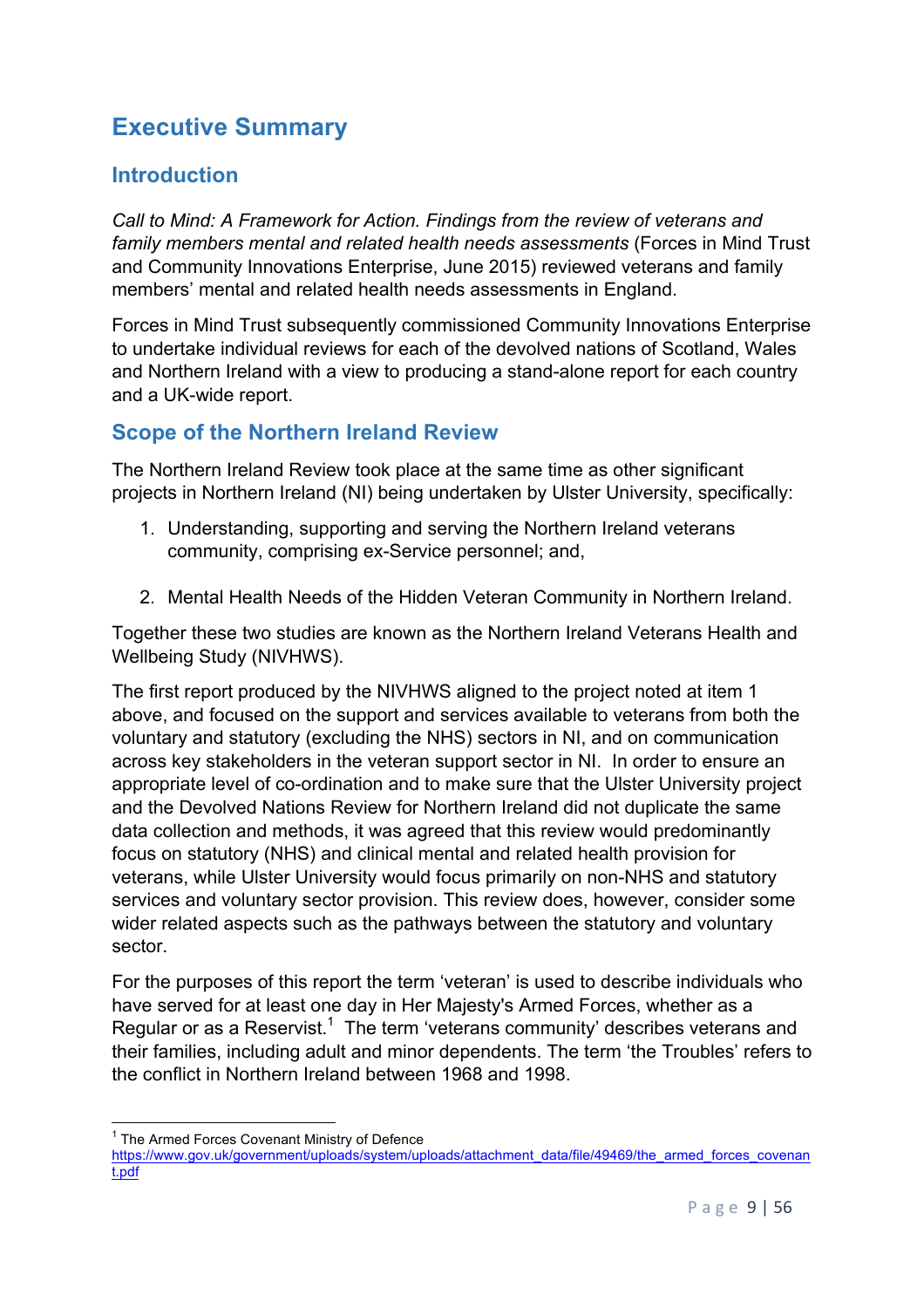#### **Methods**

The review was undertaken in two stages. Firstly, a scoping study was undertaken between September and December 2015, which involved 13 interviews with stakeholders from across the statutory sector working with veterans and families in Northern Ireland.

As mentioned above, the scope of the review was changed in order to complement the project being undertaken by Ulster University. As a consequence of this and the issues identified in the scoping stage, the review for Northern Ireland took place during October 2016 - January 2017 with a primary focus on statutory service provision.

This review primarily consisted of a desktop review of key documents, specifically:

- Relevant national policies and strategies;
- Relevant national and local commissioning and strategic plans; and
- Existing research and evidence on veterans in Northern Ireland and on their mental and related health needs.

A select number of telephone interviews were also carried out with key stakeholders, including clinical staff within General Adult Community Psychiatric Services in Belfast and Queens University Belfast, The Ulster Defence Regiment and Royal Irish Regiment (Home Service) Aftercare Service, and the Commission for Victims and Survivors. Some practitioners in the voluntary sector were also interviewed in order to discuss the pathways between voluntary and statutory provision, including Combat Stress and Beyond the Battlefield.

#### **Summary Outline of Report**

This report covers the following areas:

- The implementation of the Armed Forces Covenant in Northern Ireland and the role of statutory NHS health care providers.
- Review of national and local planning of the needs of veterans, including Veterans Champions.
- Veterans' profile in Northern Ireland including geographical, age and gender profile.
- Mental health and related health needs, specifically Post Traumatic Stress Disorder (PTSD), suicide risks, pre-enlistment factors and substance misuse (alcohol and drugs).
- Mental health provision, including
	- $\circ$  access to information and reducing stigma
	- o GP provision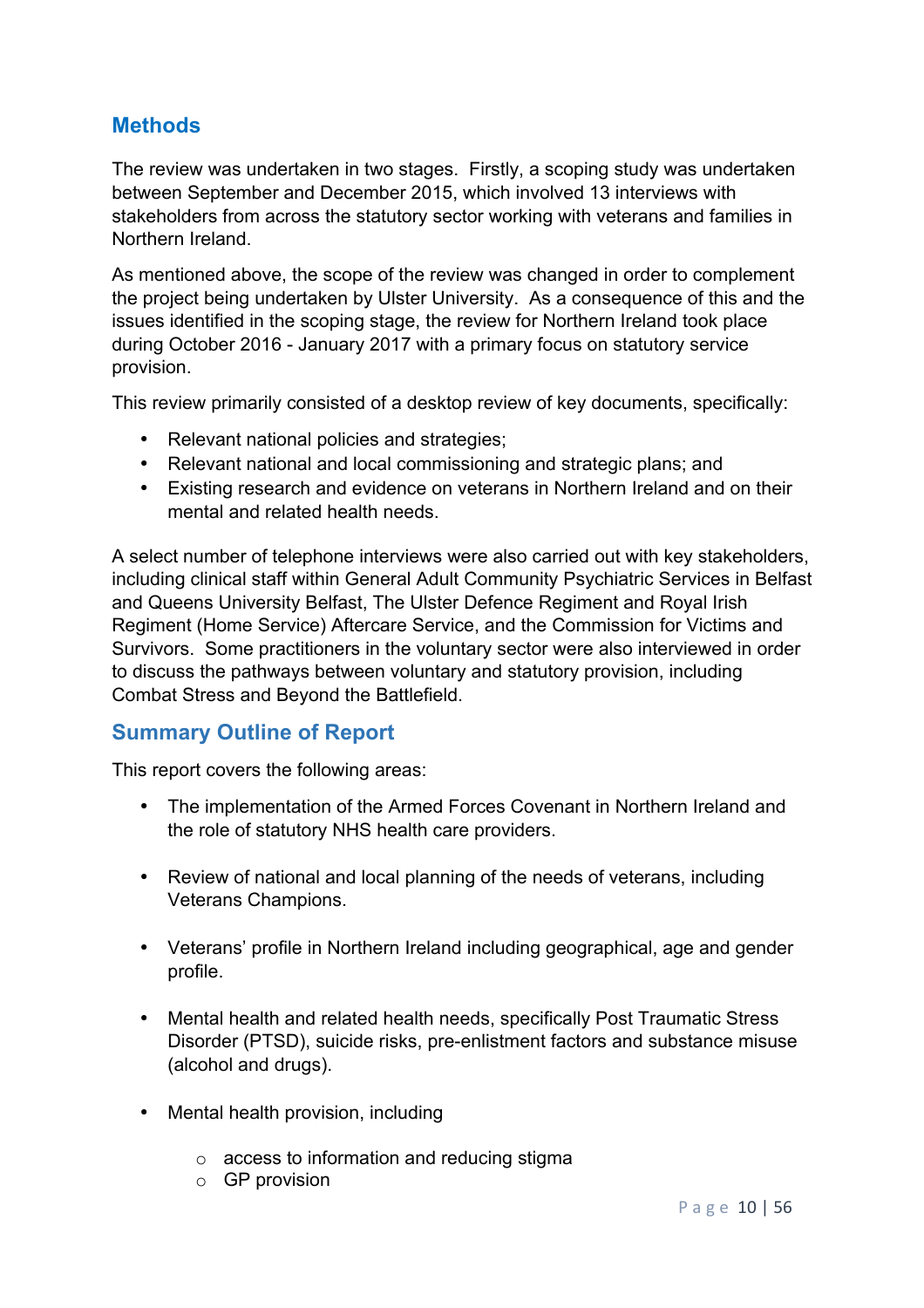- o pathways between statutory and voluntary sector provision
- o clinical interventions within voluntary sector services
- o victims and survivors/trauma network
- The needs of families of veterans, including the needs of children and young people.

### **Conclusions and Summary of Key Messages**

Veterans in Northern Ireland with mental health needs have access to a range of pharmacological and some therapy-based treatments from statutory health and mental health services. Progress has been made in improving mental health services overall in Northern Ireland and clearly many of the professionals within these services are committed to delivering services to a high standard and ensuring the particular needs of veterans are met. Any consideration of these services in Northern Ireland, however, must be done in the context of Northern Ireland's complex history, the current political landscape and the impact of the equality legislation.

From the evidence gathered and the feedback received from stakeholders, there are some key messages for consideration as outlined below:

- **Problem identification** There is a lack of robust monitoring data across the statutory sector on the prevalence and incidence of mental health problems amongst veterans and family members in Northern Ireland. This is due to a variety of factors including reluctance amongst veterans to be identified as having served in the armed forces and the lack of strategic planning guidance for mental health providers and GPs on identifying mental health problems in the veteran community. There is also a lack of data relating to the individual outcomes for the general population with diagnosed mental health conditions receiving therapybased treatments, which further limits understanding about the needs of veterans. Consideration needs to be made about how to improve the identification and monitoring for veterans and family members with mental health problems.
- **Help seeking amongst veterans** The problems faced by veterans living in Northern Ireland are potentially more complicated and sensitive than those faced by veterans in England, Scotland and Wales due to personal security concerns, making it difficult for them to seek help openly for mental health issues. This can result in mental and related health issues being left untreated as veterans and their families feel unable to come forward and ask for help and support.
- **Increasing awareness of veterans' needs amongst GPs** Although amongst many GPs there is good understanding of the mental needs of victims of trauma as a result of the Troubles, they **lacked awareness of the specific needs of veterans**. Communication strategies to raise awareness among GPs and other primary and community care practitioners of the impact of conflict-related trauma should also include the needs of veterans.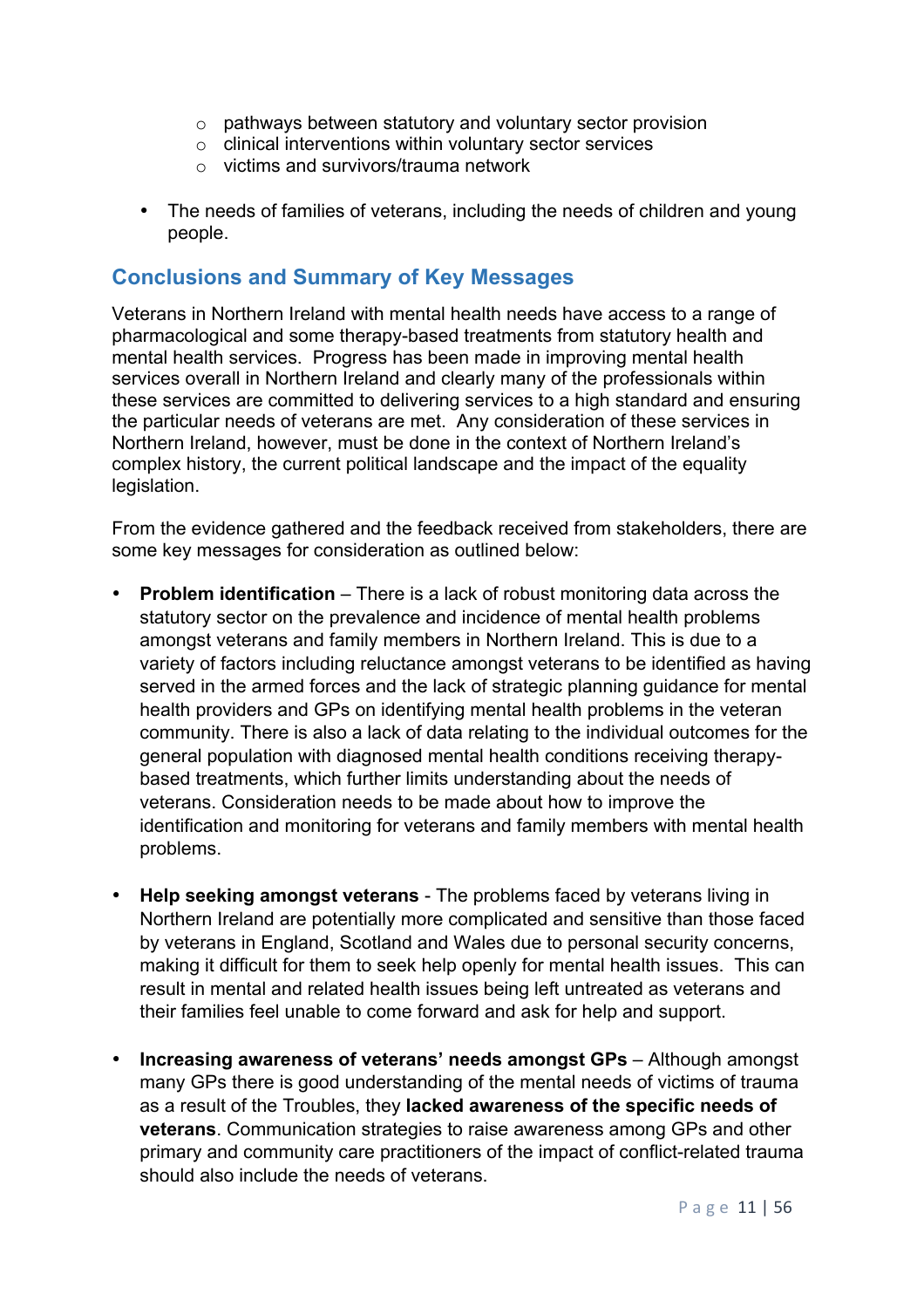- **Early intervention and reducing stigma**  Mental health promotion approaches that can be used to help reduce stigma, should be promoted within the veterans' community to help break down barriers to service access and ensure early intervention for mental health problems. This should be included as part of the broader strategy in Northern Ireland to raise awareness of mental health problems, ensuring access to a range of information about mental health issues and service providers.
- **The Armed Forces Covenant and equalities legislation** The complex history of Northern Ireland and perceived conflicts between the Armed Forces Covenant and current equalities legislation, has made it difficult for service providers to signpost and provide information specifically targeted at veterans on how to access appropriate services. Veterans' mental health needs could be addressed as part of the broader approach to recognising and addressing health inequalities. This would help ensure more effective assessment of mental health needs in the veterans community.
- **Community-Based Mental Health Provision** Some of the more specialist residential treatments for veterans in Northern Ireland require them to travel large distances. As an alternative, shorter, community-based therapeutic and support programmes for veterans in Northern Ireland should be developed that could be tailored to the needs of individuals.
- **Mental Trauma Service** There have been delays in the establishment of the Mental Trauma Service, which will be a national trauma focused network. This development provides a tangible and robust means for addressing the needs of veterans with specific trauma related mental health problems.
- **Female Veterans** There is a risk that the mental and related health and social care needs of female veterans could be overlooked. Statutory mental and related health providers may need to consider, with voluntary sector colleagues, how the current service provision could be made more user-friendly for women and what types of service provision would be most appropriate to meet the specific needs of female veterans.
- **Needs of Families** The impact of the Troubles on all families, young people, and children is recognised. There is also increasing understanding about the intergenerational impacts of trauma. This needs to be considered in the context of veterans' families, particularly in regards to issues such as adolescent and young adult suicide, and alcohol and drug abuse.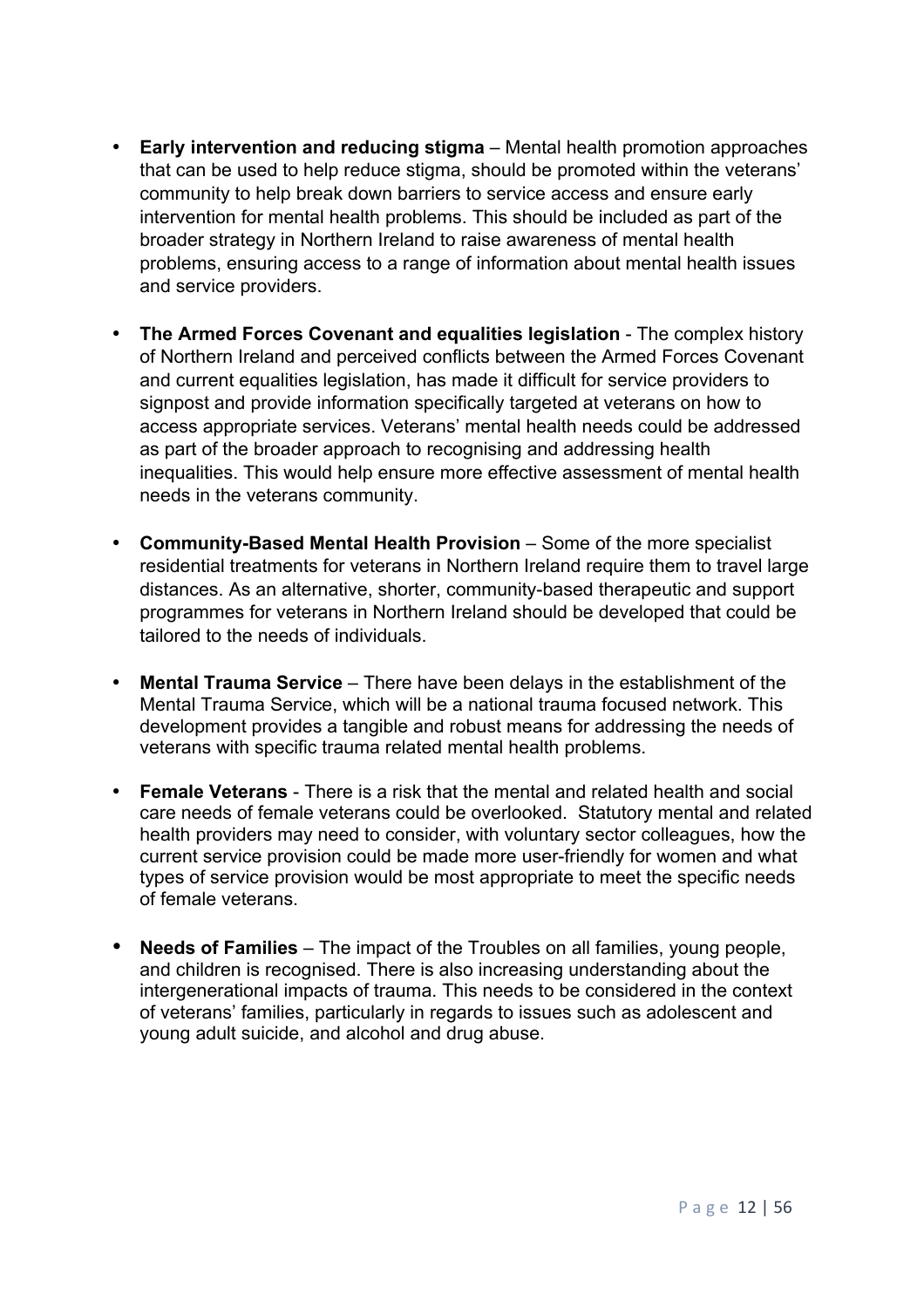# **1. Introduction**

### **1.1 Background**

*Call to Mind: A Framework for Action. Findings from the review of veterans and family members mental and related health needs assessments* published by Forces in Mind Trust (FiMT) and Community Innovations Enterprise (CIE), June 2015 – (henceforth *Call to Mind: England*) reviewed veterans' and family members' mental and related health needs assessments in England. The review was commissioned by FiMT, in collaboration with NHS England. The scope of the review was restricted to England as one of its primary aims was to inform commissioning for NHS England and Clinical Commissioning Groups.

*Call to Mind: England* highlighted the positive impacts that serving in the Armed Forces could have on health, particularly among recruits from deprived areas (at least while serving), and also the importance of not over exaggerating the prevalence of problems such as severe mental illness, imprisonment and homelessness among the veteran population. However, it also highlighted that there are increasing concerns about meeting veterans' mental and related health needs when these problems do occur, and identified some significant gaps e.g. in assessment processes to identify and meet these needs and the referral pathways for appropriate treatment. *Call to Mind: England* identified priorities for action to be taken forward in addressing these gaps to better meet the mental and related health needs of veterans and family members.

FiMT subsequently commissioned CIE to undertake individual reviews for each of the devolved nations of Scotland, Wales and Northern Ireland with a view to producing a stand-alone report for each country and a UK-wide report.

#### **1.2 Scope of the Northern Ireland Review**

The Northern Ireland Review took place at the same time as other significant projects in Northern Ireland (NI) being undertaken by Ulster University, specifically:

- 1. Understanding, supporting and serving the Northern Ireland veterans community, comprising ex-Service personnel; and,
- 2. Mental Health Needs of the Hidden Veteran Community in Northern Ireland.

Together these two studies are known as the Northern Ireland Veterans Health and Wellbeing Study (NIVHWS).

The first report produced by the NIVHWS aligned to the project noted at item 1 above, focused on the support and services available to veterans from both the voluntary and statutory (excluding the NHS) sectors in NI, and on communication across key stakeholders in the veteran support sector in NI.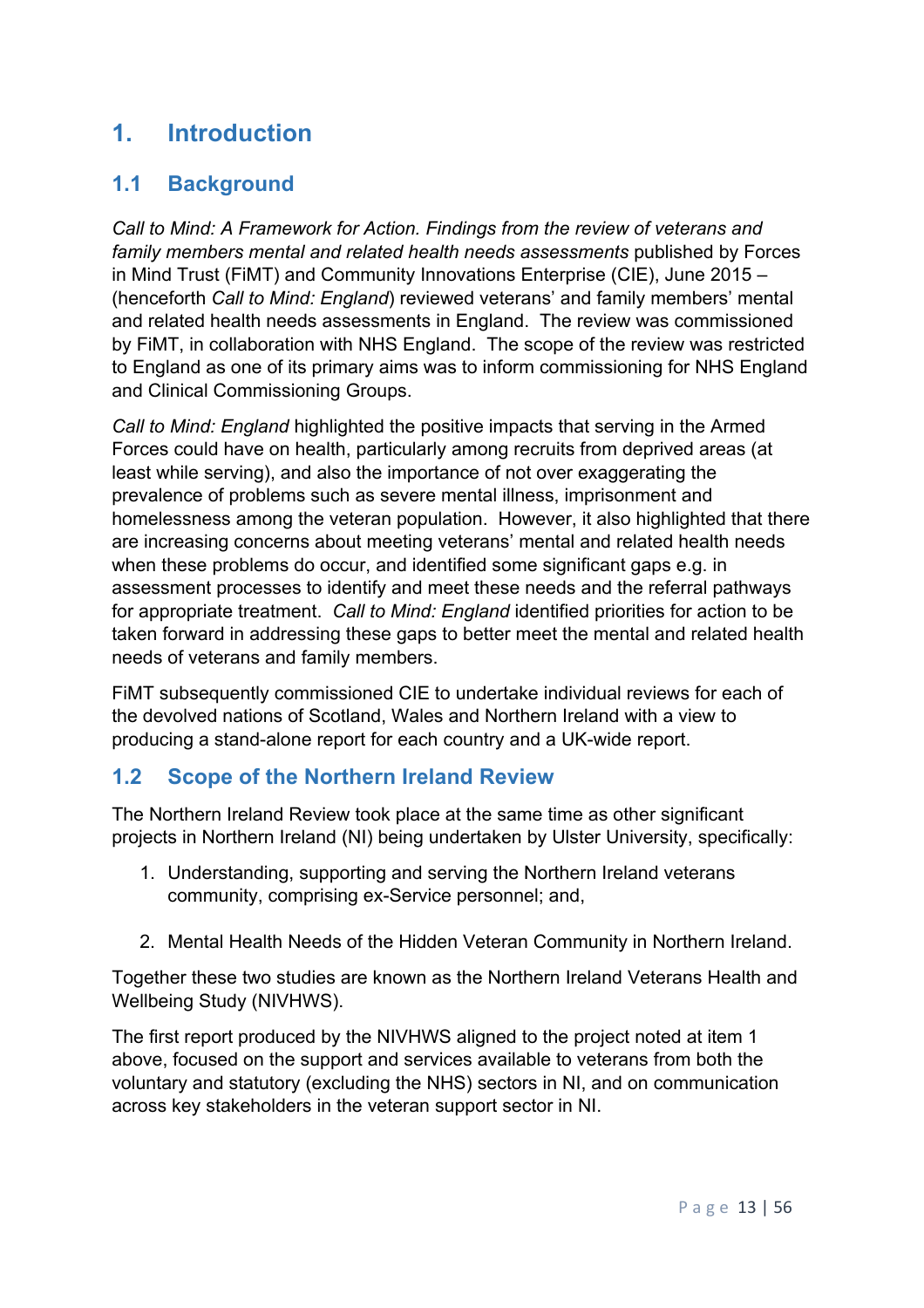In order to ensure an appropriate level of co-ordination and to make sure that the Ulster University project and the Devolved Nations Review for Northern Ireland did not duplicate the same data collection and methods, it was agreed that this review would predominantly focus on statutory (NHS) and clinical mental and related health provision for veterans, while Ulster University would focus primarily on non-NHS and statutory services and voluntary sector provision. This review does, however, consider some wider related aspects such as the pathways between the statutory and voluntary sector.

#### **1.3 Methods**

The review was undertaken in two stages. Firstly, a scoping study was undertaken between September and December 2015, which involved 13 interviews with stakeholders from across the statutory sector working with veterans and families in Northern Ireland.

The scope and methods of the second stage of the review were changed in order to complement the research being undertaken by Ulster University. As a consequence of this and the issues identified in the scoping stage, the review for Northern Ireland took place during October 2016 - January 2017 with a primary focus on statutory service provision.

The revisions to stage two excluded interviews with veterans and family members and primarily consisted of a desktop review of key documents, specifically:

- Relevant national policies and strategies;
- Relevant national and local commissioning and strategic plans; and,
- Existing research and evidence on veterans in Northern Ireland and on their mental and related health needs.

Seven telephone interviews were also carried out with key stakeholders, including clinical staff within General Adult Community Psychiatric Services in Belfast and Queens University Belfast, The Ulster Defence Regiment and Royal Irish Regiment (Home Service) Aftercare Service, and the Commission for Victims and Survivors. Some practitioners in the voluntary sector were also interviewed in order to discuss the pathways between voluntary and statutory provision, including Combat Stress and Beyond the Battlefield.

Contemporaneous notes of all interviews were taken and used, alongside findings from the desktop review to identify common themes and issues. The limited number of respondent's means that it has not been possible to state whether quotations used come from particular sectors, as this would compromise confidentiality. It should also be noted that the views expressed in quotations are those of respondents and are used to provide additional insights to issues identified in the desktop review. The report makes clear if an issue was only raised by a single respondent.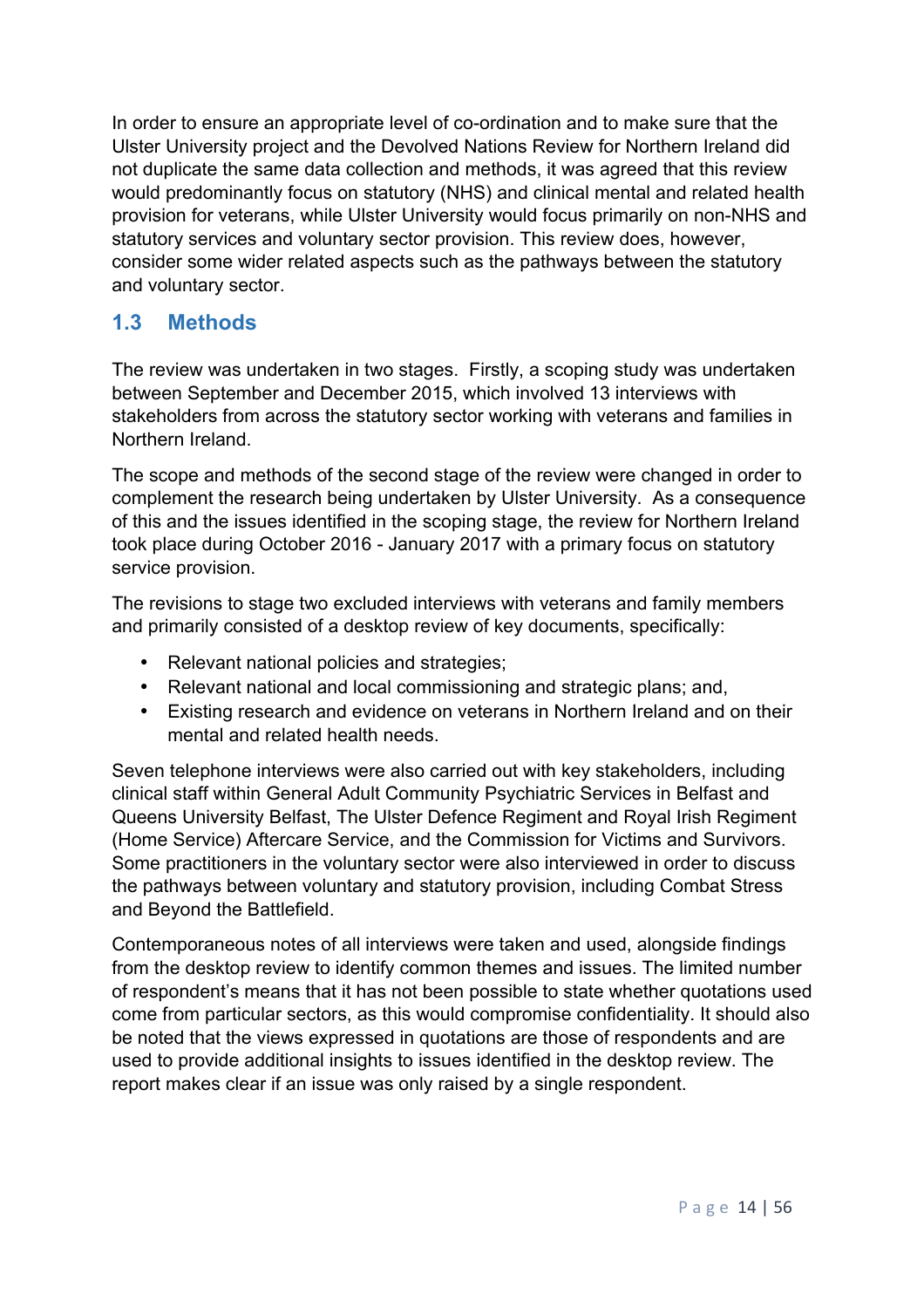### **1.4 Outline of Report**

This report will cover the following areas:

- Section 2 The Armed Forces Covenant and the role of healthcare
- Section 3 Context: Northern Ireland's health structures and systems
- Section 4 Planning for the mental and related health needs of veterans
- Section 5 Assessment of Needs: Summary of the veterans community profile in Northern Ireland
- Section 6 Assessment of Needs: Mental and related health needs
- Section 7 Mental health provision and support for veterans in Northern Ireland
- Section 8 The Needs of veterans' families
- Section 9 Conclusions and summary of key messages

For the purposes of this report the term 'veteran' is used to describe individuals who have served for at least one day in Her Majesty's Armed Forces, whether as a Regular or as a Reservist.<sup>2</sup>

The term 'veterans community' describes veterans and their families, including adult and minor dependents.

The term 'the Troubles' refers to the conflict in Northern Ireland between 1968 and 1998.

 <sup>2</sup> The Armed Forces Covenant Ministry of Defence

https://www.gov.uk/government/uploads/system/uploads/attachment\_data/file/49469/the\_armed\_forces\_covenan t.pdf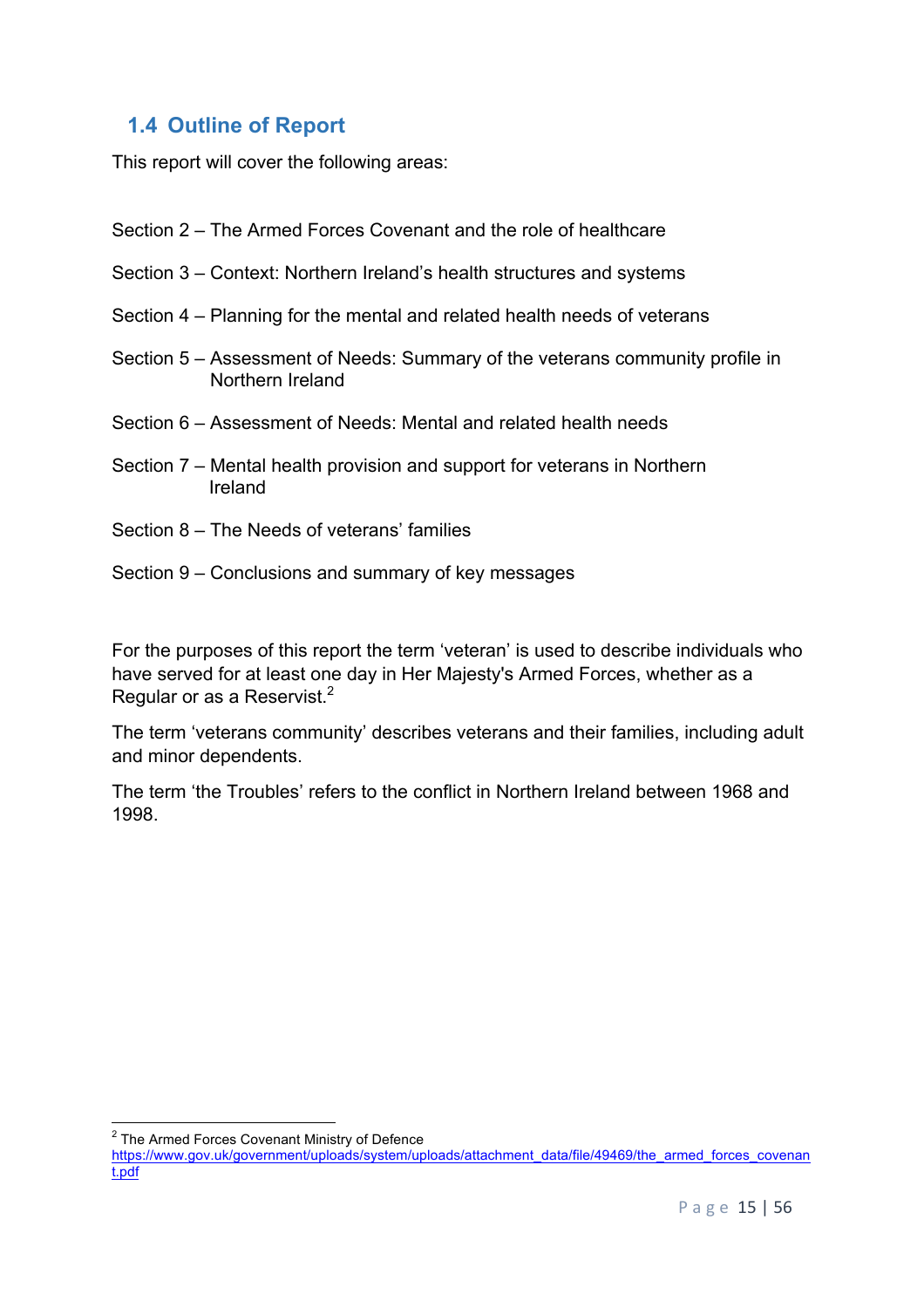# **2. The Armed Forces Covenant and the Role of Healthcare**

### **2.1 Background**

Support for veterans' health and social care has been championed by the UK Government and is reflected in developments such as the Armed Forces Covenant and Armed Forces Act (2011). The UK Armed Forces Covenant (2015) sets out the following goals in regards to health care $^3\!\!$ :

- members of the Armed Forces community should enjoy the same standard of, and access to, health care as received by any other UK citizen in the area where they live;
- personnel injured on operations should be treated in conditions which recognise the specific needs of Service personnel;
- family members should retain their relative position on any NHS waiting list if moved around the UK due to the Service person being posted;
- veterans should receive priority treatment (subject to the clinical needs of others) in respect of NHS secondary health care relating to a condition resulting from their service in the Armed Forces; and
- veterans should be able to access mental health professionals who have an understanding of Armed Forces culture.

### **2.2 Implementation of the Armed Forces Covenant in Northern Ireland**

Any consideration of the implementation of the Armed Forces Covenant in Northern Ireland must be done in the context of Northern Ireland's recent complex history, the current political landscape, and the equality legislation within Section 75 of the Northern Ireland Act 1998.

In Northern Ireland, the Armed Forces Covenant has not been fully implemented. $4$ For example, veterans do not have access to priority treatment within health services, although a protocol has been established to ensure that serving personnel. veterans and their families' health needs are promoted (see section 2.3 - *Northern Ireland's Commitment to Veterans' Health Care).*

<sup>&</sup>lt;sup>3</sup> The Armed Forces Covenant Annual Report 2015 Ministry of Defence<br><sup>4</sup> House of Commons Northern Ireland Affairs Committee (17 July 2013) Implementation of the Armed Forces Covenant in Northern Ireland First Report of Session 2013-14 HC51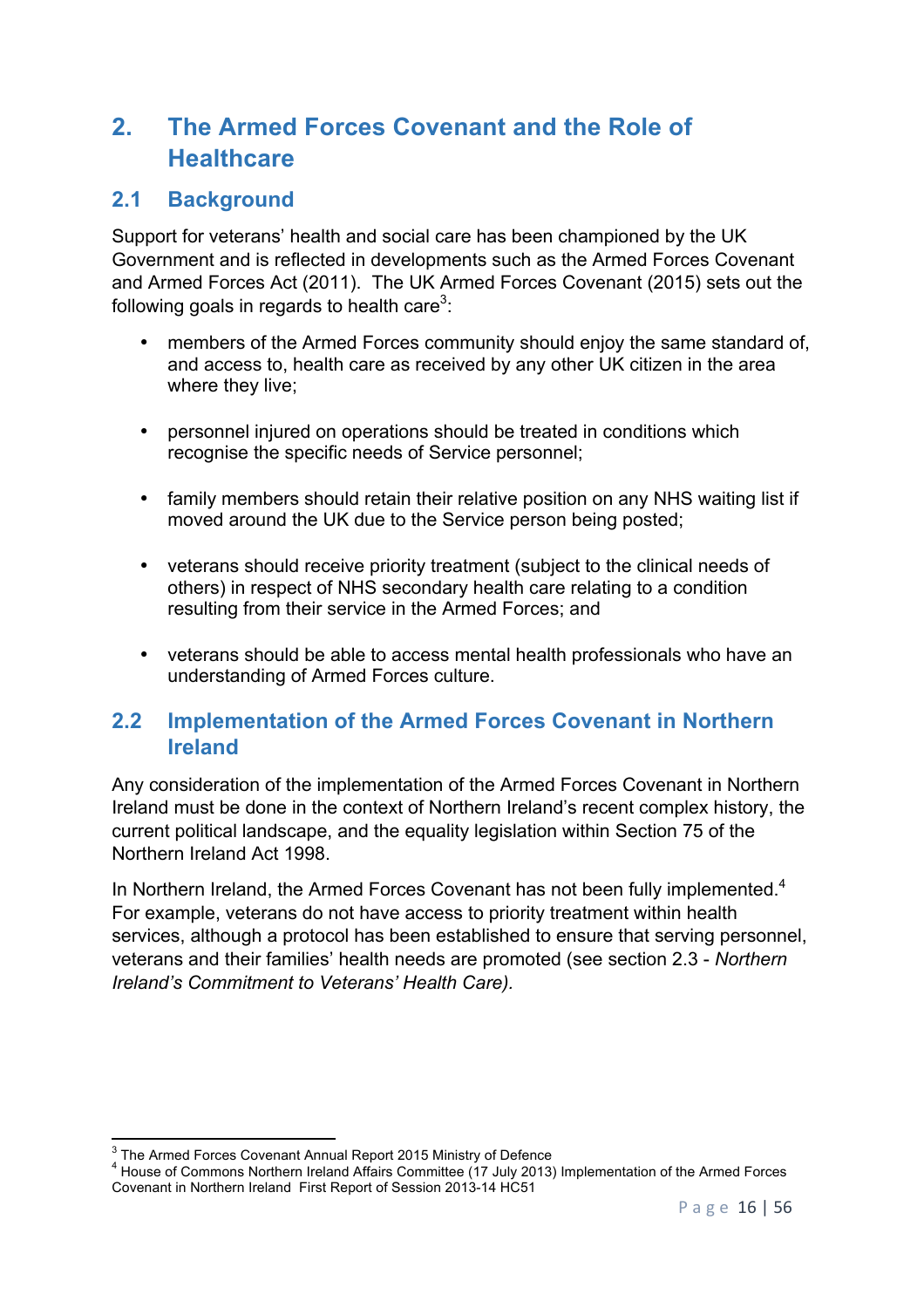It was stated by a number of respondents that unlike the other UK devolved nations, measures and provisions specifically aimed at veterans could not be promoted or developed due to Section 75 of the Northern Ireland Act 1998. Section 75 requires public authorities to comply with two statutory duties<sup>5</sup>:

- *Equality of Opportunity* duty requires public authorities in carrying out their functions relating to Northern Ireland to have due regard to the need to promote equality of opportunity between the nine equality categories of persons of different religious belief, political opinion, racial group, age, marital status or sexual orientation; men and women generally; persons with a disability and persons without; and persons with dependants and persons without.
- *Good Relations* duty requires that public authorities in carrying out their functions relating to Northern Ireland have regard to the desirability of promoting good relations between persons of different religious belief, political opinion and racial group.

The aim of Section 75 was to change the practices of government and public authorities so that equality of opportunity and good relations were central to policy making and service delivery. The Section 75 statutory duties aim to encourage public authorities to address inequalities and to demonstrate measurable positive impacts on the lives of people experiencing inequalities.<sup>6</sup> As a number of respondents commented:

*"Northern Ireland looks at everyone as an equal individual citizen, not as special groups."*

*"Veterans, victims and participants – they are all treated equally in Northern Ireland, there is no hierarchy of treatment."*

Some respondents raised concerns, however, that the strict interpretation of the equality legislation prevented the adoption of the kind of measures introduced to support veterans elsewhere in the UK and to raise veterans' awareness of the services that they could have access to both in the statutory and voluntary sector.

Moreover, several respondents also thought that some professionals and some veterans misunderstood the Covenant:

*"They think that they [veterans] are entitled to priority treatment and that means jumping the waiting list. There's long waiting lists for hospital treatment and they think it's discrimination because they can't jump the queue. They don't understand that the Covenant is about equal treatment and not about getting to the head of the queue."*

 <sup>5</sup> Section 75 of the Northern Ireland Act 1998 A Guide for Public Authorities (April 2010) Equality Commission for Northern Ireland

<sup>6</sup> http://www.equalityni.org/S75duties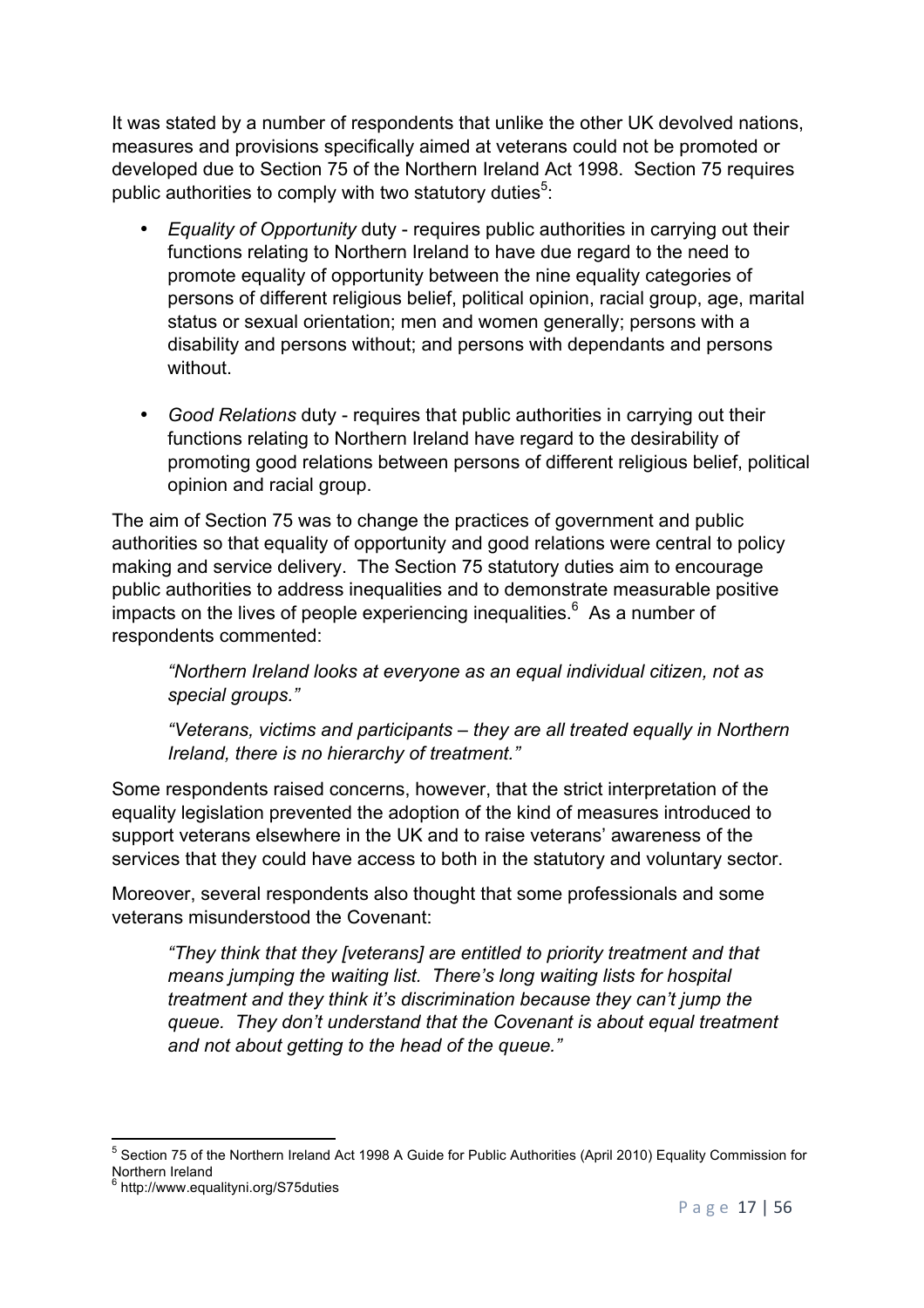The Committee on the Administration of Justice (CAJ) produced a briefing note in April 2017<sup>7</sup> that considered a number of issues from a human rights perspective, including the Covenant, and concluded:

*"Military Covenant: as in our evidence to Westminster on housing and health care issues we would urge a rights-based approach removing any barriers particular to service personnel to ensure equality of opportunity in access to services. This is different to any proposals to afford preferential treatment in housing and health waiting lists; this would dismantle the founding principles of the NHS and NIHE that decisions be on the basis of objective need."*

To date, the Northern Ireland Executive has not been represented on the Covenant Reference Group, which oversees the implementation of the Covenant Fund and is responsible for distributing the funding (although it had an open invitation to participate in the Group<sup>8</sup>). The Ministry of Defence reported in 2016 that a representative would be attending future meetings of the Covenant Reference Group, but at the time of writing this report this did not include a member of the Northern Ireland Executive.<sup>9</sup>

Respondents also raised issues around the delivery of the **Community Covenant.** 10 The Community Covenant was designed to be signed by local authorities who have levers over the provision of education, health and housing, but there have been difficulties in implementing it in Northern Ireland because local authorities do not have the same powers as local authorities in other parts of the UK. In Northern Ireland, local councils have no responsibility for education, health or housing. Their functions include waste and recycling services, leisure and community services, building control and local economic and cultural development. They are not planning authorities, but are consulted on some planning applications.

Therefore, while every local council in Great Britain signed the Community Covenant, the uptake in Northern Ireland was initially very slow. It was considered important that Councils in Northern Ireland do sign up as they do have responsibility for some community services, and economic and cultural development, which can have an impact on the health and wellbeing of veterans e.g. access to green space, economic circumstances and community safety. The Community Covenant has now been introduced in a number of Council areas in a manner that addresses the political sensitivities, and at the time of writing this report three of Northern Ireland's eleven councils have agreed to sign the Community Covenant - Armagh City; Banbridge & Craigavon Council; Ards & North Down Council; and Mid and East Antrim Borough Council.<sup>11</sup>

 <sup>7</sup> The Irish language, Ulster Scots, the Military Covenant and the definition of a victim of the conflict (S462) CAJ Discussion Note, April 2017, Committee on the Administration of Justice (CAJ) 8 The Armed Forces Covenant Annual Report 2015 Ministry of Defence

<sup>&</sup>lt;sup>9</sup> The Armed Forces Covenant Annual Report 2016 Ministry of Defence <sup>10</sup> The Armed Forces Covenant Annual Report 2015 Ministry of Defence

<sup>&</sup>lt;sup>11</sup> https://www.gov.uk/government/publications/armed-forces-community-covenant/armed-forces-communitycovenant (Updated 19 January 2017)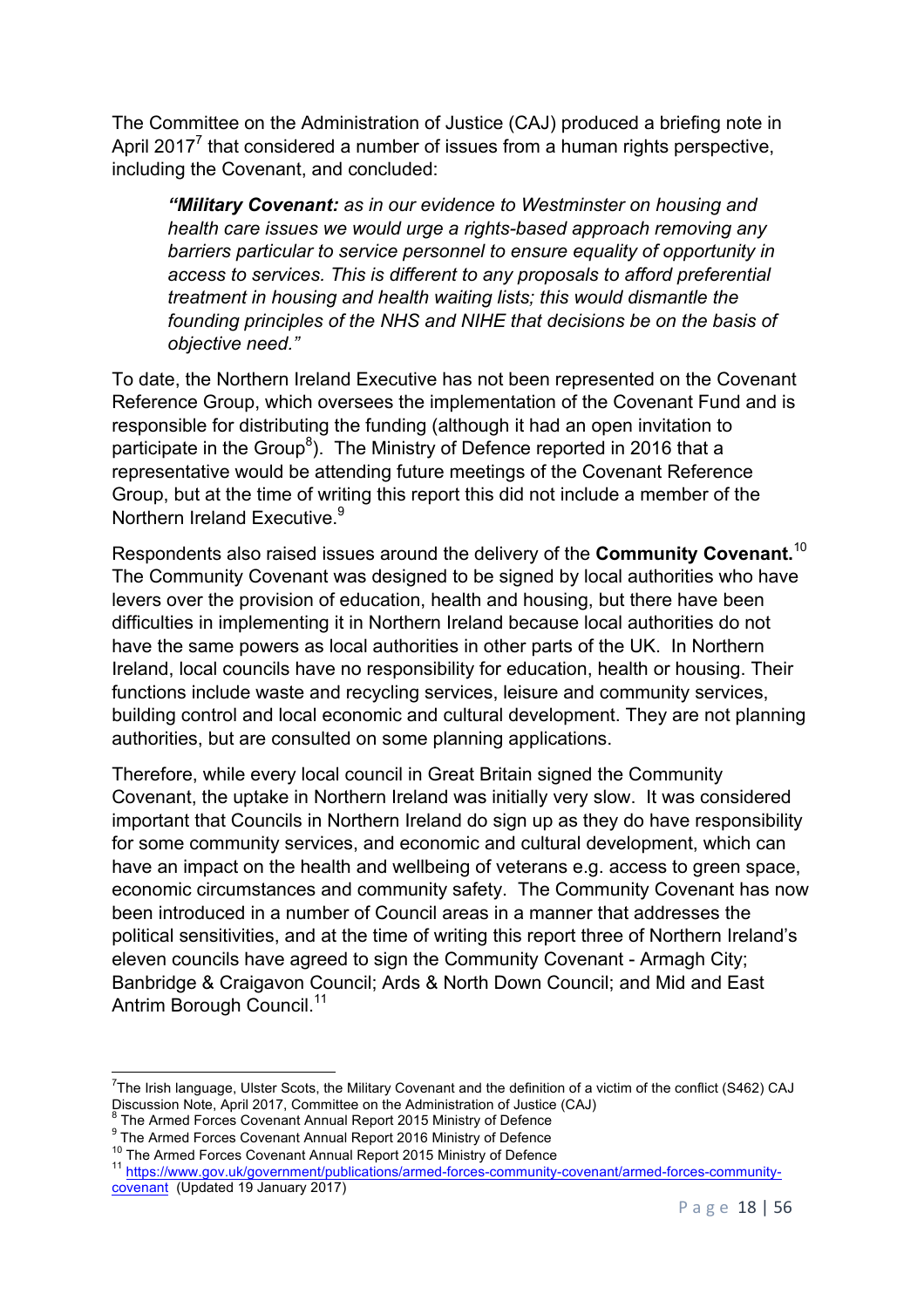The UK Government remains committed to supporting the Covenant in Northern Ireland and in October 2016 the Parliamentary Under-Secretary of State for Northern Ireland (Kris Hopkins) stated $12$ :

*"The armed forces covenant is making a real difference in Northern Ireland. Bids for funding from the armed forces covenant fund have been more successful in Northern Ireland than in any other part of the UK. Grants that have been made include £450,000 for Combat Stress to help veterans with mental health support, and £600,000 for the Somme Nursing Home in Belfast to enable it to add more bed spaces for veterans requiring nursing care."*

#### **2.3 Northern Ireland's Commitment to Veterans' Health Care**

The then Department of Health, Social Services and Public Safety (DHSSPS) (known as Department of Health since May 2016) published a protocol, *Delivering Healthcare to the Armed Forces - A Protocol for Ensuring Equitable Access to Health and Social Care Services (2009).* This Protocol established that health services in Northern Ireland must be responsive to the needs of different populations including those serving in the Armed Forces, their families and veterans. It set up a framework of assurance to make sure that serving members of the Armed Forces, their families and veterans suffer no disadvantage in accessing health and social care services, so they have equality of access to these services in common with everyone living in Northern Ireland.<sup>13</sup>

Some respondents commented that statutory mental health services and professionals were very aware of the Protocol, but they thought that GPs were less so.

The Protocol is supported by the **Armed Forces Liaison Forum (AFLF)**. The AFLF is chaired by the Department of Health and provides a forum for the military and charities representing the Services to assess the effectiveness of the arrangements for identifying and meeting the health and social care needs of Armed Forces personnel, their families and veterans, and to raise any concerns that they may have about the provision of services directly with Health and Social Care commissioners and providers. The AFLF includes representatives from the Armed Forces, SSAFA, ABF The Soldiers' Charity, The Royal British Legion, the Ministry of Defence and Combat Stress. Other organisations that will be joining AFLF include Blesma, The Limbless Veterans charity, due to their expertise on prosthetics.

Some respondents spoke positively of the AFLF and stated that they did recognise the needs of veterans alongside those who were still serving; while others, were less positive about their work on veterans, for example as one interviewee noted the AFLF was *"limited and they needed more powers to achieve anything".*

 <sup>12</sup> https://hansard.parliament.uk/Commons/2016-10-26/debates/D7EF674C-4282-4682-8C09-

<sup>579</sup>E7DBB8985/NorthernIreland

<sup>&</sup>lt;sup>13</sup> The Armed Forces Covenant Annual Report 2015 Ministry of Defence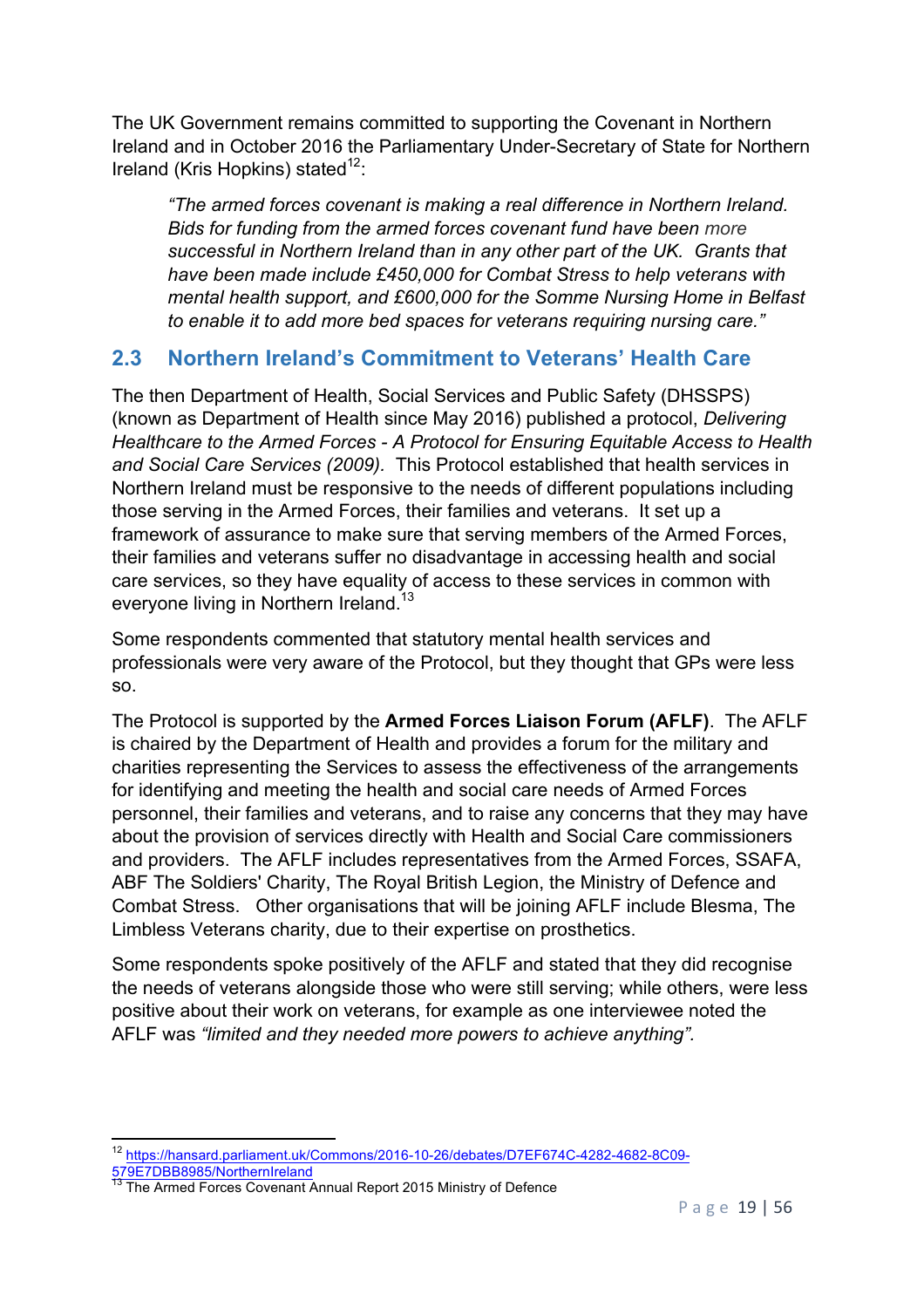The Ulster Defence Regiment and Royal Irish Regiment (Home Service) Aftercare Service is funded by the Ministry of Defence to support veterans in the delivery of psychological therapies, physiotherapy and welfare casework, according to their needs. The Aftercare Service is open to those who served in the Royal Irish Regiment Home Service Battalions or in the UDR and their dependants, within certain eligibility constraints. Since 2012, the Service has also been tasked to be the Aftercare Service for all Wounded, Injured and Sick (WIS) veterans being discharged from the Services for medical reasons and resident in Ireland, regardless of capbadge. This bespoke provision does not exist for former members of any other Armed Forces unit and is unique to Northern Ireland.

# **3. Context: Northern Ireland's Health Structures and Systems**

#### **3.1 Background**

Health and social care are devolved issues in the UK. In Northern Ireland, the National Health Service (NHS) is referred to as the Health and Social Care (HSC) service. It is free at the point of delivery and provides social care services such as home care services, family and children's services, day care services and social work services

Northern Ireland's model of integrated governance for health and social care sets it apart from other nations within the UK. In England, Scotland and Wales, the provision of social care is the responsibility of local authorities, but in Northern Ireland, health and social care have been part of the same structure since 1974. Effective integration of service delivery has been achieved through the division of care into nine 'programmes of care':

- acute services
- maternity and child health
- family and child care
- elderly care
- **mental health**
- learning disability
- physical and sensory disability
- health promotion and disease prevention
- primary health and adult community

Interview respondents reported that due to the integrated Health and Social Care service, the relationship between health and local authority services was very good and integration *"was a reality":*

*"The relationship between health services and local authorities is good, much better than in England. It is an integrated system."*

*"The integration of services is good and works well."*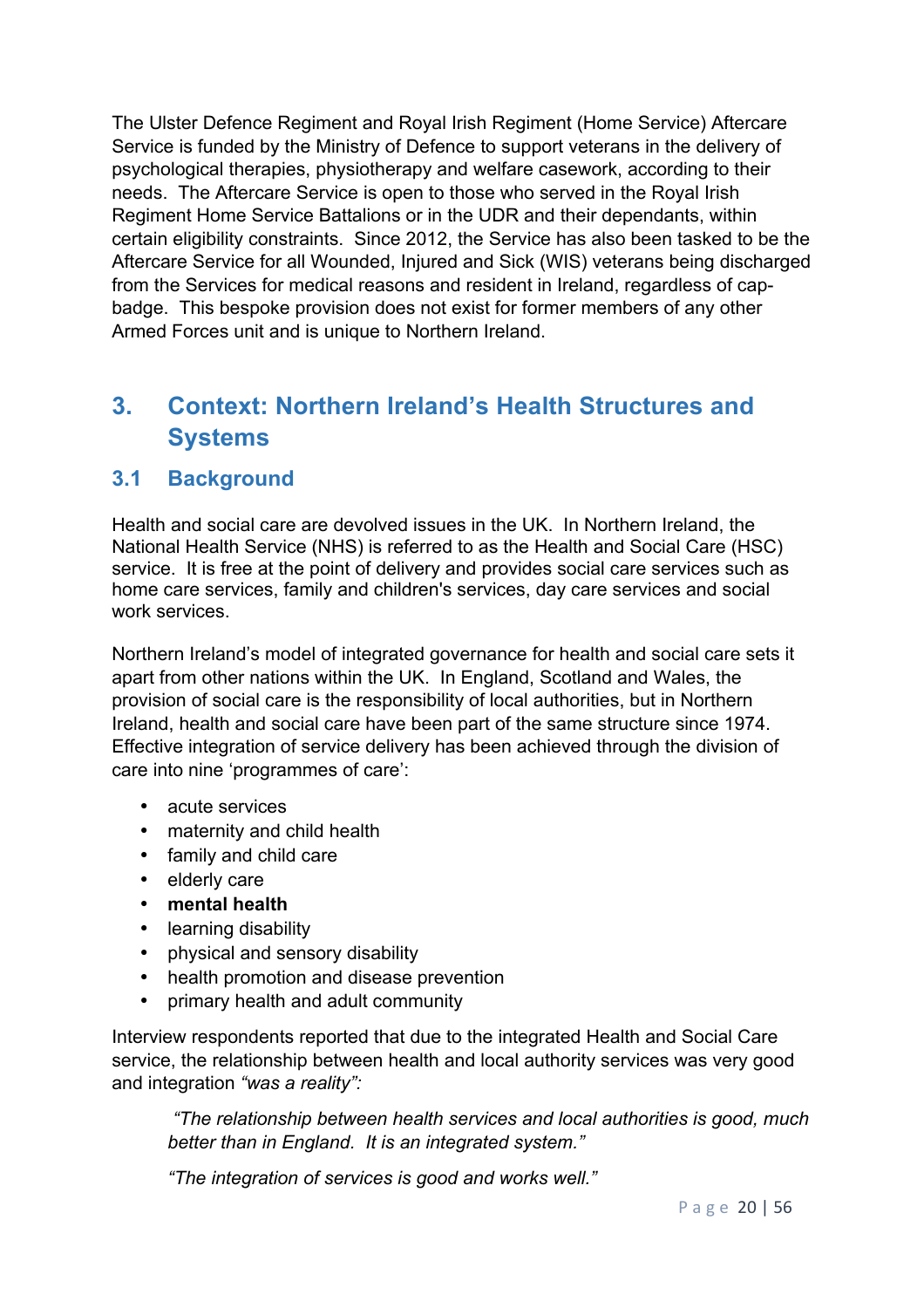Since devolution there have also been diverging policies for health care across the UK. For example, in Scotland, the division of purchasing from providing health care was abolished in 2004 and 2009 respectively, and competition between providers is discouraged. In contrast, in Northern Ireland the purchaser/provider split has been retained, but without encouraging provider competition.<sup>14</sup> GPs play a leading role in primary care and operate as independent contractors funded by the DoH through a combination of capitation and fee for service.<sup>15</sup>

### **3.2 The Department of Health**

The Department of Health (DoH) is a devolved Northern Irish government department in the Northern Ireland Executive. The minister with overall responsibility for the department is the Minister of Health. Prior to 9 May 2016, the DoH was known as the Department of Health, Social Services and Public Safety (DHSSPS).

The DoH is working to improve the health and social wellbeing of the people of Northern Ireland by leading a major programme of cross-government action to improve the health and wellbeing of the population and reduce health inequalities.

This includes:

- interventions involving health promotion and education to encourage people to adopt activities, behaviours and attitudes which lead to better health and wellbeing; and
- ensuring the provision of appropriate health and social care services, both in clinical settings such as hospitals and GPs' surgeries, and in the community through nursing, social work and other professional services.

The DoH is responsible for the following:

- **Health and Social Care** including policy and legislation for hospitals, family practitioner services and community health and personal social services.
- **Public Health** policy, legislation and administrative action to promote and protect the health and wellbeing of the population.
- **Public Safety** policy and legislation for fire and rescue services.

<sup>&</sup>lt;sup>14</sup> The four health systems of the United Kingdom: how do they compare? (April 2014) Gwyn Devan, Marina Karanikolos, Jo Exley, Ellen Nolte, Sheelah Connelly and Nicholas Mays. The Health Foundation and Nuffield **Trust** 

<sup>15</sup> Transforming Health and Social Care in Northern Ireland – Services and Governance (24<sup>th</sup> June 2016) Dr Janice Thompson Northern Ireland Assembly Research and Information Service Briefing Paper (Paper 40/16) (NIAR 149-16)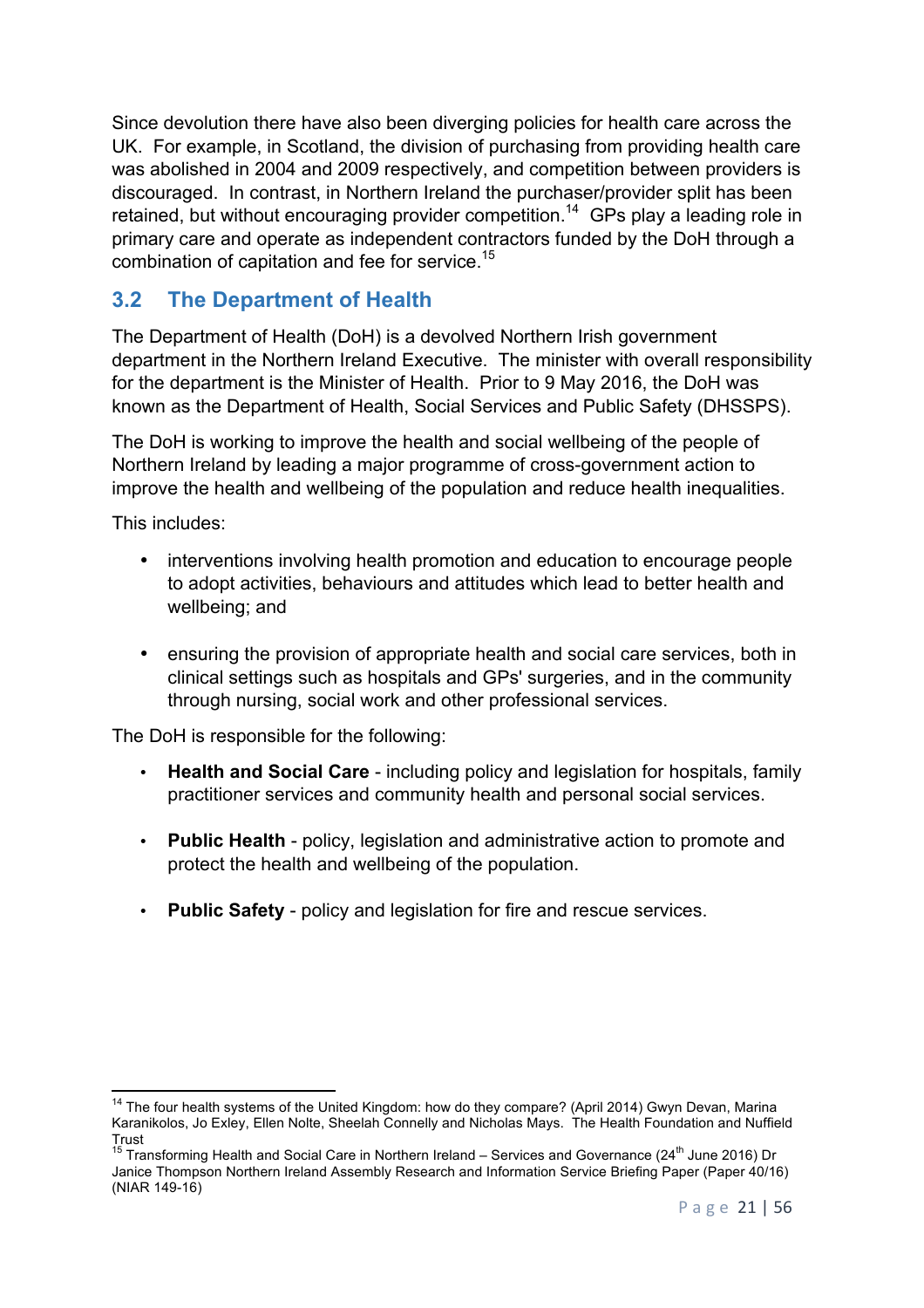### **3.3 The Health and Social Care Board (HSCB)**

The Health and Social Care (Reform) Act (Northern Ireland) 2009 established the **Health and Social Care Board (HSCB) and five Health and Social Care Trusts**, which are responsible for the delivery of primary, secondary and community health care. The HSCB sits between the DoH and Trusts and is responsible for commissioning services, managing resources and performance improvement. The HSCB is also directly responsible for managing contracts for family health services provided by GPs, dentists, opticians and community pharmacists, which are services that are not provided by Health and Social Care Trusts.

Within the HSCB there are **Local Commissioning Groups (LCGs)** that focus on the planning and resourcing of services. The LCGs cover the same geographical area as the five Health and Social Care Trusts.

### **3.4 Health and Social Care Trusts**

The five **Health and Social Care Trusts** provide health and social services across Northern Ireland and are in charge of the management of staff, health and social care services on the ground and have control over their own budgets. The five Trusts are:

- **Belfast Health and Social Care Trust** provides services for more than 340,000 people in Belfast and regional services to the whole of Northern Ireland.
- **Northern Health and Social Care Trust** provides services for a population of over population of 460,000 people in the local council areas of Antrim, Ballymena, Ballymoney, Carrickfergus, Coleraine, Cookstown, Larne, Magherafelt, Moyle and Newtownabbey.
- **South Eastern Health and Social Care Trust** provides services to approximately 360,000 people in the council areas of Newtownards, Down, North Down, and Lisburn.
- **Southern Health and Social Care Trust** provides services for people in the council areas of Armagh, Banbridge, Craigavon, Dungannon and Newry and Mource.
- **Western Health and Social Care Trust** provides services for people in the council areas of Londonderry, Fermanagh, Limavady, Omagh and Strabane,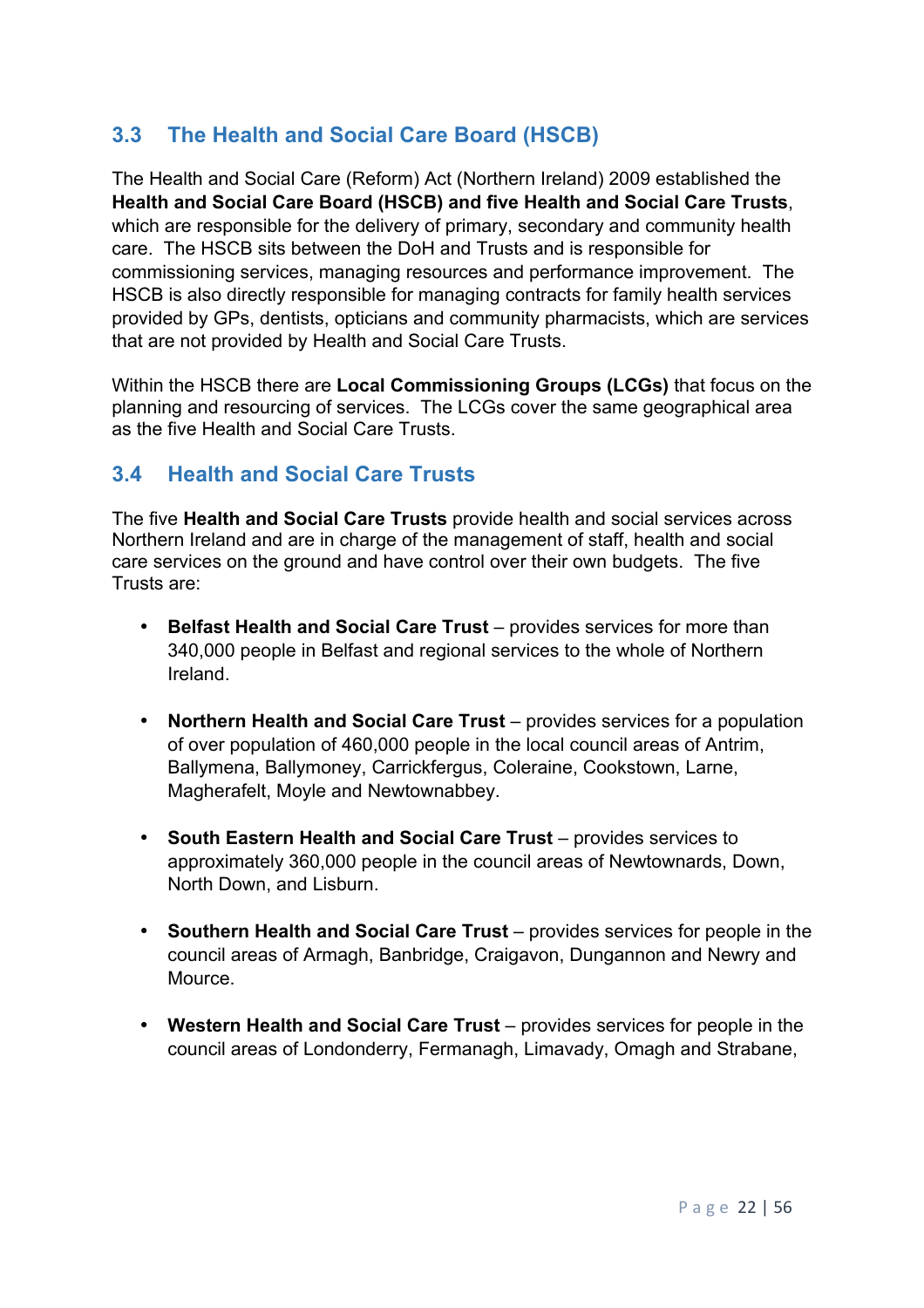### **3.5 Waiting Times**

Veterans in Northern Ireland are expected to engage with their local health and social care services in the first instance. It is important to note that NHS treatment waiting times targets vary between the devolved nations. In England and Scotland the targets are 18 weeks, while in Northern Ireland the target is 52 weeks.

In Northern Ireland the waiting lists have tended to be high, which has led to difficulties in even meeting the 52 week target. The lengthy waiting lists are problematic because there is a lack of community-based services and this has led to a reliance on hospitals and institutional care. It was reported that this reliance on hospitals and institutional care is significantly greater in Northern Ireland than elsewhere in the UK.<sup>16</sup>

The demands on health and social services in Northern Ireland has been increasing primarily due to an ageing population and the growing complexity of needs amongst younger people, especially in socially deprived areas where the co-existence of physical and mental health problems is common and is often associated with poor quality of life, disability, psychological problems and increased mortality. There has also been increased frequency of emergency hospital admissions.<sup>17</sup>

Some respondents raised concerns about the impact of the lengthy waiting lists to access mental health services as it delays the point at which mental health treatment or interventions can commence. This can be particularly important for veterans with a dual diagnosis e.g. mental health and alcohol and/or drug issues. Although, the HSCB ensures that Defence personnel and families deployed in Northern Ireland have their previous waiting times for NHS services taken into account locally, so they are not disadvantaged by their deployment, this does not currently extend to veterans.<sup>18</sup>

In November 2015, the then Health Minister announced that there would be changes to the current structures<sup>19</sup> and a public consultation was carried out between December 2015 and February 2016 seeking the views of the public and stakeholders on the preferred options for reform.<sup>20</sup> In October 2016, the then Health Minister announced a 10 year plan<sup>21</sup> based on recommendations from a governmentappointed panel. The report set out a range of priorities, including a focus on keeping people healthy in the first place, and a new model of care involving a team of professionals based around GP surgeries.

Following the general election in June 2017, a newly elected Northern Ireland Assembly will have to decide how to take this work forward.

<sup>&</sup>lt;sup>16</sup> Bamford, Terry (30 April 2015). <u>"Integration is not a cure-all for health and care – look at Northern Ireland".<br>Guardian. Retrieved 3 May 2015.<br><sup>17</sup> Bomford, Terry (30 April 2015). "It is a contract to the care of th</u>

<sup>&</sup>lt;sup>17</sup> Bamford, Terry (30 April 2015). <u>"Integration is not a cure-all for health and care – look at Northern Ireland".<br>Guardian. Retrieved 3 May 2015.<br><sup>18</sup> The Armed Forces Covenant Annual Report 2016 Ministry of Defence</u>

<sup>10</sup> Armed Forces Covenant Armula (Nept. 2018)<br>
19 http://www.bbc.co.uk/news/uk-northern-ireland-35887746<br>
<sup>20</sup> Health and Social Care reform and transformation – Getting the structures right Consultation Analysis Report (March 2016) Department of Health, Social Services and Public Safety

<sup>&</sup>lt;sup>21</sup> Health and Wellbeing 2016 Delivering Together (October 2016) Department of Health www.health-nl.gov.uk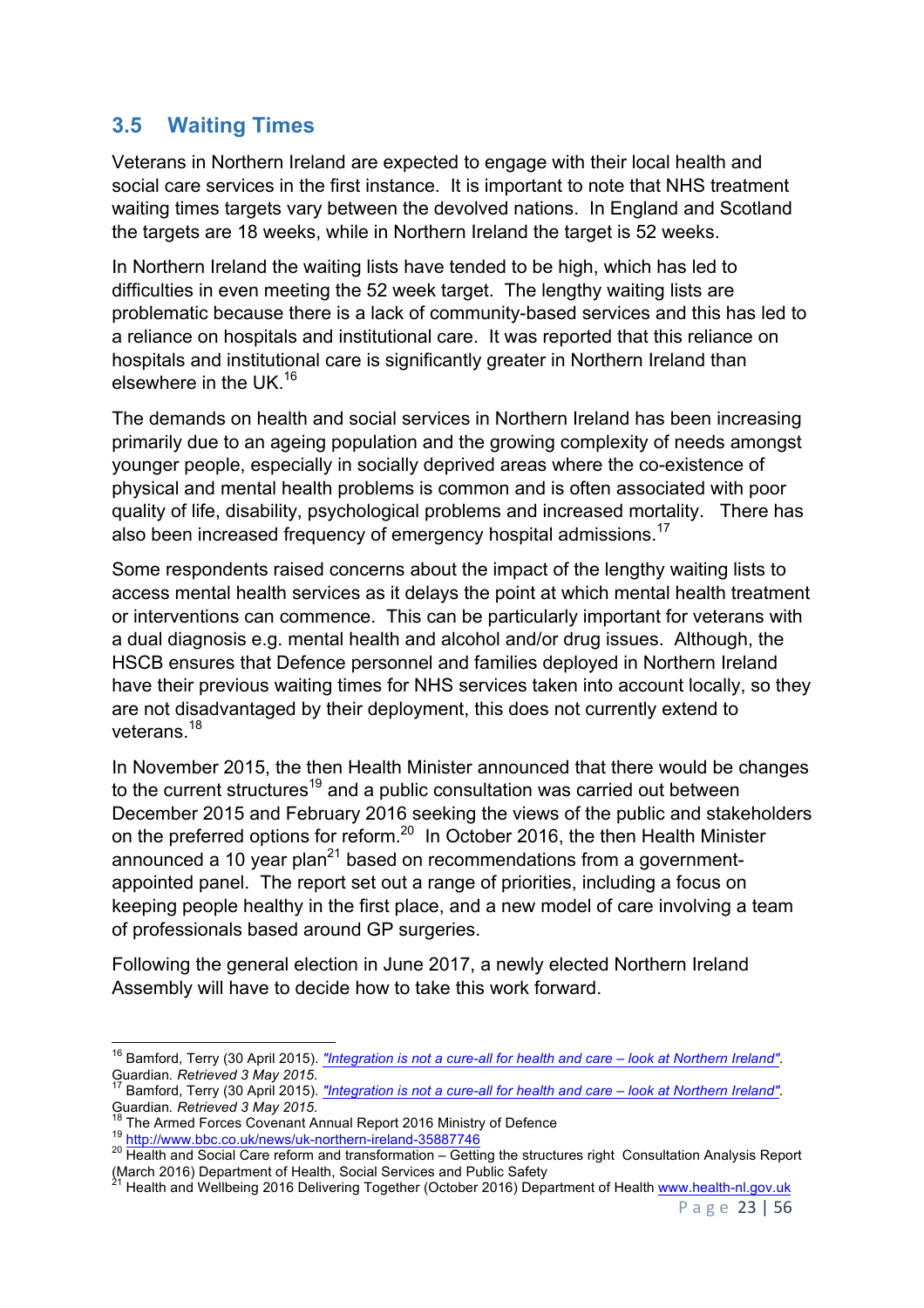### **3.6 Support for Victims and Survivors**

In Northern Ireland, it is important to mention the statutory structures in place to support the mental and related health needs for victims and survivors, specifically:

- **The Victims and Survivors Unit within The Executive Office** works to raise awareness of, and co-ordinate activity on, issues affecting victims and survivors of the Troubles across the devolved administration and throughout Northern Ireland in general. The Unit has oversight responsibility for the Commission for Victims and Survivors and the Victims and Survivors Service.
- **The Commission for Victims and Survivors** is a statutory body that was established to address the needs of all victims and survivors by ensuring excellent service provision, acknowledging the legacy of the past and building for a better future. The Commission's aim is to promote the interests of victims and survivors and is responsible for providing advice to Government on matters affecting victims and survivors.<sup>22</sup>
- **The Victims and Survivors Service (VSS)** is the delivery body for the Strategy for Victims and Survivors (2009). This ten-year strategy focuses on improving services and delivering better outcomes for all victims and survivors. The VSS works both directly for individuals and hand in hand with support organisations to enable and support the resilience, recovery, and wellbeing of all victims and survivors. It was reported by respondents that the VSS has also supported organisations and groups primarily supporting veterans.

In 2012, the Commission for Victims and Survivors carried out a Comprehensive Needs Assessment (CNA).<sup>23</sup> The aim of the CNA was to:

*"…..inform Government of the services required to improve the quality of life and create the conditions where victims and survivors can flourish in society. The purpose of the CNA is to examine the current needs of victims and survivors and assess whether the provisions and services that have been put in place since 1998 meet those needs. It also seeks to anticipate the areas of emerging and growing needs that occur over time and in relation to changing social and economic environments."*

The CNA identified seven areas of need pertaining to the NI population and **Health and Wellbeing was identified as the main priority area of need** for victims and survivors and the area where service delivery was described as *"the most complex and expensive".* 

<sup>&</sup>lt;sup>22</sup> https://www.executiveoffice-ni.gov.uk/articles/victims-and-survivors<br><sup>23</sup> Comprehensive Needs Assessment (February 2012) Commission for Victims and Survivors http://www.cvsni.org/media/1434/comprehensive-needs-assessment-february-2012.pdf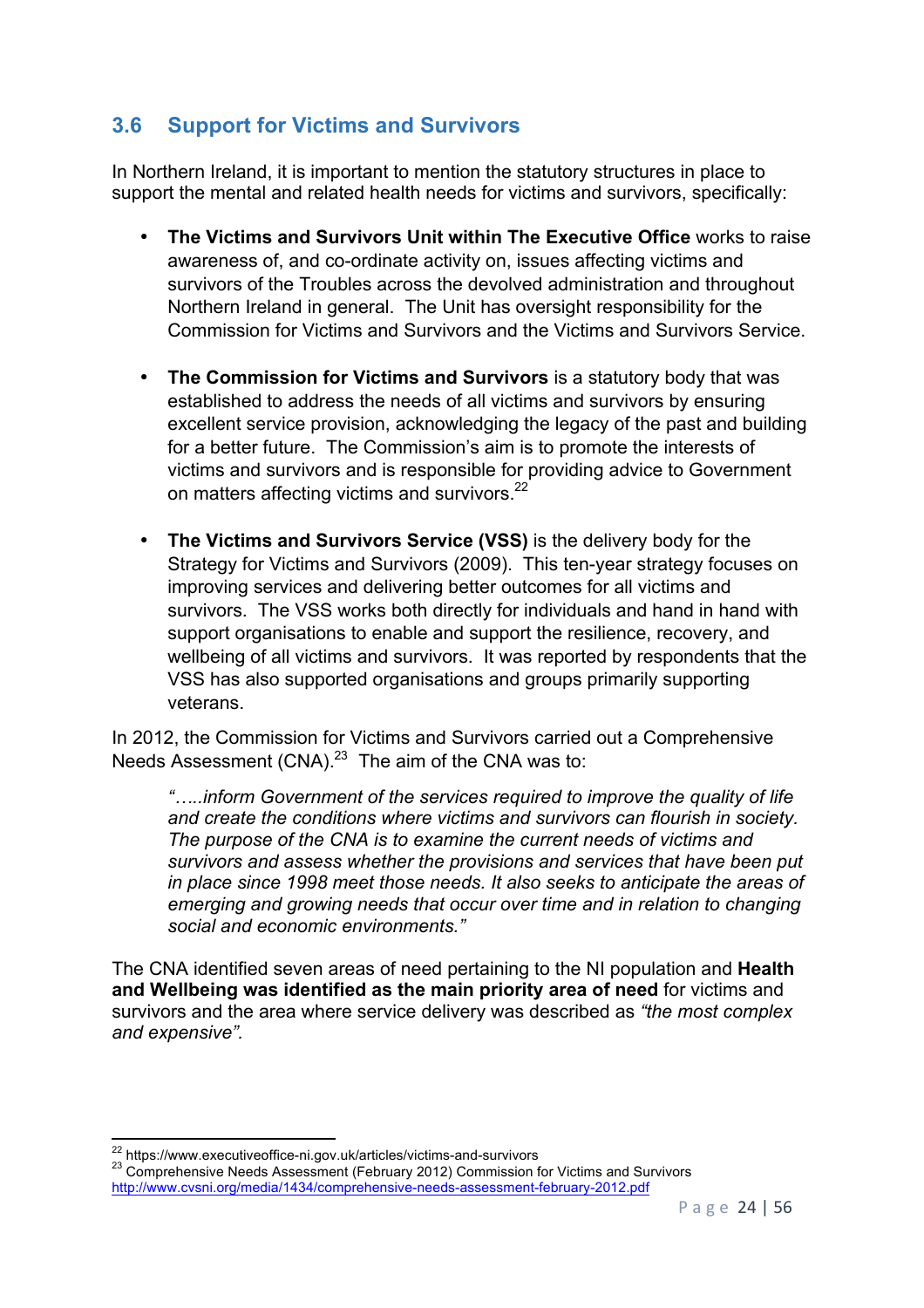The seven areas listed in order of priority are:

- 1. Health and Wellbeing
- 2. Social Support
- 3. Individual Financial Needs
- 4. Truth, Justice and Acknowledgement
- 5. Welfare Support
- 6. Trans-Generational Issues and Young People
- 7. Personal and Professional Development

Health and Wellbeing was identified as a priority area for a number of reasons:

*"..the conflict generated a significant impact on the mental health of individuals who have had a conflict related experience e.g. a bombing, a shooting, bereavement, intimidation, displacement etc. On an individual level, victims and survivors diagnosed with mild to moderate and severe mental health disorders as a direct consequence of these experiences often cope with debilitating symptoms that severely impact their daily functioning and quality of life. For example, an individual diagnosed with Post Traumatic Stress Disorder (PTSD) can suffer regular episodes of depression and heightened anxiety, feelings of emotional detachment, flashbacks or nightmares, irritability or anger. Moreover, following a traumatic experience some individuals (both adults and children) can develop one or more comorbid conditions such as depression, a panic disorder or general anxiety. Sometimes individuals can have several co-morbid conditions and the longer they have a disorder such as PTSD, the greater likelihood they will develop other co-morbid conditions, for example alcohol and/or drug dependence.* <sup>24</sup>

The CNA made a number of recommendations around mental health provision, services and pathways for the NI population generally, which could equally meet the needs of veterans as well as victims and survivors, for example:

*"…..the Commission recommends that the Service should consider developing a general mental health care pathway to effectively capture and treat these [PTSD] and other mental health disorders. The care pathway should include provision of a package of 'intensive interventions' guided by evidence based practice including those agreed by the National Institute for Health and Clinical Excellence (NICE) and the Clinical Resource Efficiency Support Team (CREST)."*

This is now being taken forward through the development of a Mental Trauma Service, which is a national focused network in Northern Ireland to help the whole NI population (see section 7.6 Victims and Survivors/Trauma Network for details).

<sup>&</sup>lt;sup>24</sup> Comprehensive Needs Assessment (February 2012) Commission for Victims and Survivors http://www.cvsni.org/media/1434/comprehensive-needs-assessment-february-2012.pdf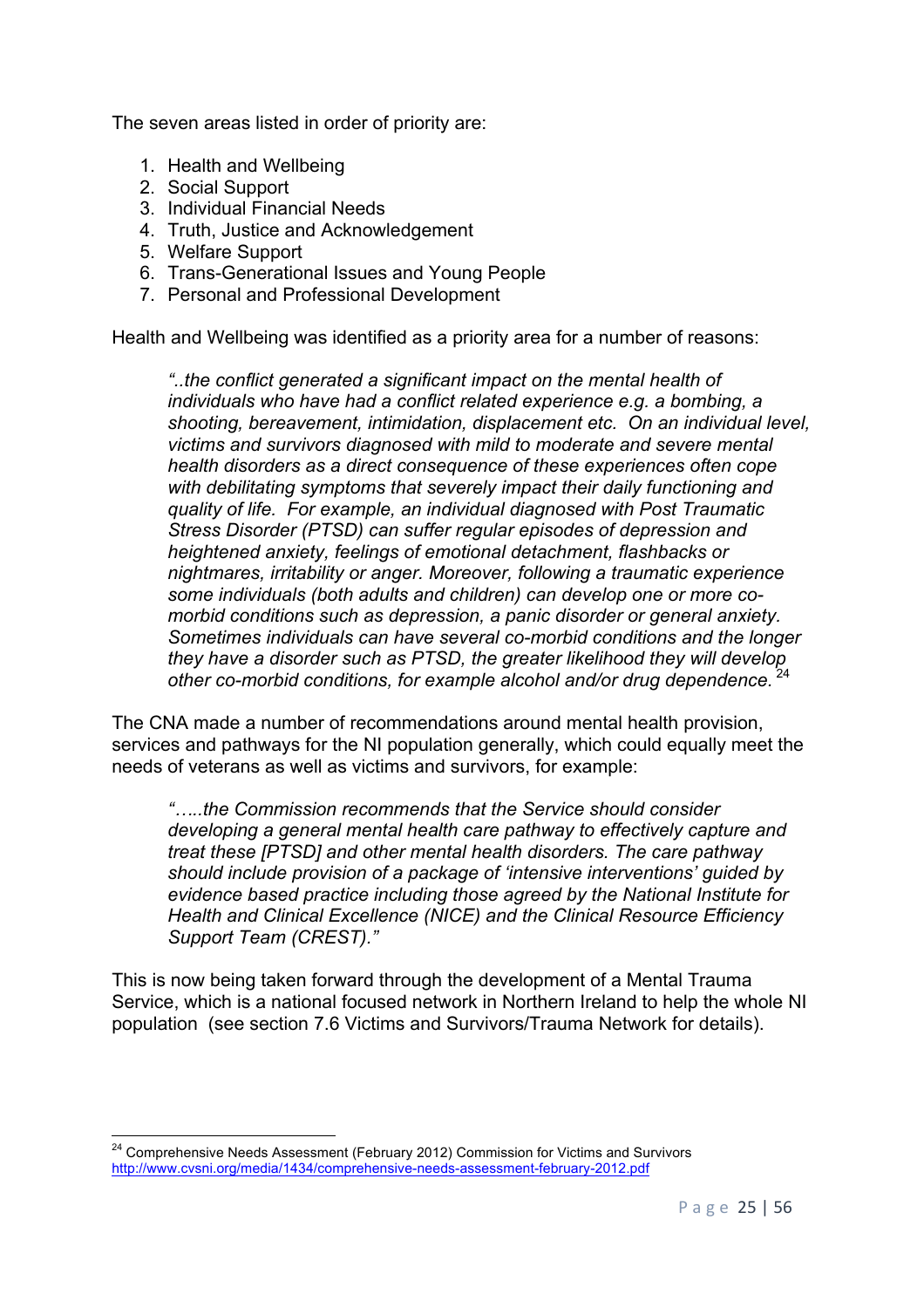# **4. Planning for the Mental and Related Health Needs of Veterans**

### **4.1 National and Local Health Care Planning**

The DoH sets the policy and legislative context for health and social care in Northern Ireland.

The DoH produces a Departmental Business Plan, which sets out the strategic priorities for Health, Social Services and Public Safety, including objectives, targets, and completion dates. The principal service objectives for health and social care delivery are derived from these strategic priorities and are set out in detail in the Health and Social Care Commissioning Plan. This is produced by the HSCB, with the Public Health Agency. At a local level, the five Trusts also produce corporate or strategic plans.

As part of this review, a desktop assessment was carried out on some of the key national and local plans (as outlined below), to see how many took account of the needs of veterans or victims and survivors of trauma. This is in no way intended to be an exhaustive list but outlines some of the main documents reviewed:

- 2015/16 DHSSPS Departmental Business Plan<sup>25</sup>
- Health and Social Care Board and Public Health Agency Commissioning Plan  $2016/17^{26}$  - includes the Local Commissioning Group Plans for the five Trust areas
- Making Life Better A Whole System Strategic Framework for Public Health 2013-2023
- *Service Framework for Mental Health and Wellbeing,* Belfast: Department of Health, Social Services and Public Safety (2011)
- Belfast Health and Social Care Trust: Trust Vision & Corporate Plan 2013/14  $-2015/16^{27}$
- Northern Health and Social Care Trust: Corporate Plan  $2013/14 2015/16^{28}$
- Southern Health and Social Care Trust Three Year Strategic Plan 2015-2018 *'Improving Through Change'<sup>29</sup>*

<sup>&</sup>lt;sup>25</sup> https://www.health-ni.gov.uk/sites/default/files/publications/dhssps/dhssps-business-plan-2015-2016.pdf<br><sup>26</sup> http://www.hscboard.hscni.net/download/PUBLICATIONS/COMMISSIONING%20PLANS/Commissioning-<br>27 an-2016-17.pdf

<sup>&</sup>lt;sup>27</sup> http://www.belfasttrust.hscni.net/pdf/820\_-\_Corporate\_management\_plan\_final\_draft\_28\_May.pdf<br><sup>28</sup> http://www.northerntrust.hscni.net/pdf/Corporate\_Plan\_2013\_to\_2016.pdf<br><sup>29</sup>http://www.southerntrust.hscni.net/images/So

pdf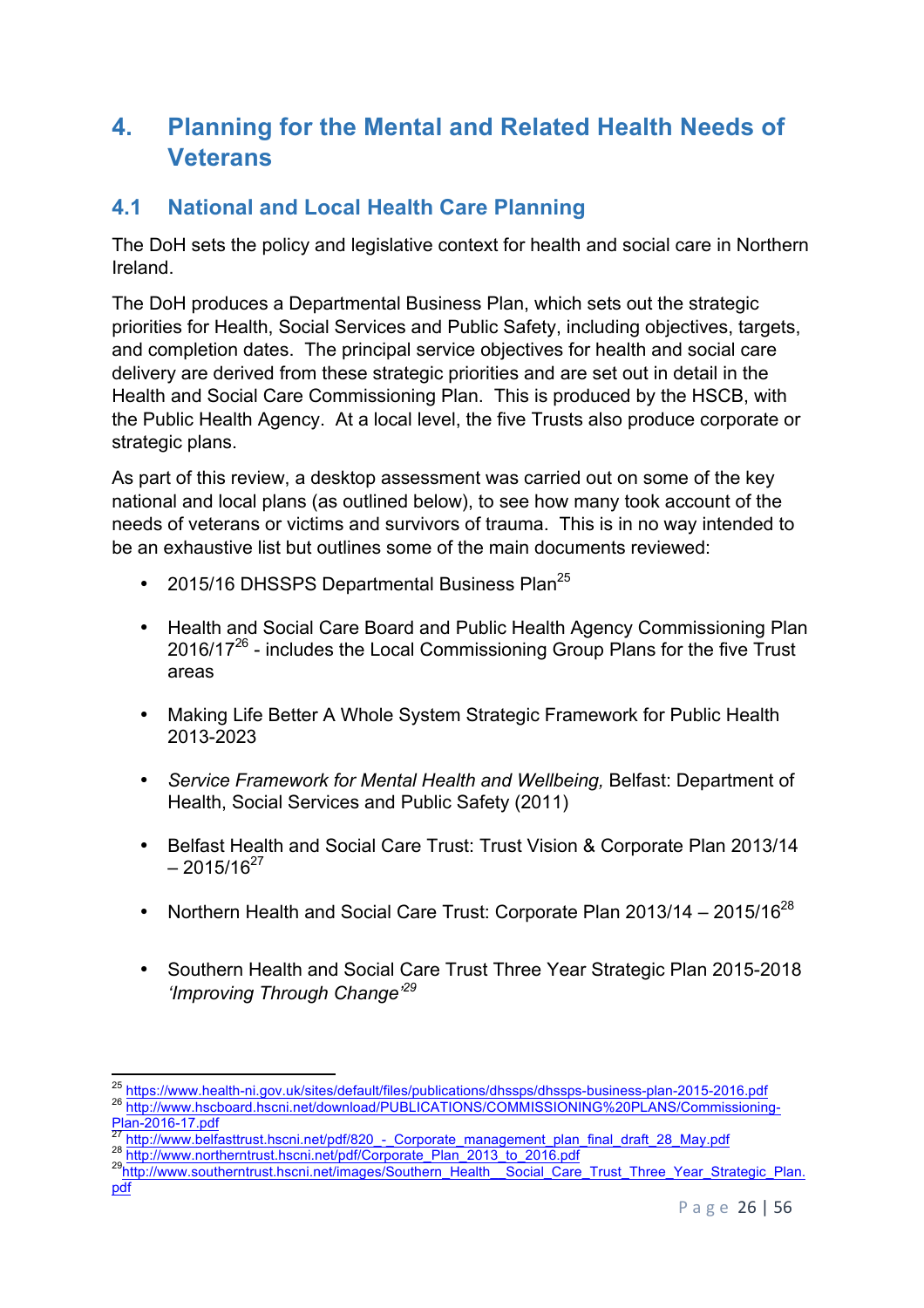- South Eastern Health and Social Care Trust Corporate Plan 2011 2015<sup>30</sup> and Addendum to Corporate Plan 2016/17<sup>31</sup>
- Western Health and Social Care Trust Corporate Plan  $2014/15 2015/16^{32}$

These plans potentially provide an important opportunity to consider veterans as a distinct population within a local area, to highlight their health and social care needs and to ensure that they are included within local planning and funding processes and systems. However, in light of Northern Ireland's complex history, current political landscape and equality legislation, it is not surprising that none of these plans specifically mentions veterans. Some do refer to the needs of different equality groups, for example the Health and Social Care Board and Public Health Agency Commissioning Plan (2016/17) includes a provider requirement that '*Trust responses should demonstrate plans to ensure that all health and social care staff have access to disability, equality and human rights training and are trained to communicate appropriately with people who are blind or partially sighted.'* (Page 66).

The Service Framework for Mental Health and Wellbeing, Belfast: Department of Health, Social Services and Public Safety (2011) includes specific standards for Deaf people with mental health needs and Black and minority ethnic communities.

Making Life Better: A Whole System Strategic Framework for Public Health (2013- 2023) acknowledges how the social determinants of health affect Section 75 groups differently and that '*tackling the major inequalities in health and wellbeing and their causes will help promote equality of opportunity and good relations*.' (Page 37).

A number of the plans also highlight the continuing impact of the Troubles in Northern Ireland and the importance and need to tackle issues such as Post Traumatic Stress Disorder (PTSD) and suicide, and to support the victims and survivors of trauma. As one respondent commented:

*"Political controversy doesn't help veterans, it's more important to focus on needs and services."*

Despite the absence of specific references to veterans in the official planning documentation, several respondents reported that the needs of specific groups, including veterans, victims and survivors, and issues around trauma services and PTSD, were now discussed more regularly in local Trust commissioning and planning meetings and in relevant national meetings:

*"In the past veterans weren't talked about in commissioning discussions because it was thought that they had their own services within the military and the voluntary sector. But there's more discussion now because we've got young men who've returned from Iraq who've got all kinds of problems and need help and support."* 

<sup>&</sup>lt;sup>30</sup> http://www.setrust.hscni.net/pdf/CorporatePlan2011-2015.pdf<br><sup>31</sup> http://www.setrust.hscni.net/pdf/Final\_Addendum\_to\_Corporate\_Plan\_2016\_2017\_May\_2016.pdf<br><sup>32</sup> http://www.westerntrust.hscni.net/pdf/Corporate\_Plan\_20141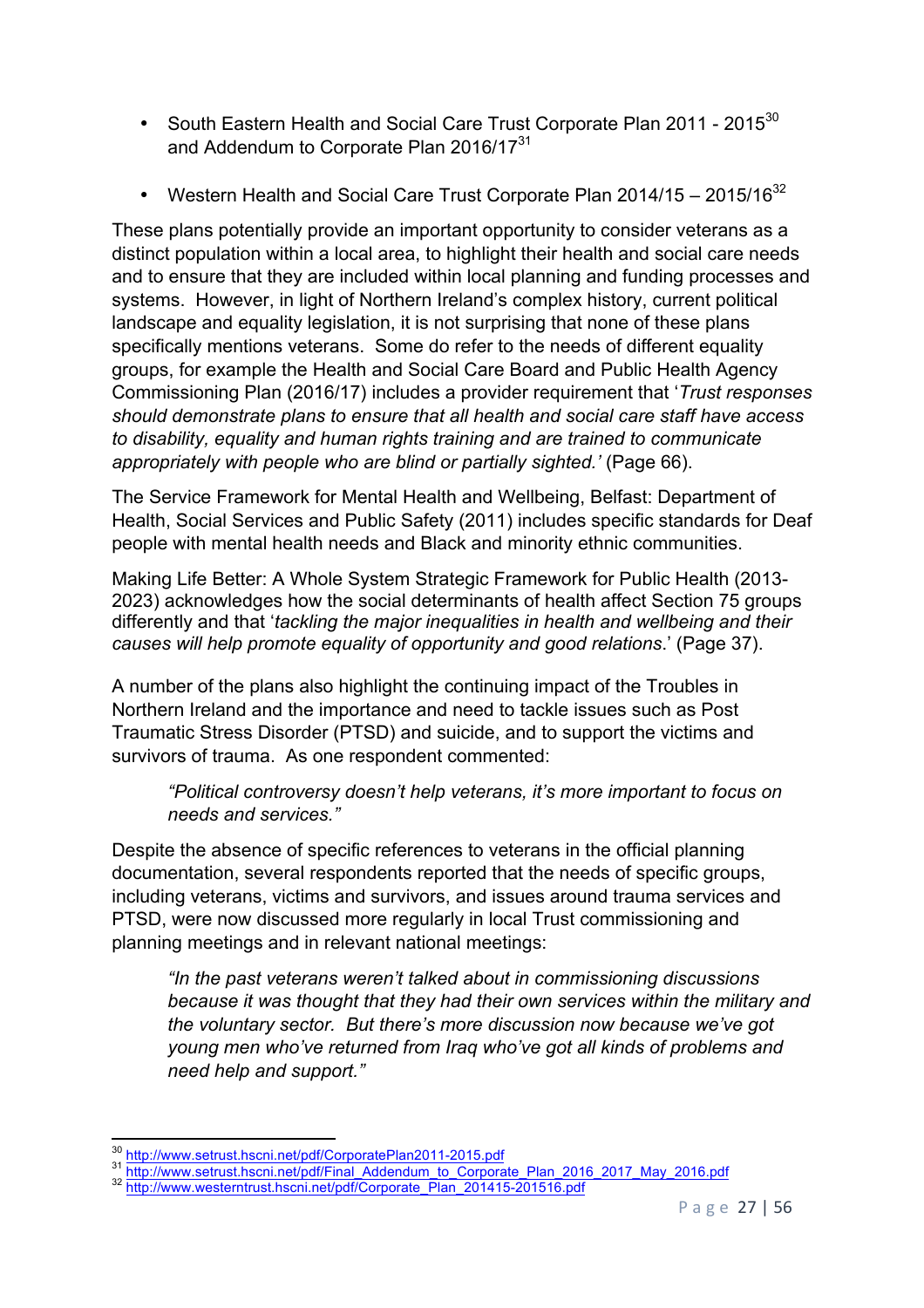### **4.2 Veterans Champions**

There are now elected members who are appointed by their Party to act as **Veterans Champions** on all eleven local councils. In response to a Parliamentary written question in 2014, the then Minister of State replied that from April 2015 Local Authorities will nominate both a non-elected official and a councillor to membership of the Reserve Forces and Cadets Association in Northern Ireland (RFCA NI<sup>33</sup>), with the latter also acting as a local Veterans Champion<sup>34</sup>. It was hoped that this would help to improve communication and awareness, and also the provision of support to vulnerable veterans, and that the champions would play a key role in promoting Covenant activity across Northern Ireland.

However, respondents expressed some concerns as to what the Veterans Champions would be able to achieve, as their duties as Champions were additional to their posts within the councils. As one respondent commented:

*"I don't know how effective they are, I think they've only met once."*

While most respondents felt having Veterans Champions in all the councils was a positive step forward, some also thought that there was a need to raise awareness about them and their role:

*"We need to disseminate the fact that Veterans Champions are in the councils, so people know they're there and they can help to signpost veterans to appropriate services."*

### **4.3 The Veterans Gateway Service**

In November 2016, the Ministry of Defence announced £2 million for the development of a one-stop service to support British Armed Forces veterans in need. The new service, called Veterans' Gateway, will be launched in May 2017. The Veterans' Gateway has been created to make it easier to navigate the large number of organisations that exist to support those who have served in the Forces. The service will be the first point of contact for veterans and their families to access information, advice and support on a range of issues including health care, housing, and employment. It will allow services from organisations to be accessed from one place.

The Veterans' Gateway will have a website as well as online chat, telephone and text message services available to any veteran, from anywhere in the world, 24 hours a day. Veterans can also access face-to-face support through the Veterans' Gateway network of partners across the UK and overseas.<sup>35</sup>

<sup>&</sup>lt;sup>33</sup> RFCA NI is a regional civilian body comprising voluntary members and a small full-time secretariat. It was established by statute to offer advice and support to the Defence Council on behalf of the Reserve Forces and Cadet movement.

<sup>&</sup>lt;sup>34</sup> Hansard. HC. Veterans: Northern Ireland: Written question – 221490. Answered on 26<sup>th</sup> January 2015.<br><sup>35</sup> http://www.britishlegion.org.uk/community/news/poppy-support/veterans-gateway/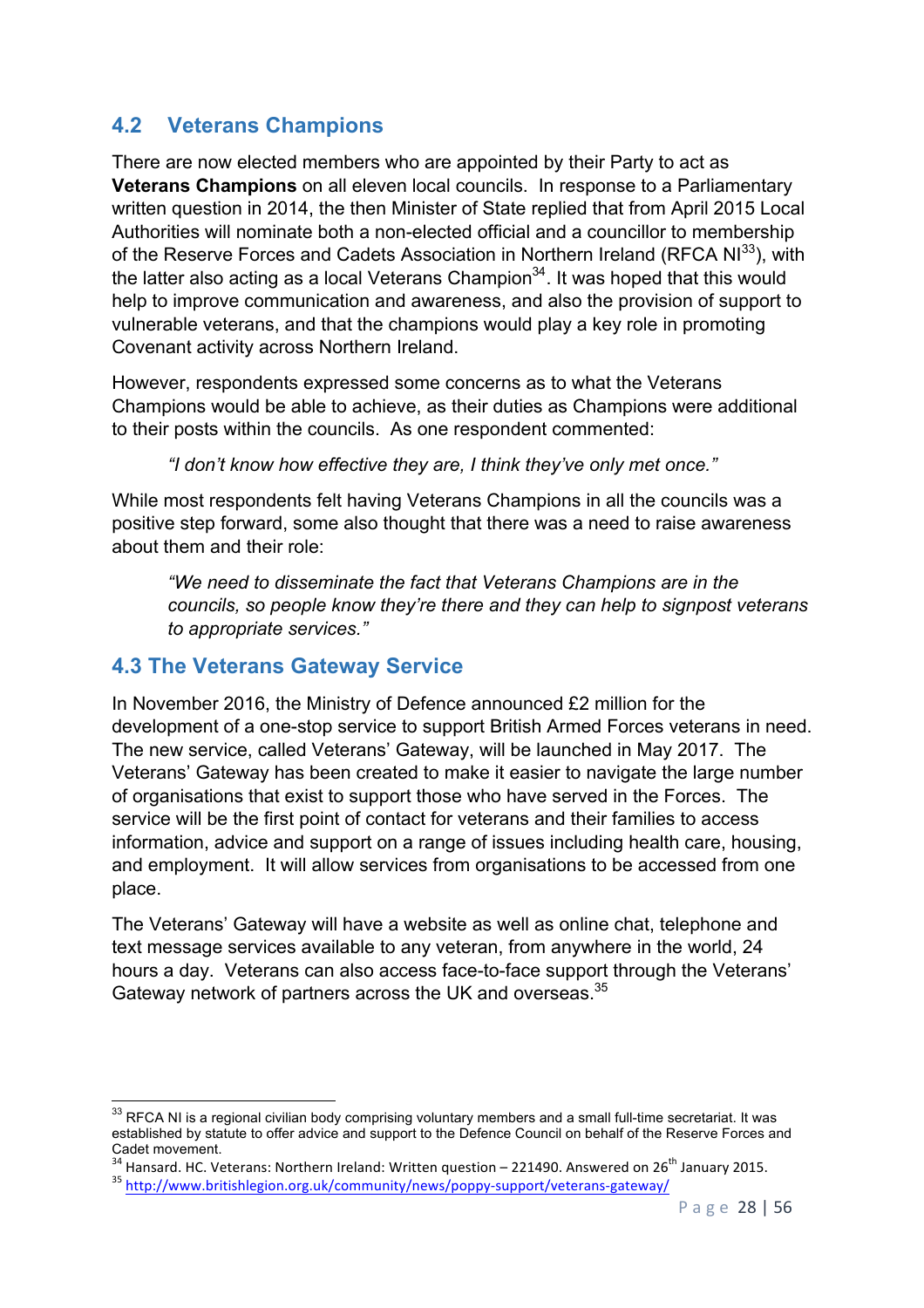The Veterans' Gateway will have a Northern Ireland "tab" advising of local services and facilities, including the Veterans Champions and how to contact them. Ulster University also report that the University and the NIVHWS team of researchers are official information sharing partners for the Veterans' Gateway.

The NIVHWS team have been working closely with the Gateway team to ensure that NI based information available via the Veterans' Gateway is accurate and reflective of the support and structures within NI.

# **5. Assessment of Needs: Summary of Veterans Community Profile**

### **5.1 Introduction**

All respondents agreed that there is a lack of robust data and information on the needs of veterans in Northern Ireland, so the announcement of the research work being carried out by Ulster University into Northern Ireland's veteran community was welcomed.

**In terms of this review, efforts have been made to gather the most recent and reliable information but this is often restricted to UK data sets and surveys, for example, the UK Household Survey of the ex-Service community. Clearly more robust data and information is required on veterans in Northern Ireland to ensure that resources (money and people) are appropriately targeted and to develop current services and plan future provision.** 

The current available information on the community profile of veterans in NI is summarised below.

### **5.2 Geographical Profile**

The veterans' community is not uniformly distributed across the UK and does not mirror the regional profile of the UK adult population. For example, the veterans' community in England has a higher proportion living in the South West of England, Yorkshire and Humberside and the North West, and a significantly lower proportion in London and the West Midlands.

In 2014, the size of the veterans' community in Northern Ireland (including veterans, adult dependents and minor dependents) living in private residential households was estimated to be around 155,000 people, comprising 110,000 adults and 45,000 children (see table below).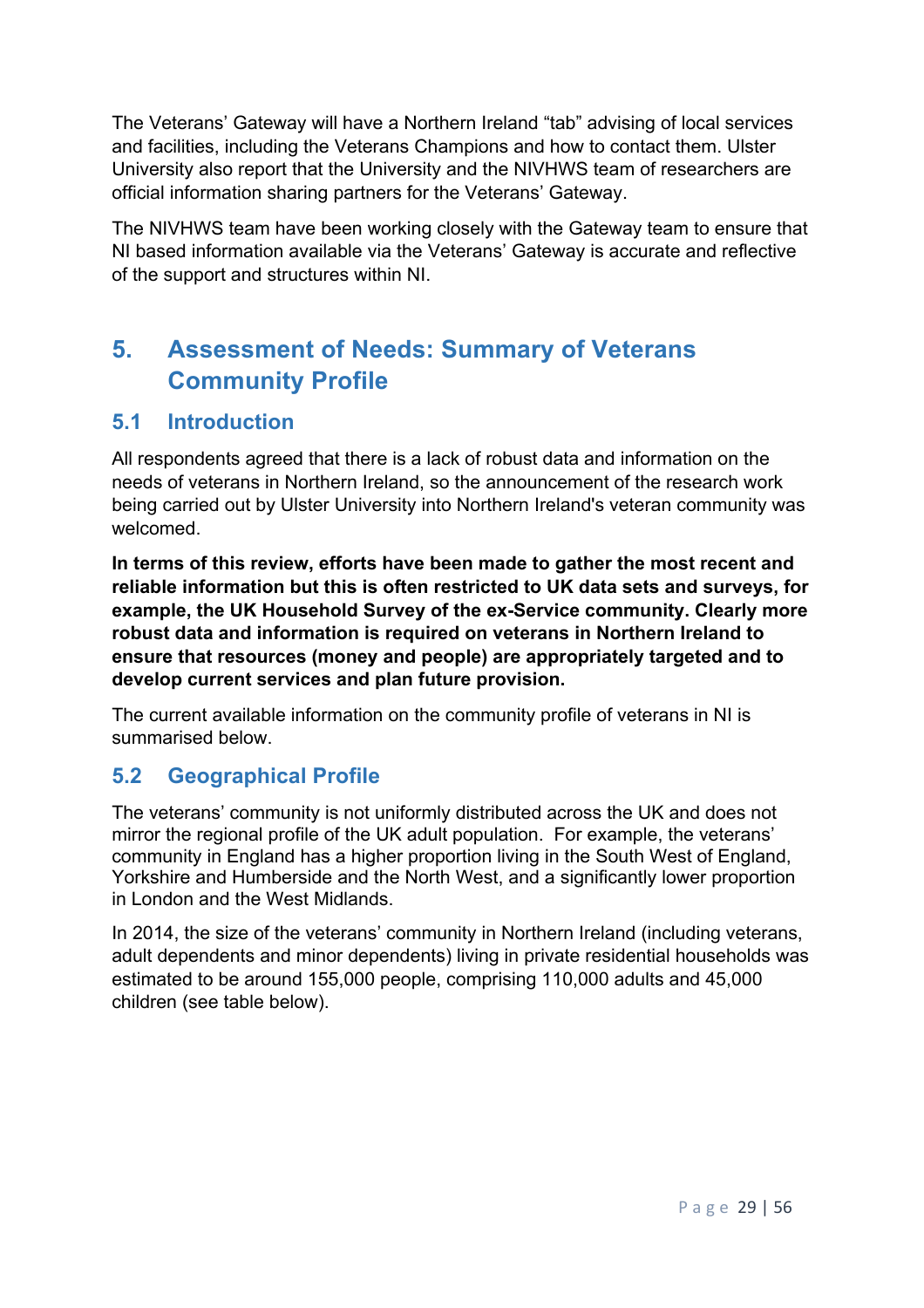|                                   | <b>Adults (000s)</b> | $\frac{9}{6}$ | <b>Children</b><br>(000s) | $\frac{9}{6}$ |
|-----------------------------------|----------------------|---------------|---------------------------|---------------|
| <b>England</b>                    | 4,070                | 83            | 785                       | 79            |
| <b>Scotland</b>                   | 430                  | 9             | 85                        |               |
| <b>Wales</b>                      | 310                  | 6             | 75                        |               |
| <b>Northern</b><br><b>Ireland</b> | 110                  |               | 45                        |               |
| <b>UK</b>                         | 4,920                | 100           | 990                       | 100           |

#### *National Breakdown of UK Veterans Community in 2014*<sup>36</sup>

In Northern Ireland, the proportion of people within the veterans community compared to the general population in 2006 was at the same levels, but by 2014 the number of people in the veterans community had slightly dropped in comparison to the general population (see table below).

#### *UK Profile of Veterans Community Compared with UK Population by Nations*

|                                   |                    | 200637               | $2014^{38}$        |                      |  |
|-----------------------------------|--------------------|----------------------|--------------------|----------------------|--|
|                                   | 2006               | 2006                 | 2014               | 2014                 |  |
|                                   | <b>UK Veterans</b> | <b>UK Population</b> | <b>UK Veterans</b> | <b>UK Population</b> |  |
|                                   | (%)                | $(\% )$              | (%)                | $\frac{\%}{\%}$      |  |
| <b>Northern</b><br><b>Ireland</b> | 3                  |                      |                    |                      |  |
| <b>Scotland</b>                   | 10                 |                      |                    |                      |  |
| <b>Wales</b>                      | 5                  | 5                    |                    |                      |  |
| <b>England</b>                    | 83                 | 83                   |                    | 83                   |  |

Some respondents, however, reported that the survey data underestimated the veteran population in NI, and they expressed a view that the true size of the veteran community in Northern Ireland was likely to be higher. The UK Household Survey methodology was applied consistently across the UK and is a well-established method within the field of epidemiology; but it could be argued that a limitation of the survey lies in veteran respondents' fear of disclosing their military status, which could be a particular factor in NI, thus resulting in an underestimation of the true size of the veteran population.

One of Ulster University's work packages was developed as a direct response to this and they are using capture/recapture methodology to merge data sets in order to produce more accurate estimates of the size of the veteran population in NI.

<u> 1989 - Jan Samuel Barbara, margaret e</u>

<sup>36</sup> *UK Household Survey of the ex-Service Community, 2014. Royal British Legion, Forces in Mind Trust, Compass Partnership. Appendix 4a: Projections of the size of the ex-Service community).*

 $37$  Profile and Needs: Comparisons between the ex-Service Community and the UK population (2006) Royal British Legion. Page 14<br><sup>38</sup> A UK Household Survey of the ex-Service Community (2014) Forces in Mind Trust, Compass Partnership,

Royal British Legion. Page 15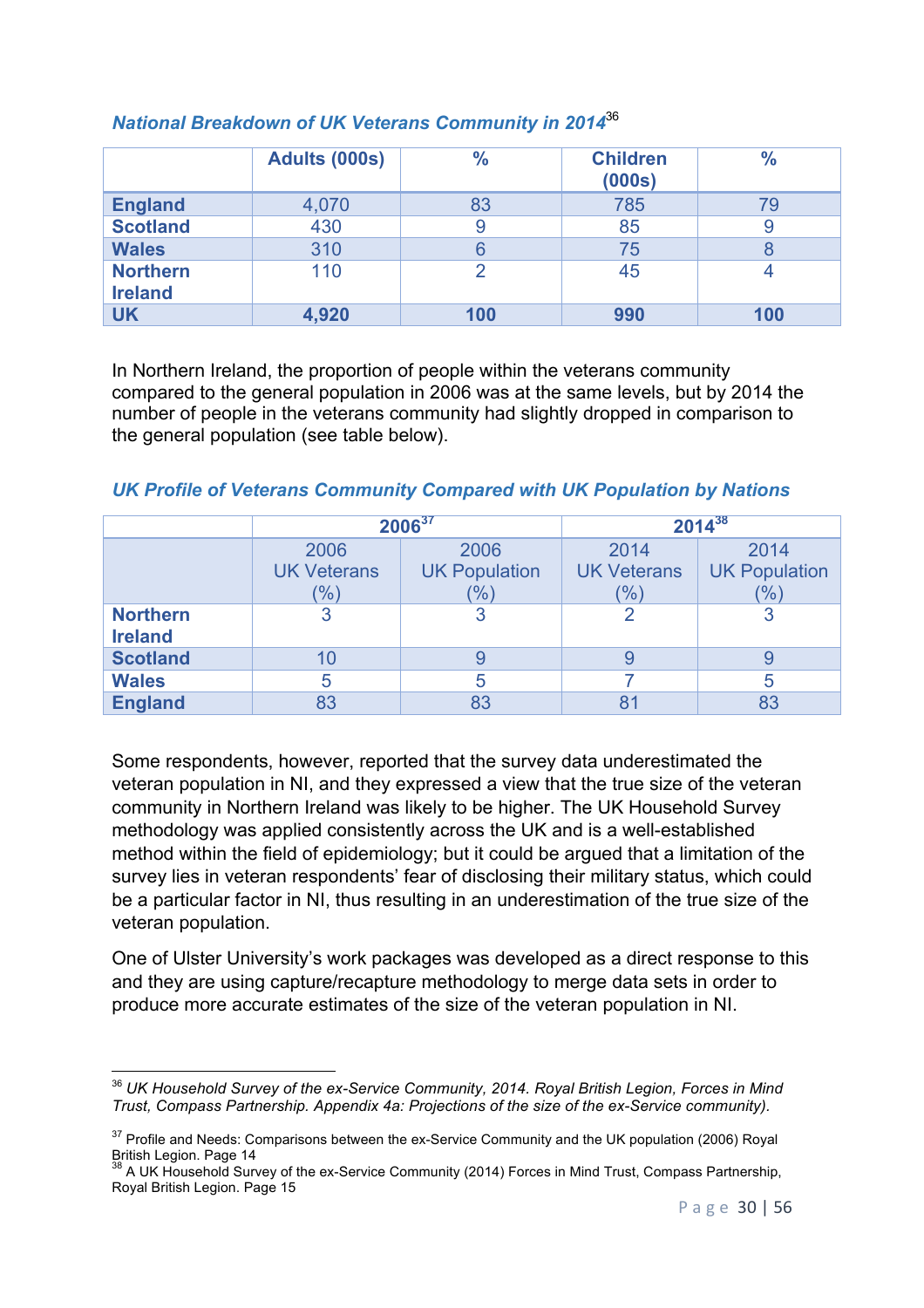### **5.3 Age Profile**

Data from 2006 showed that in England, Scotland and Wales the veterans' community had become increasingly elderly but that in Northern Ireland, the percentage of younger veterans was significantly greater than that of the general population (see table below).

#### *UK Profile of Veterans Community Compared with UK Population by Region, By Age39*

|                                   | $16 - 44$ years              |                                                  | 45 - 68 years    |                                                  | 65+ years        |                                       |
|-----------------------------------|------------------------------|--------------------------------------------------|------------------|--------------------------------------------------|------------------|---------------------------------------|
|                                   | UK<br><b>Veterans</b><br>(%) | <b>UK</b><br><b>Population   Veterans</b><br>(%) | <b>UK</b><br>(%) | <b>UK</b><br><b>Population   Veterans</b><br>(%) | <b>UK</b><br>(%) | <b>UK</b><br><b>Population</b><br>(%) |
| <b>Northern</b><br><b>Ireland</b> |                              |                                                  |                  |                                                  |                  |                                       |
| <b>Scotland</b>                   |                              |                                                  | 13               | 12                                               | 10               |                                       |
| <b>Wales</b>                      | 6                            | 5                                                |                  | 5                                                | 6                |                                       |
| <b>England</b>                    | 79                           | 85                                               | 78               | 83                                               | 83               | 81                                    |

The 2006 RBL survey data also showed that there were a higher proportion of younger veterans in certain regions in England. Analysis from health needs assessments in England suggested that this might be due to factors such as:

- settling close to the Armed Forces base where they were previously stationed, and where they may have bought a family home or 'put down roots';
- returning to the region where they lived before their service in the Armed Forces, therefore reflecting areas where Armed Forces recruitment is traditionally strong;
- affordability of housing and accommodation; and,

 

• more early service leavers choosing to settle in certain areas rather than  $o$ thers $40$ 

The most recent RBL survey does not contain a similar breakdown of age by region and nations. It is also not possible from the available data sources at the current time to determine why the veteran population in NI is significantly younger than that of other nations in the UK.

It is known that within the UK, there are increasing numbers of elderly people within the veterans community, which reflects the large numbers of men and women who served during the Second World War or who undertook post-War National Service.

<sup>&</sup>lt;sup>39</sup> Profile and Needs: Comparisons between the ex-Service Community and the UK population (2006) Royal British Legion. Page 15<br><sup>40</sup> Simmonds, K (2013) Health Needs Assessment of The Armed Forces Community (the Armed Forces, their

families and veterans). NHS Surrey and Surrey County Council.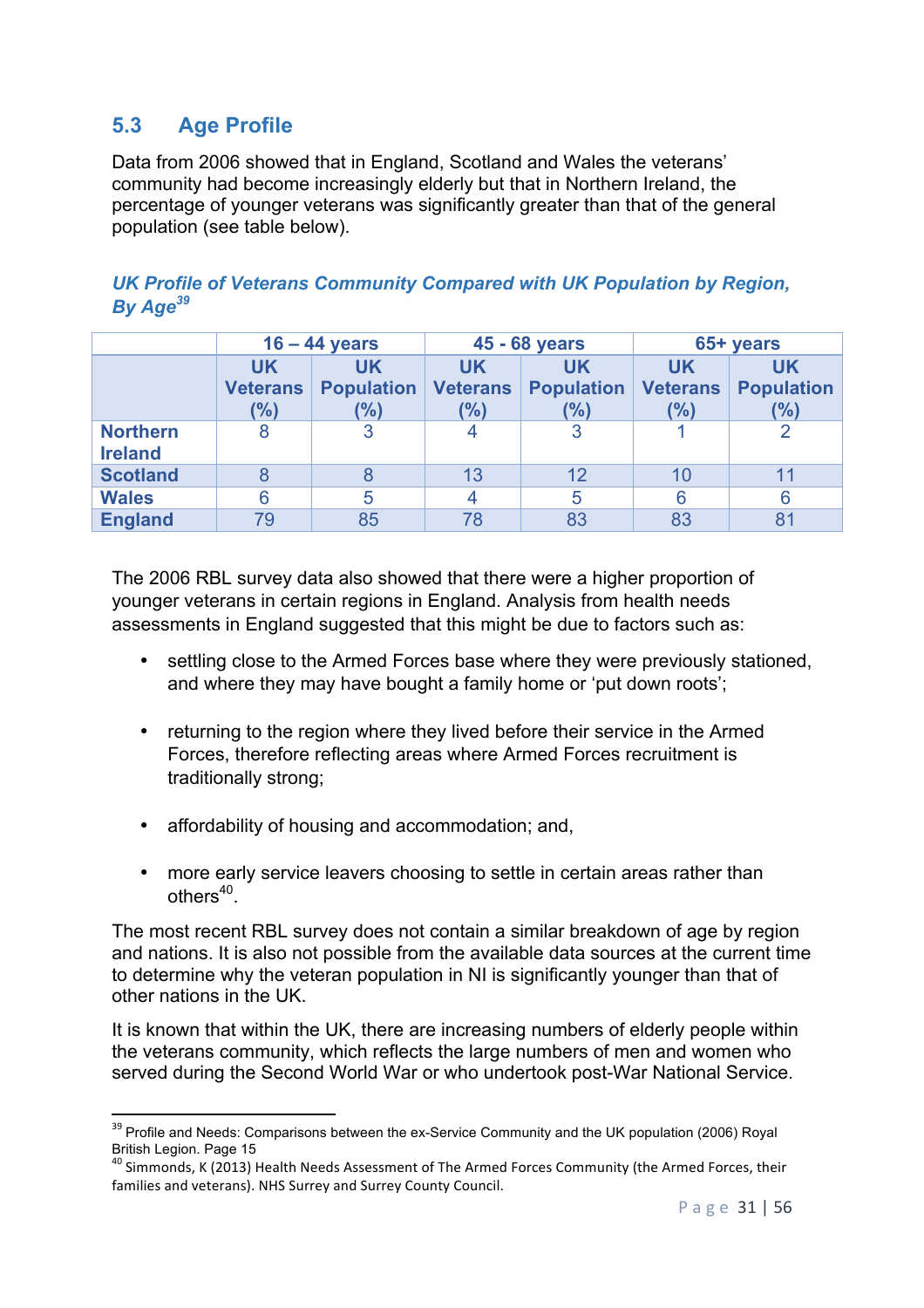Almost half of the veterans community in the UK are over 75 and 64% are over the age of 65 $<sup>41</sup>$ . Due to the increasing number of elderly veterans, it is estimated that the</sup> size of the veterans community in the UK will continue to fall and by 2030, it is predicted that the veterans' community will represent 6% of the UK population, compared with 10% in 2005.<sup>42</sup>

The percentage by which the adult veteran community is projected to decrease in Northern Ireland in comparison to the rest of the UK is outlined in the table below.

|                                   | 2014                 | 2020                 | 2025                 | 2030                 |
|-----------------------------------|----------------------|----------------------|----------------------|----------------------|
| <b>Region</b>                     | <b>Total (000's)</b> | <b>Total (000's)</b> | <b>Total (000's)</b> | <b>Total (000's)</b> |
|                                   |                      |                      |                      |                      |
| <b>England</b>                    | 4,273                | 3,509                | 2,952                | 2,519                |
| <b>Scotland</b>                   | 469                  | 385                  | 324                  | 276                  |
| <b>Wales</b>                      | 310                  | 300                  | 252                  | 215                  |
| <b>Northern</b><br><b>Ireland</b> | 104                  | 86                   | 72                   | 61                   |
| <b>Total</b>                      | 5,211                | 4,279                | 3,600                | 3,072                |

#### *Forecast of Adult Veterans Community by Region<sup>43</sup>*

#### **5.4 Gender Profile: Female Veterans**

Women have played a vital role in the UK Armed Forces. In 2010, the total percentage of women in the UK Armed Forces was 9.1% (17,900). By 2012, 17,610 women were employed in the UK Armed Forces (9.7%). Of the 17,610 women, 3,830 (21.7%) were officers. 44

While the number of Service women has gradually increased in line with the implementation of equal opportunities policies by the Ministry of Defence, there is a limited but growing amount of data and research about their specific health and wellbeing needs, particularly post-Service. In terms of differential effects of training and military service on physical health, analysis of medical discharge data (e.g. Geary et al, 2002) indicated that female personnel in the UK Armed Forces were significantly more likely than their male counterparts to be medically discharged from the UK Armed Forces due to physical injuries and musculoskeletal problems. 45

<sup>&</sup>lt;sup>41</sup> A UK Household Survey of the Ex-Service Community (2014) Forces in Mind Trust, Compass Partnership, Royal British Legion

 $^{42}$  A UK Household Survey of the Ex-Service Community (2014) Forces in Mind Trust, Compass Partnership, Royal British Legion

<sup>&</sup>lt;sup>43</sup> A UK Household Survey of the ex-Service Community (2014) Forces in Mind Trust, Compass Partnership, Royal British Legion. Page 83<br><sup>44</sup> Scoping Review: A Needs-Based Assessment and Epidemiological Community-Based Survey of Ex-Service

Personal and their Families in Scotland Final Report (December 2012) Professor Susan Klein, Emeritus<br>Professor David A Alexander, In Collaboration with Dr Walter Busuttil. The Robert Gordon University Aberdeen

Professor Baria A Alexander, In Collection with Dr Walter Busitism and Epidemiological Community-Based Survey of Ex-Service Personal and their Families in Scotland Final Report (December 2012) Professor Susan Klein, Emeritus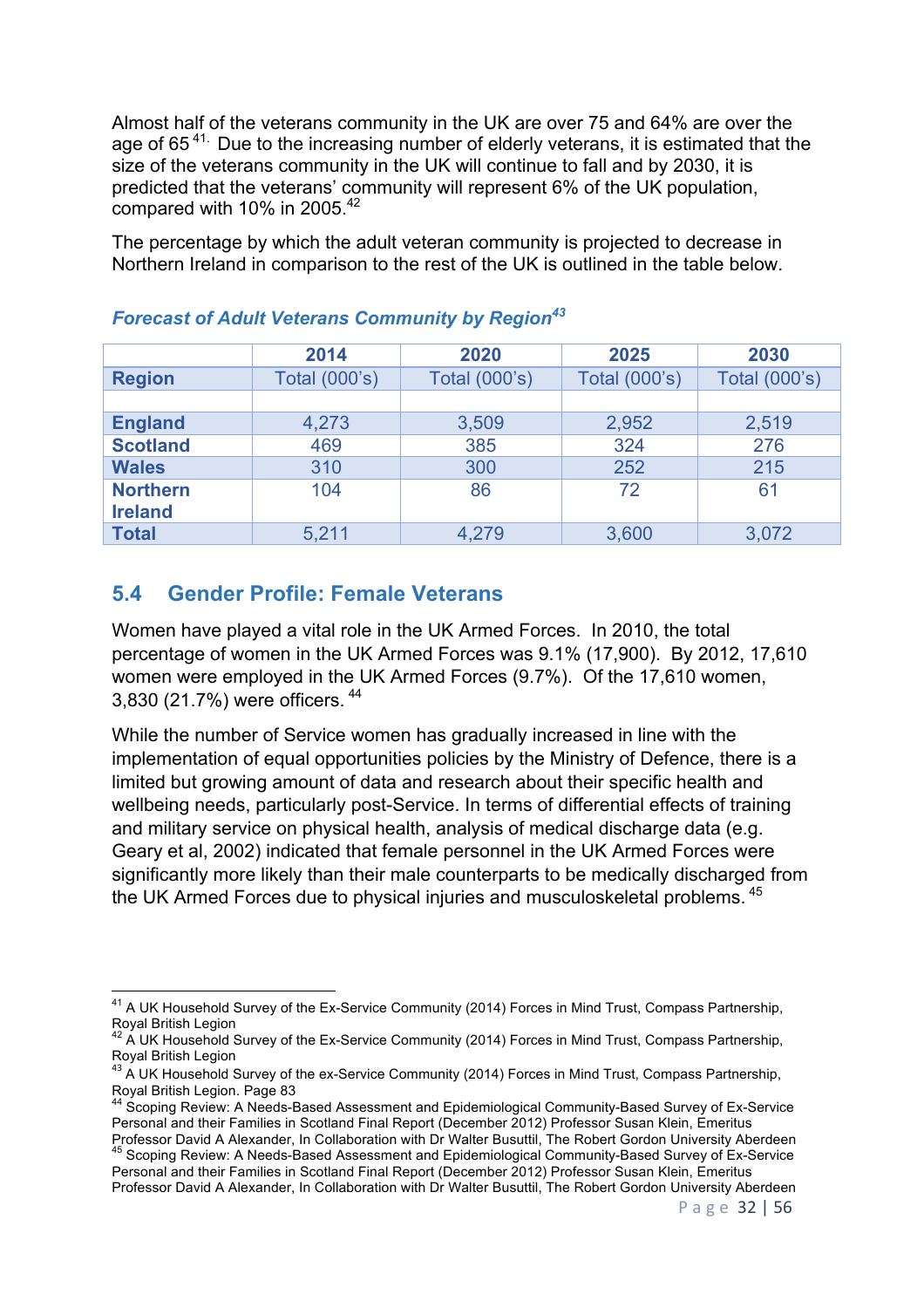Although the evidence base is growing<sup>46,47</sup>, there is limited research on the differential effects of combat exposure on female military personnel because previous research on the effects of combat exposure during and post-deployment on mental health has either focussed exclusively on men, or the sample has contained only a small subset of women.

Further research is needed on gender differences in combat exposure and its impact on mental health during and post-deployment, including the effects of other traumarelated experiences on combat exposure (e.g. sexual assault) and other interpersonal stressors (e.g. lack of perceived support from comrades), and the role of pre-military and post-military interpersonal trauma.<sup>48</sup>

Female military personnel are excluded from any specialisation where *'*…*the primary duty is to close with or kill the enemy'*; but this does not necessarily protect them from exposure to combat situations when they served in a variety of support positions that involved leaving military bases with a substantial risk of coming under direct fire (Hoge *et al*, 2007).

This was particularly the case for female military personnel in Northern Ireland. The Ulster Defence Regiment (UDR) first recruited local women in 1973 and these women were known as Greenfinches. This was the first case of complete integration of males and females in a British military unit and preceded the Regular Army by almost 20 years in fully integrating female soldiers. By 1991, the women formed 10% of the Regiment. The women performed clerical, catering and storekeeping duties as well as staffing the Operations room and Intelligence cell. They were also deployed in patrols and carried out searches of women and children to prevent them from carrying concealed weapons, explosives and documents. Therefore, alongside their male counterparts, women were equally at risk during each patrol of sniper or bomb attacks.49

It was stated by some respondents that the numbers of female veterans seeking help from statutory health and mental health services was small and some respondents stated that they had never seen a female veteran in their service:

*"Women veterans? I've never seen a female come forward to our service for help."*

*"I've only dealt with one female veteran."*

 

Other respondents stated that female veterans were being seen more frequently in voluntary sector services. Respondents acknowledged that women might have issues that differ to their male counterparts, for example the need for gender specific therapies especially when dealing with sexual harassment and trauma:

 $^{46}$  Angela R. Febbraro, A R and Gill, R M (2009) Gender and Military Psychology IN Handbook of Gender Research in Psychology. New York: Springer pp 671-696<br><sup>47</sup> MacGregor Andrew J., Clouser Mary C., Mayo Jonathan A., and Galarneau Michael R.. Journal of Women's

Health. April 2017, 26(4): 338-344<br><sup>48</sup> Scoping Review: A Needs-Based Assessment and Epidemiological Community-Based Survey of Ex-Service Personal and their Families in Scotland Final Report (December 2012) Professor Susan Klein, Emeritus

Professor David A Alexander, In Collaboration with Dr Walter Busuttil, The Robert Gordon University Aberdeen 49 http://ecohcoy.tripod.com/page14.htm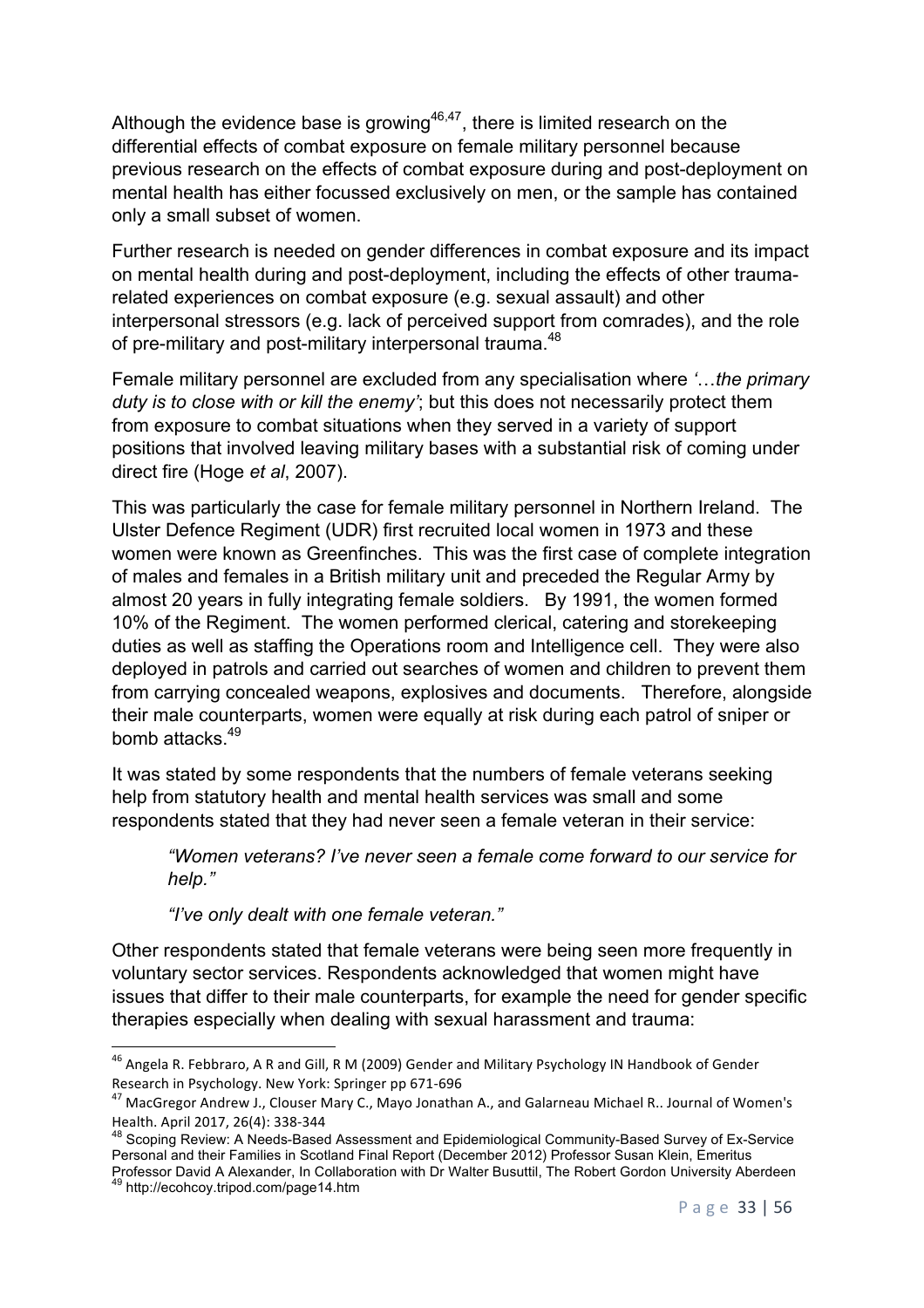*"The women veterans we've seen have sexual harassment and trauma issues like that…and you can't address that in a group session full of guys."*

There is no specific provision for female veterans; without further data it is difficult to know how many female veterans are accessing statutory health or mental health provision and there is a risk that the mental and related health and social care needs of these women may well be overlooked within current services.

Statutory mental and related health providers may need to consider, with voluntary sector colleagues, how the current service provision could be made more userfriendly for women and what types of service provision would be most appropriate to meet the needs of female veterans.

# **6. Assessment of Needs: Mental and Related Health Needs**

### **6.1 Overview of General Mental Health Issues in Northern Ireland**

Mental health is regarded as one of the four most significant causes of ill health and disability in Northern Ireland along with cardiovascular disease, respiratory disease, and cancer.<sup>50</sup> The 2007 Adult Psychiatric Morbidity Survey reported that Northern Ireland had a 20%-25% higher prevalence rate of mental health problems than the rest of the UK.<sup>51</sup> This has been attributed, in part, to higher levels of unemployment and social deprivation and the legacy of the Troubles in Northern Ireland.

In 2010, the DHSSPS noted the impact of the Troubles within their *Strategy for the Development of Psychological Therapies*<sup>52</sup> and stated that:

*"…one in five people have suffered multiple experiences relating to the Troubles and one in ten have been bereaved as a result of the Troubles*.'

The Commission for Victims and Survivors (CVS) found that overall 30% of the population had been directly affected by the Troubles either through sustaining a physical injury, bereavement or experiencing a traumatic event (directly or as a carer).<sup>53</sup> The Commission also estimated that 39% of the adult population had been exposed to one or more traumatic events associated with the Troubles and concluded that the events associated with the Troubles continued to represent *"a major traumatic stressor for the population"*. 54 In 2012, the Comprehensive Needs Analysis carried out by the CVS found:

Friedli, L. and Parsonage, M. (2007). Mental health promotion: Building an economic case. [online] Northern Ireland Mental Health Association, pp.1-59. Available at:

<sup>&</sup>lt;sup>50</sup> Department of Health, Social Services and Public Safety (2011) *Service Framework for Mental Health and Wellbeing, Belfast: Department of Health, Social Services and Public Safety.* 

http://www.chex.org.uk/media/resources/mental\_health/Mental%20Health%20Promotion%20-<br>%20Building%20an%20Economic%20Case.pdf<br>52 A.Stratagu facility C

 $52$  A Strategy for the Development of Psychological Therapy Services (2010) DHSSPS  $53$  Comprehensive Needs Assessment (February 2012) Commission for Victims and Survivors http://www.cvsni.org/media/1434/comprehensive-needs-assessment-february-2012.pdf<br><sup>54</sup> Troubled Consequences: A report on the mental health impact of the civil conflict in Northern Ireland (2011)

Commission for Victims and Survivors, University of Ulster/NICCT/Compass, October: 38.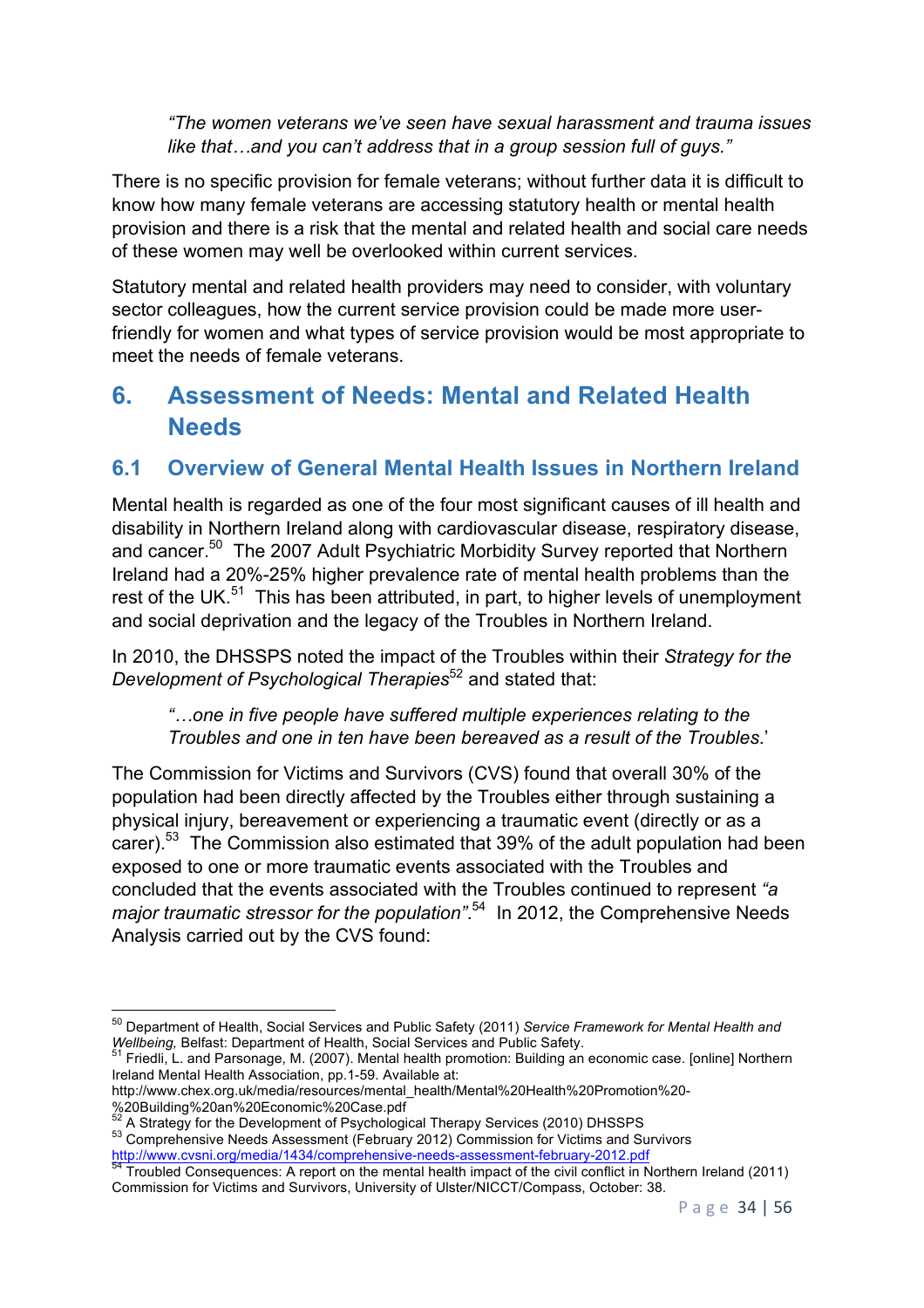*"Analysis of the considerable literature revealed that the Troubles have 'embedded a legacy of psychological trauma and mental ill-health'…a significant mental health burden formed part of the conflict's legacy. With an excess of 3,700 deaths and over 40,000 injured it has been suggested that few individuals, families or communities in Northern Ireland have not been directly or indirectly affected by the conflict."* <sup>55</sup>

The Commission reported that the most prevalent disorders among individuals who experienced conflict related trauma were clinical depression, Post-Traumatic Stress Disorder (PTSD) and substance misuse (alcohol and drugs).

The incidence of reported mental health problems is higher than average for veterans who served in Northern Ireland, wherever they now reside, and in post 1990s peacekeeping operations; one in ten of each group reports suffering from depression.<sup>56</sup> There has also been a reported increase in demand for support for mental health difficulties from the 'Combat Stress' charity from veterans in Northern Ireland, with a sharp increase in the numbers of veterans from the conflicts in Iraq and Afghanistan being referred in recent years<sup>57</sup>.

The 2015/16 Northern Ireland Study of Health and Stress, which is based on responses from 3,915 individuals, with a response rate of 60%, found that one in five respondents (19%) showed signs of a possible psychiatric disorder. Of these, 19% of females and 12% of males reported taking medication related to their mental health problems.<sup>58</sup>

Data gathered in 2016 from the 1,986 participants to the Northern Ireland Study of Health and Stress found that 60% of the respondents reported having experienced at least one traumatic event during their lifetime, with 19.5% of these being conflict related, and 16.9% being related to witnessing death or serious injury.<sup>59</sup> Moreover, it has been reported that the use of anti-depressants has a higher prevalence amongst those living close to peace walls<sup>60</sup>, which suggests that people living in these areas may have greater mental health issues. The prevalence of PTSD in Northern Ireland is the highest of all countries that have produced comparable estimates including the USA, other Western European countries and countries that have experienced war or civil conflict issues similar to the Troubles in their recent history.<sup>61</sup>

 <sup>55</sup> Comprehensive Needs Assessment (February 2012) Commission for Victims and Survivors

http://www.cvsni.org/media/1434/comprehensive-needs-assessment-february-2012.pdf<br><sup>56</sup> Veterans in the UK: Issues Facing the ex-service community Trajectory the futures partnership<br><sup>57</sup> The mental health of the UK Armed For

Psychotraumatology (2014)

Exploring Patterns in Referrals to Combat Stress for UK Veterans with Mental Health Difficulties between 1994 and 2014

<sup>&</sup>lt;sup>58</sup> Scarlett, M. and Denvir, J. (November 2016). Health Survey (NI) First Results 2015/2016 Public Health Information & Research Branch, Information Analysis Directorate. (https://www.health-<br>ni.gov.uk/sites/default/files/publications/health/hsni-first-results-15-16.pdf)

<sup>&</sup>lt;sup>59</sup> Mental Health in Northern Ireland: Fundamental Fact 2016 Mental Health Foundation<br><sup>60</sup> Give my head peace: Psychotropic drug uptake around the peace lines in Northern Ireland, D O'Reilly, A<br>Maguire; Centre for Public

 $^{61}$  Troubled Consequences: A report on the mental health impact of the civil conflict in Northern Ireland (2011) Commission for Victims and Survivors, University of Ulster/NICCT/Compass, October: 38.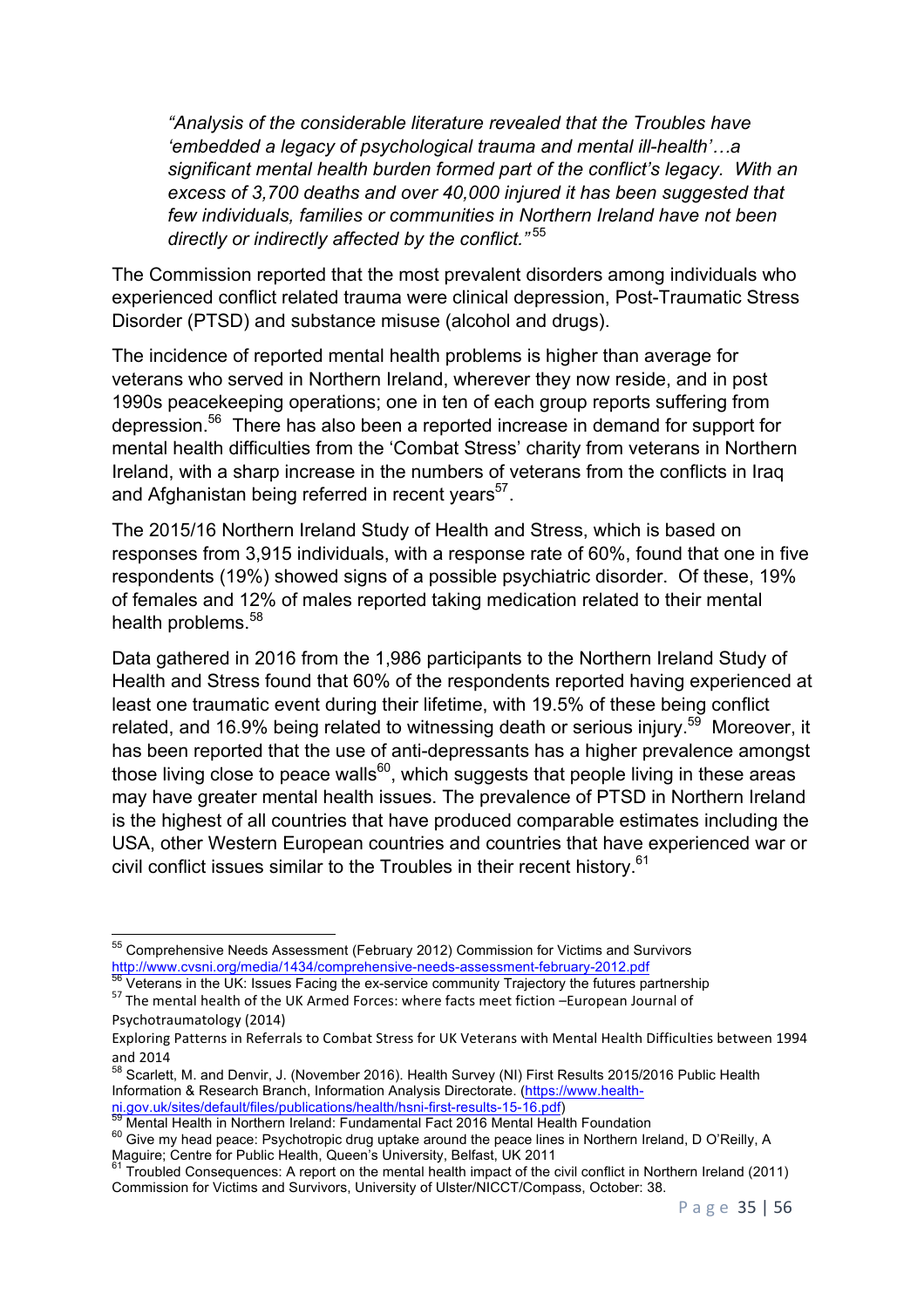In terms of mental health hospital provision, the number of compulsory admissions to mental health hospitals under the Mental Health (NI) Order 1986 increased by 78 (7.9%), from 992 in 2011/12 to 1,070 in 2015/16. Specifically, during 2015/16, almost half (487) of compulsory admissions involved patients aged between 18 – 44 vears of age. $62$ 

Available data on the extent to which mental health problems affect the population in Northern Ireland and the factors relating to mental health problems is more limited than the data available in England, Wales and Scotland. For example, it was reported that data directly relating to victims or the types of services and treatments being accessed is not routinely collected. There is also a lack of data relating to the individual outcomes for those with diagnosed mental health conditions receiving therapy-based treatments, information relating to the levels of demand for counselling services, and sector-wide capacity to address the mental health needs of victims and survivors.<sup>63</sup> The mental health Foundation have reported that as with other parts of the UK, there is an urgent need for research and data gathering on prevention and early intervention for mental health.<sup>64</sup>

Aside from data availability, the Northern Ireland Framework for Mental Health  $2011^{65}$  supports efforts to raise awareness and reduce stigma towards mental health to help support the general population. This would also include and benefit veterans:

*"The general population would benefit from increased awareness of and access to a range of approaches to reduce stigma towards mental health issues and build capacity to support individuals and communities in need. The promotion of positive mental health and wellbeing through awareness, knowledge and information, the involvement of individuals, families, communities and all agencies can improve an individual's resilience, capacity, skills, self esteem, confidence and self worth."*

<sup>&</sup>lt;sup>62</sup> Norther Ireland Executive Website:<u>https://www.northernireland.gov.uk/news/mental-health-learning-disability-</u><br>inpatients-201516#skip-link<br> $\frac{63}{63}$ Comprehensive Nacial Accessory of Castel Castel Comprehensive Naci

Comprehensive Needs Assessment (February 2012) Commission for Victims and Survivors

http://www.cvsni.org/media/1434/comprehensive-needs-assessment-february-2012.pdf<br><sup>64</sup> Mental Health in Northern Ireland: Fundamental Facts (2016) Mental Health Foundation<br><sup>65</sup> Service Framework for Mental Health and Wellbe Safety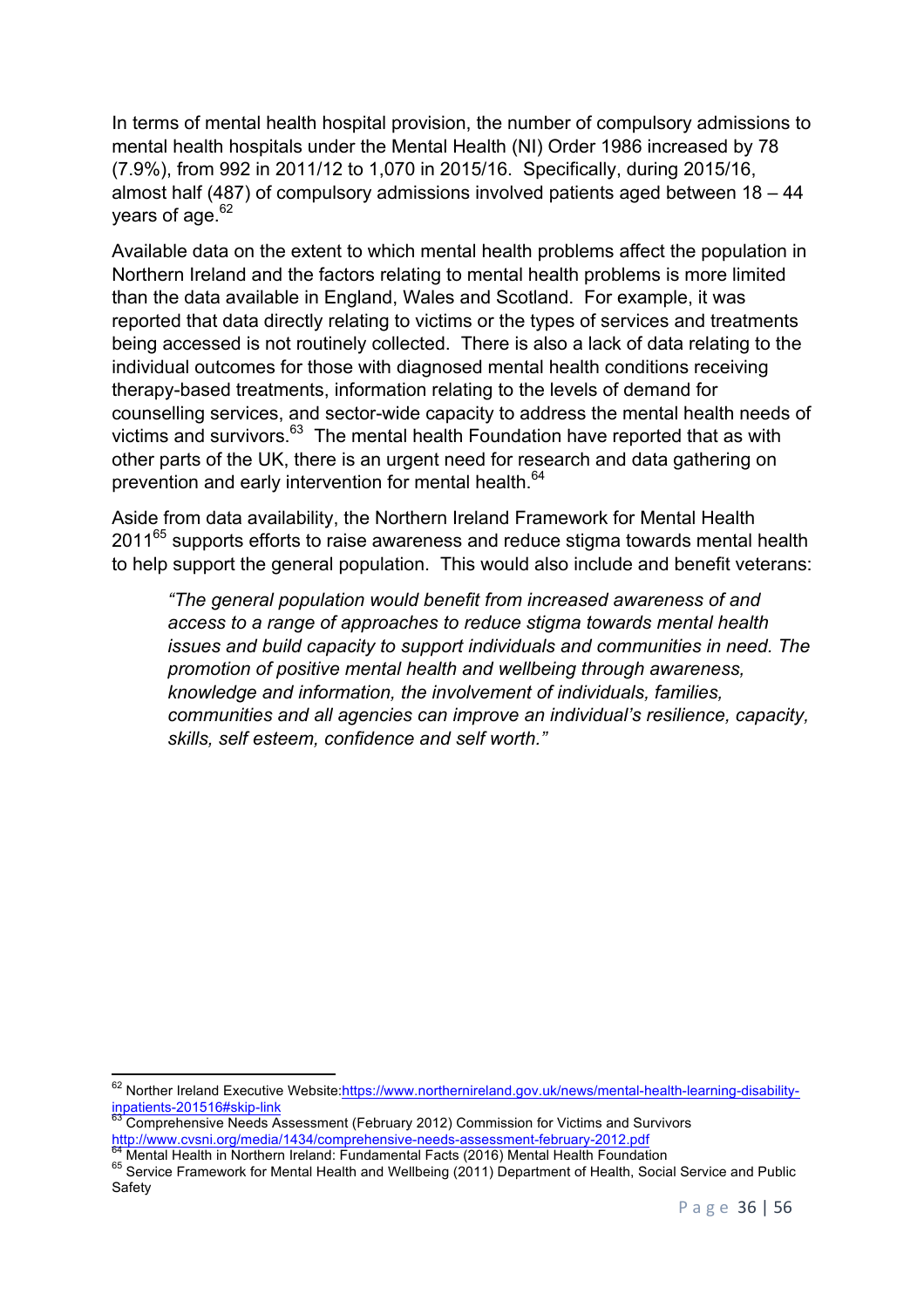### **6.2 Veterans with Mental Health Issues in Northern Ireland**

Veterans living in Northern Ireland can experience a range of mental health issues, from low level anxiety/depression to PTSD. The context of the Troubles and fears of recrimination can inhibit veterans in Northern Ireland from accessing services. People in the Armed Forces normally serve and fight abroad, and when they return home, for example from Iraq or Afghanistan, they are unlikely to ever see those who fought against them. In Northern Ireland, however, veterans may be living in the same communities as those they fought against, which raises particular issues. These veterans may be at a disadvantage as they feel unable access their entitlements because they do not want to reveal their service background as this may put their own personal safety and their family at risk. The range of issues that veterans themselves highlighted in 2005 included $66$ :

- Fear of interaction with people
- Still being as security conscious now as when they were serving
- Avoiding family members
- Constant reminders of service years through behaviours still being practised
- Members being trained not to trust while in the service but no deprogramming on return to civilian life

Therefore, the problems faced by veterans currently living in Northern Ireland are potentially more complicated and sensitive than those faced by veterans in England, Scotland and Wales.

They may have concerns in relation to their security and so may face difficulties in seeking help for mental health issues.<sup>67</sup> This can give rise to complex and widespread mental and related health issues, which can be left untreated as veterans and their families feel unable to come forward and ask for help and support. As one respondent commented:

#### *"Trauma linked to conflict is political in Northern Ireland."*

For Catholics in the military, coming home to Northern Ireland presents another area of difficulty as British soldiers and veterans living in Northern Ireland are viewed negatively by some people within Catholic communities. Therefore, Catholic veterans returning to their Catholic communities from the Armed Forces may find it difficult to find anyone they can discuss their experiences with and to acknowledge any difficulties.<sup>68</sup>

Evidence has also found that the traumatic experiences and exposure to violence related to the Troubles in Northern Ireland leads to adverse mental health not only for the person themselves, but also for their children and grandchildren.

<sup>&</sup>lt;sup>66</sup> Legacy of War Experiences of members of the Ulster Defence Regiment (November 2005) Conflict Trauma

Resource Centre (CTRC)<br>
<sup>67</sup><sub>http://www.publications.parliament.uk/pa/cm201314/cmselect/cmniaf/51/5107.htm</sub>

<sup>68</sup> http://sluggerotoole.com/2014/03/23/homecoming-are-british-military-veterans-in-northern-ireland-coping/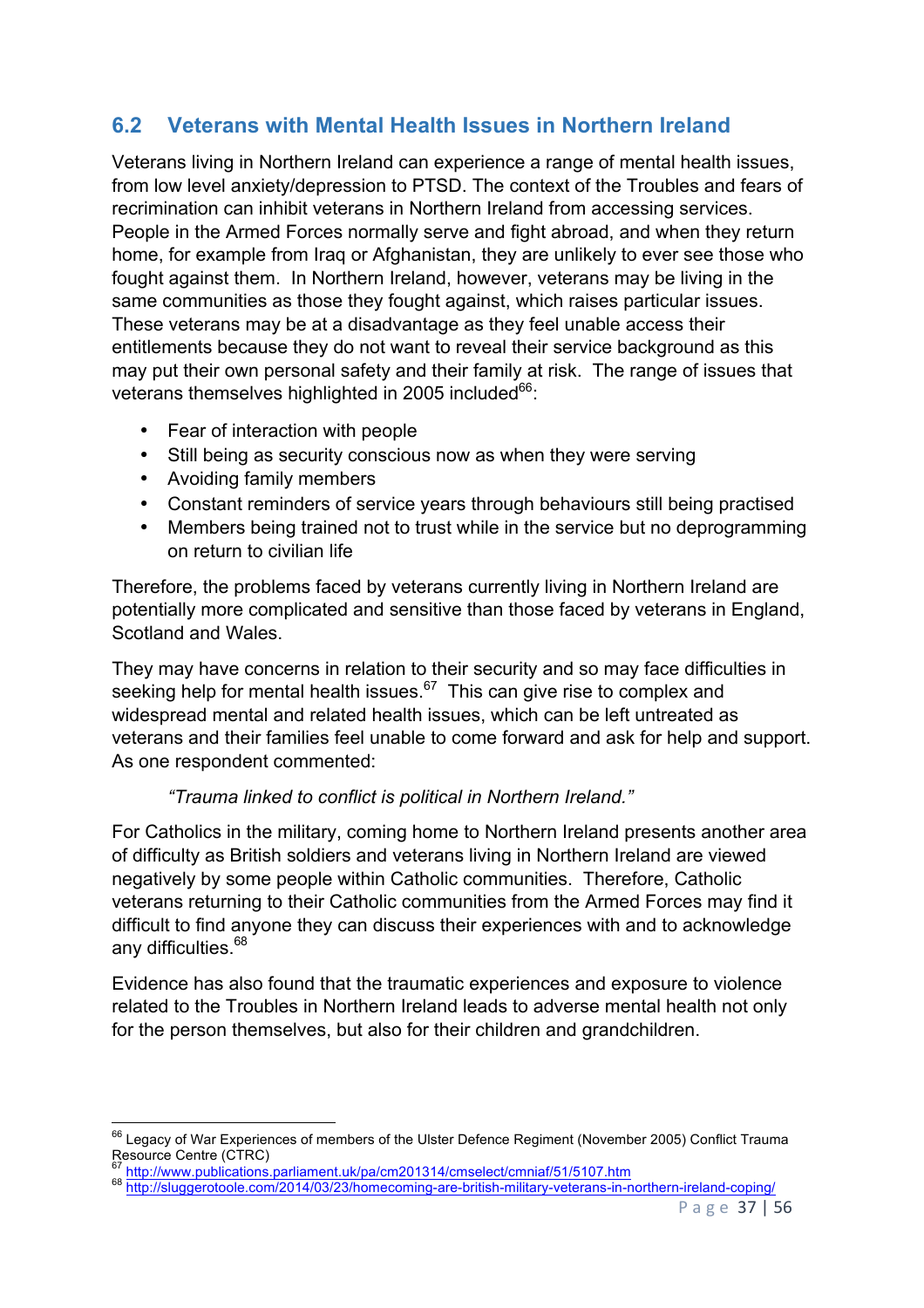The *Childhood in Transition Report (2009)*<sup>69</sup> outlines a number of specific factors that influence the present day lives of young people as a result of their direct or indirect exposure to the Troubles and the sectarianism that continues to exist (see section 8.1 Children and Young People).

Respondents commented that younger veterans also often felt more isolated on returning home from overseas duties:

*"The younger veterans are alienated because they've come back from overseas, from unpopular wars, and they find they're not welcome. So they have no cohesion or links to local communities."*

### **6.3 Post Traumatic Stress Disorder (PTSD)**

In 2016, an estimated 8.8% of the Northern Ireland population met the criteria for PTSD at some point in their life, while 5.1% met the criteria in the previous 12 months.<sup>70</sup> In 2008, the total direct and indirect cost of PTSD in Northern Ireland was estimated at £172,756,062.<sup>71</sup> It is likely that the cost would be higher today, and as a 2014 study concluded:

*"Despite the formal end to conflict in NI in 1999, a substantial proportion of the adult population continue to suffer the adverse mental health effects of chronic trauma exposure. …….. it is likely that the legacy of mental ill health associated with conflict, if not adequately addressed, will endure for many years." 72*

PTSD is a particular issue for veterans who had served in Northern Ireland, as well as those who had served in Iraq and Afghanistan. Some respondents reported that *"there is a lot of expertise around PTSD in Northern Ireland"* particularly in terms of treatment of PTSD. One respondent reported that organisations such as Combat Stress contributed to this expertise:

*"Their [Combat Stress] expertise is the best."*

The Northern Ireland Framework for Mental Health 2011<sup>73</sup> acknowledged the need to provide support to people who may have PTSD in one of their overarching standards:

<sup>&</sup>lt;sup>69</sup> Childhood in Transition report: Experiencing Marginalisation and Conflict in Northern Ireland. McAlister, Scraton and Haydon, QUB, 2009<br>
<sup>70</sup> Mental Health in Northern Ireland: Fundamental Fact 2016 Mental Health Foundation

<sup>&</sup>lt;sup>70</sup> Mental Health in Northern Ireland: Fundamental Fact 2016 Mental Health Foundation<br><sup>71</sup> Ferry, F.R., Brady, S.E., Bunting, B.P., Murphy, S.D., Bolton, D., & O'Neill, S.M. (2015). The Economic Burden of PTSD in Northern Ireland. *Journal of Traumatic Stress, 28 (3)*, 191-197.<br><sup>72</sup> Traumatic Events and Their Relative PTSD Burden in Northern Ireland: A Consideration of the Impact of the

<sup>&#</sup>x27;Troubles' F Ferry et al. Soc Psychiatry Psychiatric Epidemiol 49 (3), 435-446. 3 2014. https://www.ncbi.nlm.nih.gov/labs/articles/23959590/

<sup>&</sup>lt;sup>73</sup> Service Framework for Mental Health and Wellbeing (2011) Department of Health, Social Service and Public Safety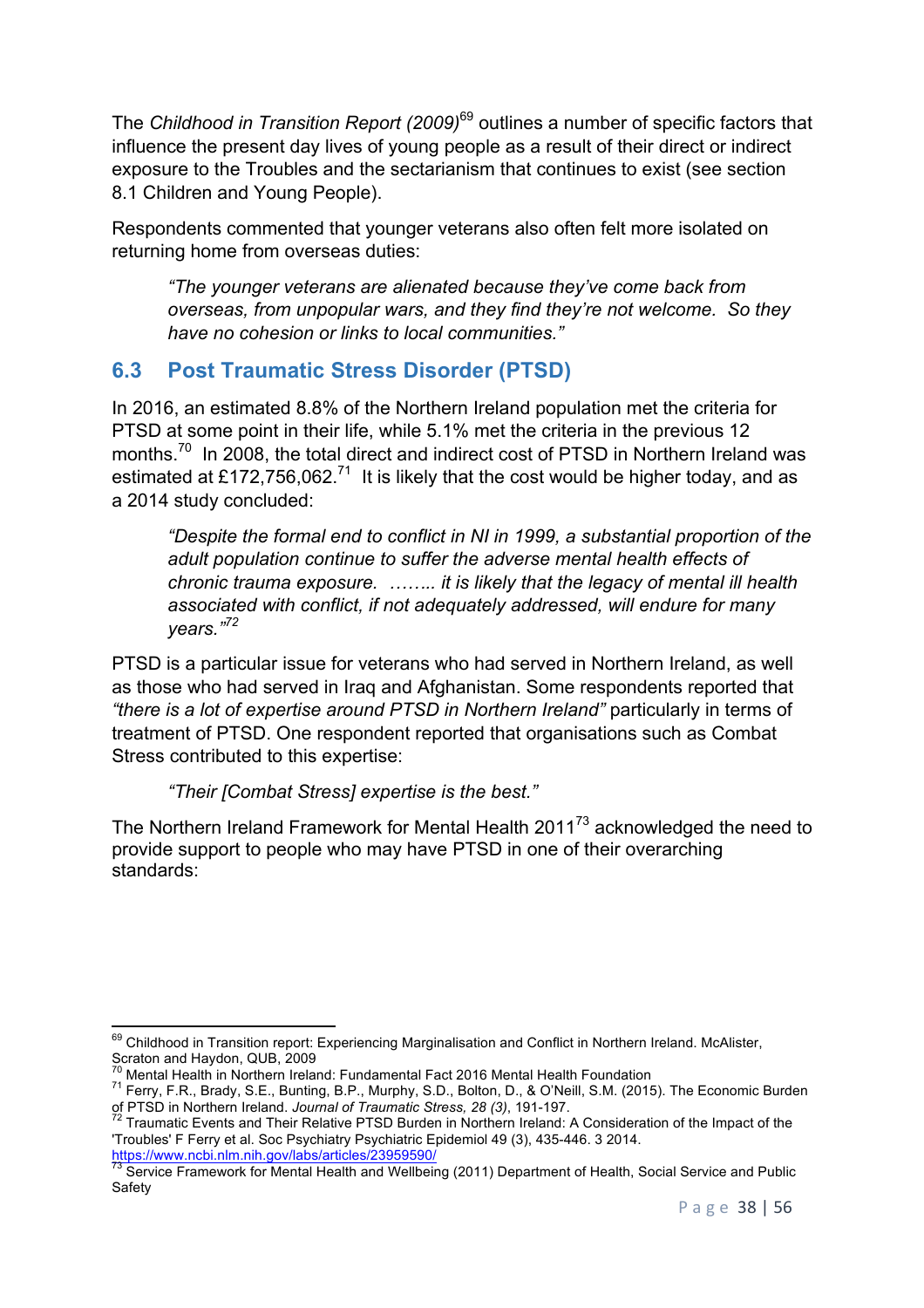*"Overarching Standard 48: Post Traumatic Stress Disorder – treatment and ongoing care: A person with a confirmed diagnosis of post traumatic stress disorder should have access to timely psychological and social interventions, medication and treatment appropriate to their needs, delivered by suitably qualified and supervised practitioners. A standardised outcome measurement tool should be used in treatment and care."*

The Framework further states that people with PTSD should be treated by suitably qualified and supervised practitioners who have the experience and skills to provide evidence-based psychological treatments for PTSD.

### **6.4 Suicide Risks**

In Northern Ireland, in 2010, 313 deaths were registered as suicide, of which 240 were males and 73 were females.<sup>74</sup>

By 2014, the numbers of registered suicides had reduced to 268 deaths and from this figure, over 75% (207) of suicides were male.<sup>75</sup> A few respondents commented that while the suicide rate fell in 2014, it has generally been increasing since the 1990s and the figures for 2016 may show a rise. However, this is largely a subjective view and beyond the scope of this review to clarify further.

An analysis of suicidal behaviour in Northern Ireland in 2014 showed associations with conflict-related traumatic events. This research, using data from the Northern Ireland Study of Health and Stress, found a significant association between the experiences of conflict related events, suicide ideation and suicide plans and suggests that those who experienced a conflict related event may be more likely to achieve suicide on their first attempt.<sup>76</sup>

### **6.5 Pre-Enlistment Factors**

There are a range of general pre-enlistment factors, which although not unique to Northern Ireland, may have an impact on health and mental health outcomes. These include socio-economic adversity, previous psychiatric history, personality, coping style, adverse experiences during childhood and adolescence such as verbal and physical abuse from parents, alcoholism in the family, and not feeling valued as a child. Single males of lower rank, with lower educational status, and who have served in the Army, are most likely to have experienced these adverse vulnerability factors in childhood.<sup>77</sup>

<sup>&</sup>lt;sup>74</sup> The Centre for Social Justice (2010) *Breakthrough Northern Ireland*, CSJ: 15.<br><sup>75</sup> Walker, H., Scarlett, M. and Williams, B. (2014). Health Survey Northern Ireland: First results 2013/2014. [online] Belfast: Public Health Information & Research Branch, Information Analysis Directorate. Available at: http://www.dhsspsni.gov.uk/hsni-firstresults-13-14.pdf<br><sup>76</sup> O'Neill, S., Ferry, F., Murphy, S., Corry, C., Bolton, D., Devine, B., Ennis, E., & Bunting, B. (2014). Patterns of

suicidal ideation and behaviour in Northern Ireland and associations with conflict related trauma. *Plos ONE 9 (3)*,  $e91532.$ 

<sup>&</sup>lt;sup>77</sup> Scoping Review: A Needs-Based Assessment and Epidemiological Community-Based Survey of Ex-Service Personal and their Families in Scotland Final Report (December 2012) Professor Susan Klein, Emeritus Professor David A Alexander, In Collaboration with Dr Walter Busuttil, The Robert Gordon University Aberdeen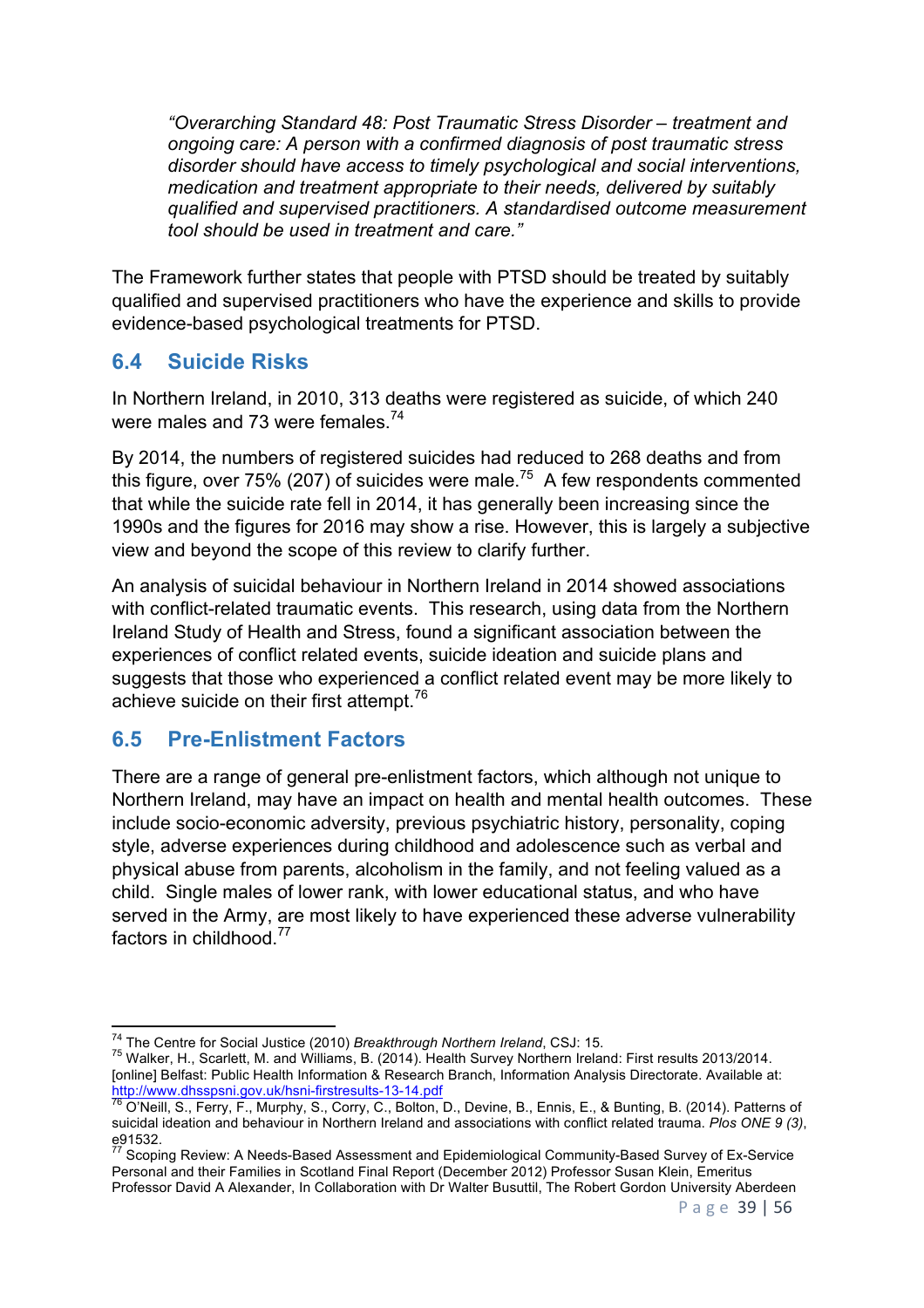### **6.6 Substance Misuse: Alcohol and Drugs**

Alcohol and drug misuse are significant public health and social issues with very high cots implications for Northern Ireland. Alcohol misuse has the biggest impact on the health of the population and accounts for approximately 70% of referrals to substance misuse treatment services. The impact of alcohol and drug misuse not only affects the individuals concerned it also affects families and local communities, and is not confined to young people as it can affect all ages.<sup>78</sup>

Moreover, it has been suggested that the impact of the Troubles on the population of Northern Ireland has affected wellbeing including creating higher levels of alcohol and/or drug dependency and subsequent mental health problems.<sup>79</sup>

Some respondents believed that alcohol and drugs, and the impact that they have on veterans in regards to self-harm and suicide was sometimes attributed to PTSD, when it was the alcohol or drug use that was the more significant factor:

*"Most of the self-harm and violence isn't caused by PTSD but by alcohol misuse."*

Respondents were divided about the degree to which alcohol and drug problems were prevalent amongst veterans and several respondents thought that this was often related to age differentials:

*"People claim it's [alcohol] a big issue, but there's no evidence for this. It's more of an issue for younger service leavers, who leave the Services early. They use it as coping mechanism"*

The RBL UK Household Survey (2014) found that the younger age group of the exservices community and the most recently discharged were more likely to have alcohol or drug problems $^{80}$ .

The Northern Ireland Framework for Mental Health 2011<sup>81</sup> recognised the damaging affect substance misuse can have, and set out the process that should be used to help those suffering such issues:

*"A person with difficulties/concerns about their drug or alcohol misuse should have an initial assessment when first presenting to services in primary care or any acute or community setting and should be encouraged to fully participate in their assessment and onward referral, if necessary. Any person presenting either a risk to themselves or others should be offered and assessed by mental health specialist(s) in a timely manner."*

 $^{78}$  Service Framework for Mental Health and Wellbeing (2011) Department of Health, Social Service and Public Safety

<sup>&</sup>lt;sup>79</sup> Wilson, G., Montgomery, L., Houston, S., Davidson, G., Harper, C. & Faulkner, L. (2015) Regress? React? Resolve? An Evaluation of Mental Health Service Provision in Northern Ireland Report prepared for Action mental Health by Queen's University Belfast<br>
<sup>80</sup> A UK U

A UK Household Survey of the ex-Service Community (2014) Forces in Mind Trust, Compass Partnership, Royal British Legion. Page 34.

<sup>&</sup>lt;sup>81</sup> Service Framework for Mental Health and Wellbeing (2011) Department of Health, Social Service and Public Safety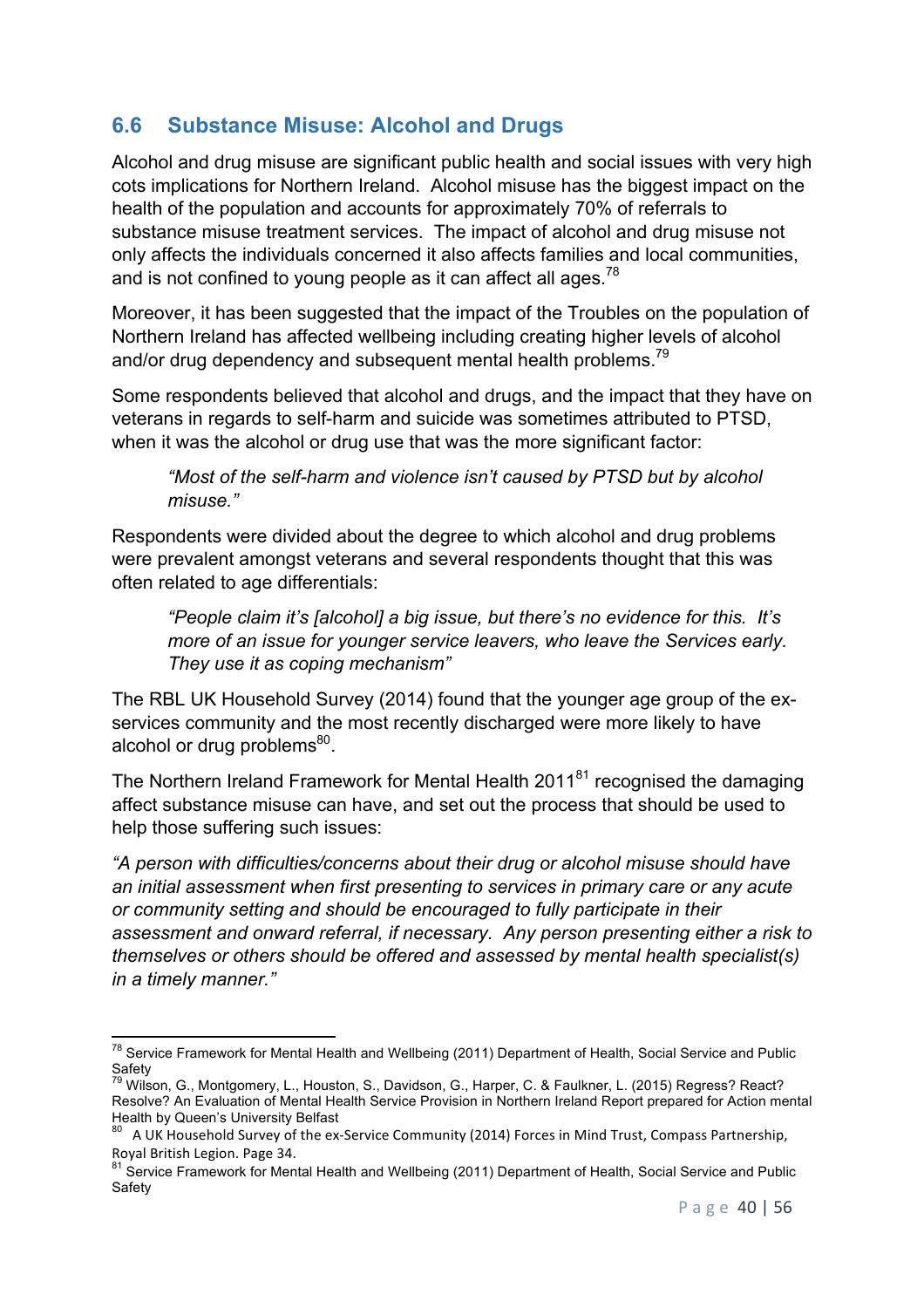# **7. Mental Health Provision and Support for Veterans in Northern Ireland**

### **7.1 Introduction**

Mental health services in Northern Ireland are delivered in accordance with the Stepped Care model (2009) as outlined by the then DHSSPS (now DoH).<sup>82</sup> This model provides a framework for the organisation and delivery of mental health services with the aim of ensuring that individuals receive the level of required support and/or intervention appropriate to their need.

Some respondents commented that there had been a positive step change in statutory mental health services generally in Northern Ireland in the past five years and there had been a move away from just providing medication to also providing effective psychological interventions.

## **7.2 Access to Information and Reducing Stigma**

Due to the complex history of Northern Ireland and the current equalities legislation, some respondents stated that it was difficult for services to signpost and provide information specifically for veterans on how to access appropriate services. Respondents also commented that veterans did not acknowledge their status as veterans, which would make it difficult to refer them to appropriate services:

*"Soldiers are taught to be anonymous, they don't tell people they're veterans so they're an invisible group of people"* 

To help lessen their invisibility, in 2013, a new system was introduced by NHS England and NHS Wales to reinstate a Service Leaver's NHS record: when they register with a GP, a letter is automatically generated informing the GP that their patient has been under the care of the Defence Medical Services. However, this system has not been introduced in Northern Ireland.<sup>83</sup>

The Ministry of Defence acknowledged that there had been some problems with how Service Leavers were briefed on identifying mental health issues and where to go for help in the past, but that work had been done to improve this and to offer more support. 84

Some respondents stated that it would be helpful for veterans to have a single point of contact particularly in regards to accessing mental health services:

*"There's no single point of contact for veterans in Northern Ireland, veterans use voluntary sector services to get access to mental health services. A single point of contact would be perfect."*

<sup>&</sup>lt;sup>82</sup> Delivering the Bamford Vision – The Bamford Review of Mental Health and Learning Disability, Action Plan

<sup>2009-11 (2009)</sup> DHSSPS<br>
<sup>83</sup> Veterans in the UK: Issues Facing the ex-service community Trajectory the futures partnership<br>
<sup>84</sup> http://www.publications.parliament.uk/pa/cm201314/cmselect/cmniaf/51/5107.htm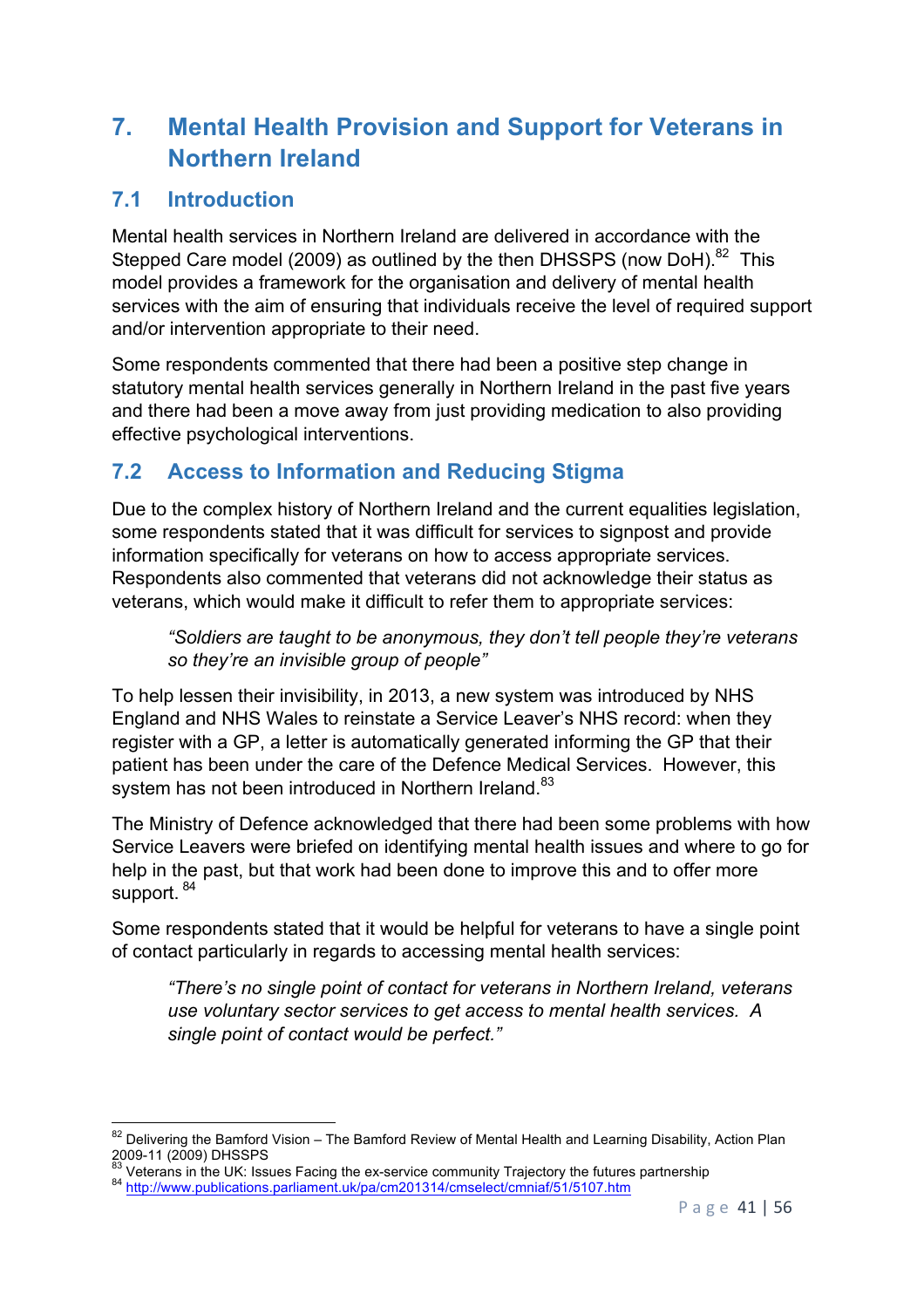The new Veterans Gateway<sup>85</sup> should help to resolve this by providing a first point of contact for veterans and their families to access information, advice and support on a range of issues including health care, housing, and employment.

Respondents acknowledged that currently there could be difficulties for some veterans to know how to access support for mental health issues, but for those that have, these respondents thought that they do receive a very good service:

*"It might be difficult to access but our mental health services are second to none and as good as any in the UK."*

As previously noted this is in contrast to known issues with respect to waiting times for mental health treatments. A recent BBC inquiry found that none of Northern Ireland's Health Trusts are meeting the waiting time targets for people with mental health problems such as anxiety and depression. The inquiry also found that there are significant shortfalls in the mental health workforce that are impacting on the ability to meet mental health needs.<sup>86</sup>

The Northern Ireland Framework for Mental Health 2011 highlights the importance of raising awareness around mental health issues and reducing stigma $^{87}$ :

*"People need to be aware of and have access to a range of mental health promotion approaches to reduce stigma towards mental health issues and to build capacity, resilience, skills and knowledge to support individuals and communities in need. This will help to increase self esteem, confidence and self worth. Information regarding mental health services is also essential."*

The Commission for Victims and Survivors took action in 2012 to help improve awareness by supporting the development of a wide-ranging and targeted communication strategy, which aims to raises awareness among GPs and other primary and community care practitioners of the impact of conflict-related trauma.<sup>88</sup>

Additionally, the Strategic Framework for Adult Mental Health (2005)<sup>89</sup> highlighted the importance of taking the specific context of service users into account. It listed, for example, a number of characteristics that health and social care services (statutory and independent) should reflect in their provision. The following table shows how veterans' mental and related health needs are relevant to these particular characteristics:

<sup>&</sup>lt;sup>85</sup> See p.30 of this report for details<br><sup>86</sup> http://www.bbc.co.uk/news/uk-northern-ireland-37976537<br><sup>87</sup> Service Framework for Mental Health and Wellbeing (2011) Department of Health, Social Service and Public Safety

 $88$  Comprehensive Needs Assessment (February 2012) Commission for Victims and Survivors http://www.cvsni.org/media/1434/comprehensive-needs-assessment-february-2012.pdf

<sup>&</sup>lt;sup>89</sup> A Strategic Framework for Adult Mental Health Services. The Review Of Mental health And Learning Disability (Northern Ireland). June 2005.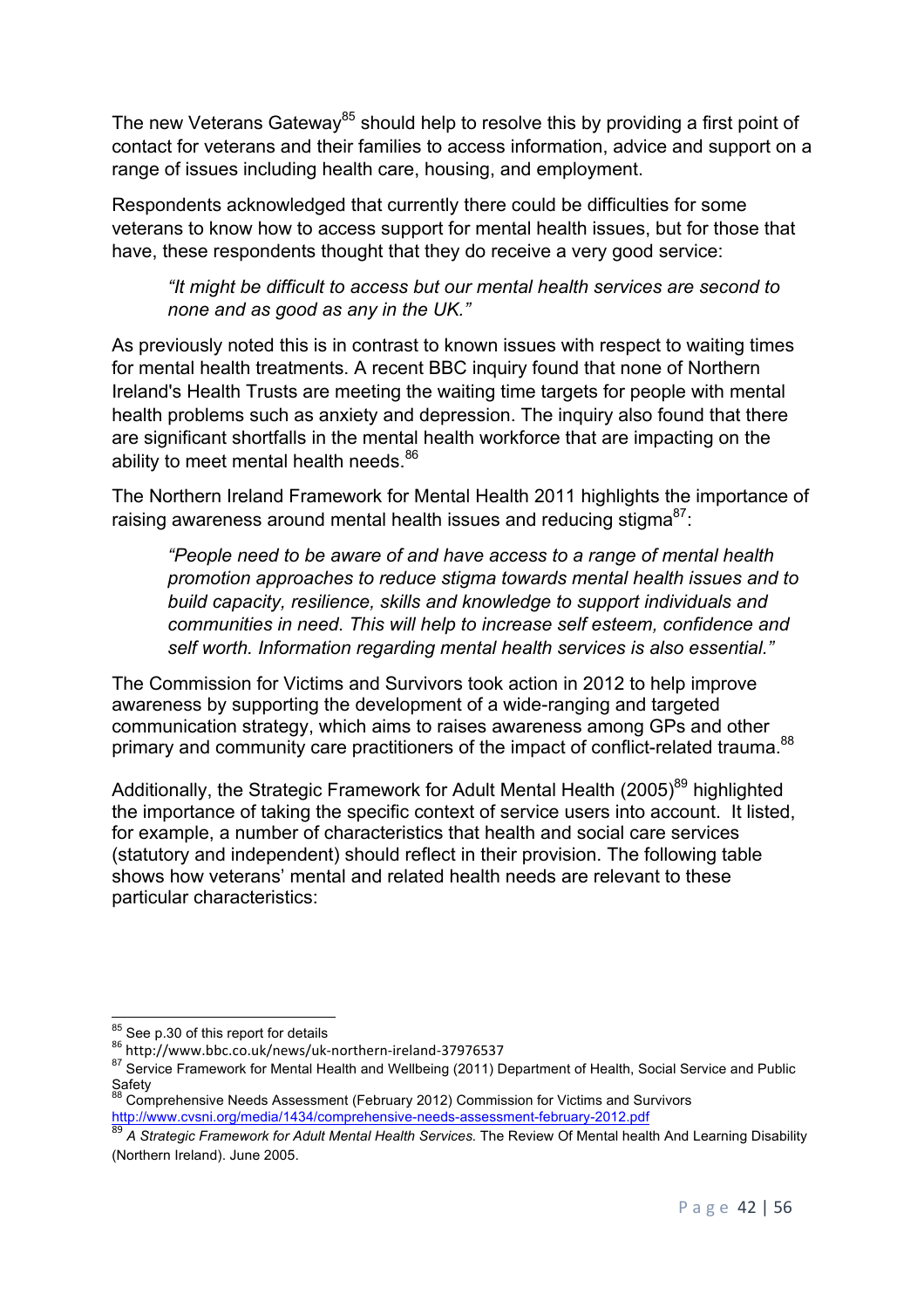| <b>Characteristics</b>                                                                                                                                                                                                        | Implications for veterans as a service                                                                                                                                                                                                                                                               |
|-------------------------------------------------------------------------------------------------------------------------------------------------------------------------------------------------------------------------------|------------------------------------------------------------------------------------------------------------------------------------------------------------------------------------------------------------------------------------------------------------------------------------------------------|
|                                                                                                                                                                                                                               | user group                                                                                                                                                                                                                                                                                           |
| Clear and non-bureaucratic points of<br>access to information and services                                                                                                                                                    | Veterans have poor awareness of available<br>statutory services and respond poorly to<br>bureaucracy within these organisations.<br>There is a need for targeted information for<br>veterans and straightforward access to<br>services. This is one of the main aims of<br>the new Veterans Gateway. |
| <b>Proactive awareness of and</b>                                                                                                                                                                                             | Professionals within statutory organisations                                                                                                                                                                                                                                                         |
| sensitivity to potential trauma-<br>related needs by key first-point-of-<br>contact professionals and<br>organisations                                                                                                        | who will be the first point of contact with<br>veterans need to have sensitivity and<br>awareness of the veterans' community and<br>their needs.                                                                                                                                                     |
| <b>Effective first line responses</b><br>offering reassurance, clear<br>information, initial care, and onward<br>referral                                                                                                     | Some veterans fall out of statutory services<br>following the first contact due to poor<br>experiences so there is a need for<br>reassurance, clear information and action<br>at this initial stage.                                                                                                 |
| Ongoing active response and follow                                                                                                                                                                                            | There is a need for active communication                                                                                                                                                                                                                                                             |
| up to reduce the potential for drop-<br>out associated with avoidance                                                                                                                                                         | and responses to veterans needs to<br>ensure they do not drop-out of statutory<br>services after initial stages, particularly<br>veterans with complex needs e.g. mental<br>health and substance misuse issues.                                                                                      |
| Individualised care to reflect the                                                                                                                                                                                            | Some veterans have more complex issues                                                                                                                                                                                                                                                               |
| highly individualistic presentations<br>of trauma-related needs, and the<br>personal associated circumstances<br>(e.g. other illnesses, financial<br>hardships, disability etc.) and any<br>co-morbid mental ill-health needs | e.g. co-morbidity, debt etc. Statutory<br>services need to provide individualised<br>care tailored to meet their needs and<br>prevent veterans from dropping out of<br>statutory services.                                                                                                           |
| Access to a range of evidence-<br>based therapeutic resources                                                                                                                                                                 | There is a need to ensure that there are<br>evidence-based therapeutic resources,<br>including trained and qualified staff able to<br>meet the specific needs of veterans.                                                                                                                           |
| Services should place a clear<br>emphasis on creating a safe and<br>confidential treatment environment                                                                                                                        | Professionals and statutory organisations<br>need to be aware that veterans and their<br>families continue to have concerns<br>regarding their safety due to the Troubles.                                                                                                                           |
| Services should have in place key<br>links and arrangements to respond<br>to urgent and other needs that<br>cannot be met within the specific<br>service                                                                      | It is important to involve the veteran's<br>family in his/her care and professionals<br>and statutory organisations must have a<br>wider awareness of potential risks and<br>issues that could arise e.g. the<br>safeguarding of children.                                                           |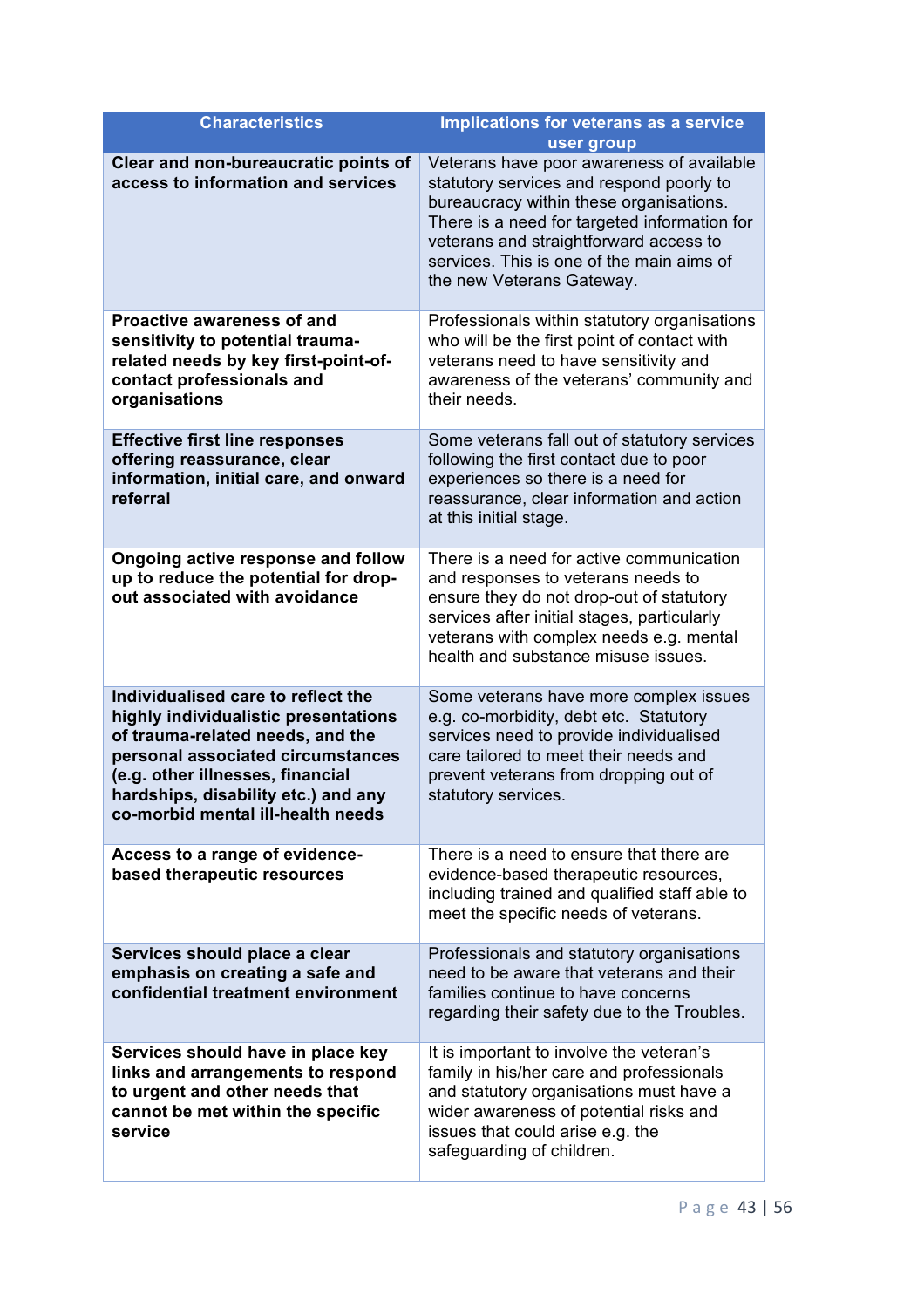### **7.3 GP Provision and Mental Health Services**

Veterans in Northern Ireland with mental health needs have access to a range of pharmacological and some therapy-based treatments from health and mental health services.

A number of respondents stated that during the Troubles clinicians within statutory services had become very skilled at dealing with the physical and mental health needs of people in the Armed Forces and veterans, but felt that since the Good Friday or Belfast Agreement in the 1990s, such skills had been in less demand and as such, had been lost from statutory health and mental health services over time:

*"They (clinicians) dealt with physical needs and were also good at dealing with emotional trauma, but over the years we've lost these skills."*

Other respondents strongly disagreed with this view. They stated that following the Good Friday agreement more individuals had felt able to acknowledge that they had post-traumatic psychological problems and that this had resulted in the establishment of trauma advisory panels in each of the health boards and psychological treatment training for health professionals working in the statutory sector, including Cognitive behavioural therapy (CBT) and Eye Movement Desensitization and Reprocessing (EMDR) therapy. It was further stated that improvements in professional training was leading to an expansion in the number of practitioners with these skills.

With regards to psychological therapies in Northern Ireland, the Psychological Therapies Strategy (2010) recommended that psychological therapies should be a core component of mental health services, including the provision of psychological care for people with PTSD. **Primary Care Talking Therapies Hubs** have since been established in each Trust area to bring together GPs, mental health clinicians and voluntary sector organisations into a single service consortium. The aim of these Primary Care Hubs is to improve access to low intensity psychological care and help deliver more effective intervention at an early stage.

All Trust areas also have a mental health crisis team. These teams are made up of psychiatric nurses, social workers and support workers. They carry out mental health assessments and provide support and short-term help until another team is available or the help is no longer needed. These teams can be accessed through the GP or GP out of hours service.

When GPs do refer individuals on to talk therapies, the waiting list can be up to a year or more and if people have very severe mental health symptoms, they are unable to engage in therapy until the symptoms stabilise. In these situations, the GP often has little option but to use medication as a stop gap before therapy can commence. Respondents raised concerns that there was an **overreliance on prescription drugs and the use of antidepressants** for veterans with mental health issues: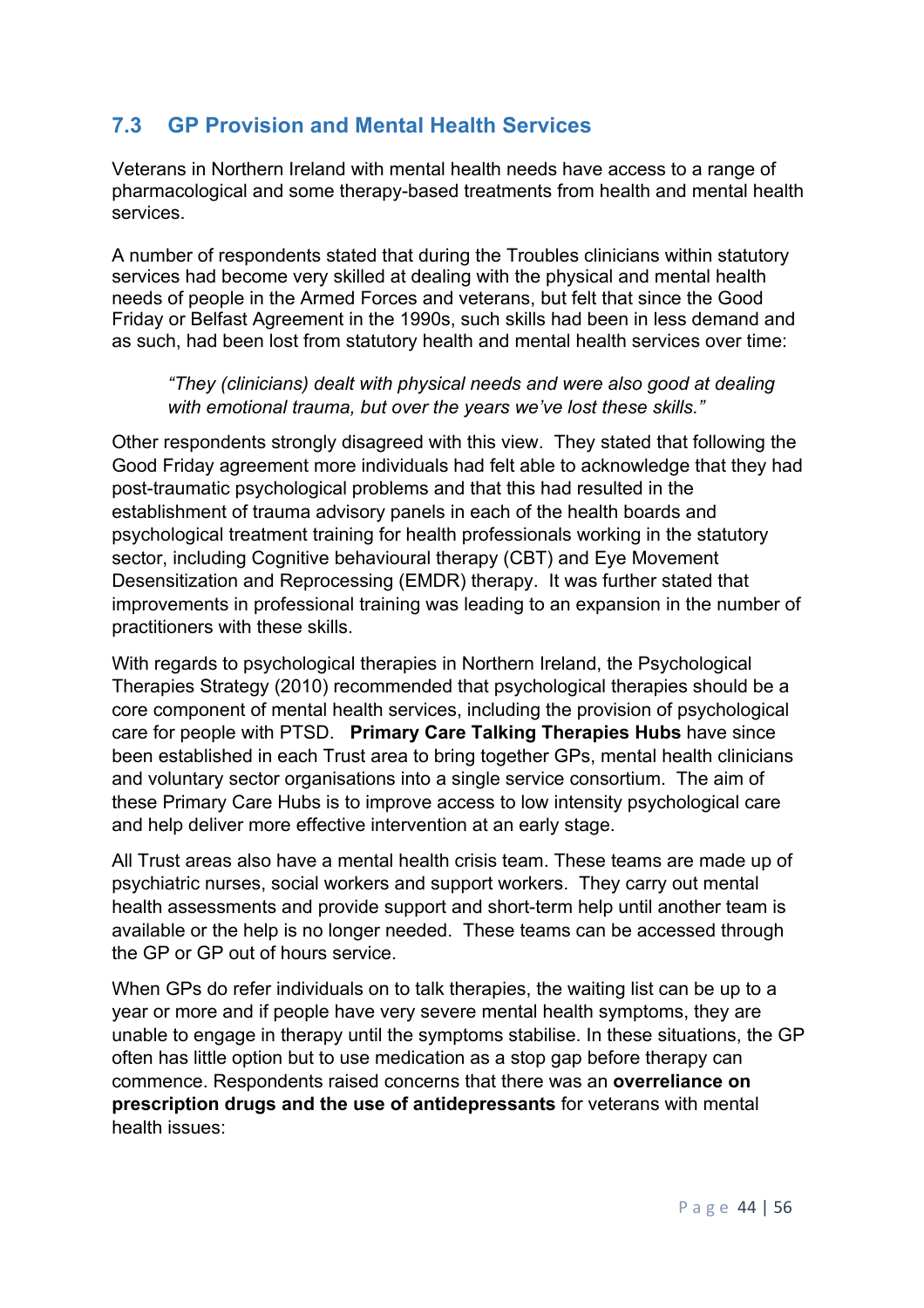*"GPs in Northern Ireland have been living with veterans' issues, but there's a lack of awareness and they tend to prescribe pills."*

*"There's definitely an overreliance on prescription drugs. We need to move away from drugs and focus on therapy."*

The Commission for Victims and Survivors also highlighted these concerns, in relation to the general population of NI:

*"The overreliance on medication to treat mental illness is one of a number of indicators reflecting the generally high level of psychological morbidity in Northern Ireland...10% of the adult population aged between 35-64 years of age (87,800 individuals) use antidepressants on a monthly basis."* <sup>90</sup>

The Northern Ireland Framework for Mental Health 2011 $91$  in regards to the use of medication and PTSD stated:

*"Medication can ameliorate disabling symptoms and may reduce symptomatic distress enabling engagement in evidence based trauma focused psychological therapies. Psychosocial interventions should be offered as adjuncts to psychological and pharmacological therapies throughout the course of PTSD."*

Respondents commented that although some GPs do have a good understanding of the mental needs of victims of trauma as a result of the Troubles, they **lacked awareness of the specific needs of veterans**. Other respondents also commented that there were **great variations in clinical service provision** across Northern Ireland:

*"It's patchy across regions and there's variations between the services provided by Trusts."*

In order to raise awareness of the needs of veterans, the Northern Ireland Veterans Support Committee (NIVSC), working locally with the Ministry of Defence, developed a *Northern Ireland Veterans Handbook*, which acted as a quick reference guide setting out the services available to veterans and their families. The Handbook was intended to give any stakeholder a "who does what for whom" guideline together with local contact details so that veterans who came into contact with them could be signposted to the service that would best meet their needs.

The Ulster Defence Regiment and Royal Irish Regiment (Home Service) Aftercare Service issued copies of this handbook to all GPs in Northern Ireland. However, a year later the Aftercare Service contacted a number of GPs to follow up how the Handbook was being used and found that:

*"…..some GPs did not know about the Handbook at all or appear to have discarded it."*

<sup>&</sup>lt;sup>90</sup> Comprehensive Needs Assessment (February 2012) Commission for Victims and Survivors

http://www.cvsni.org/media/1434/comprehensive-needs-assessment-february-2012.pdf<br><sup>91</sup> Service Framework for Mental Health and Wellbeing (2011) Department of Health, Social Service and Public Safety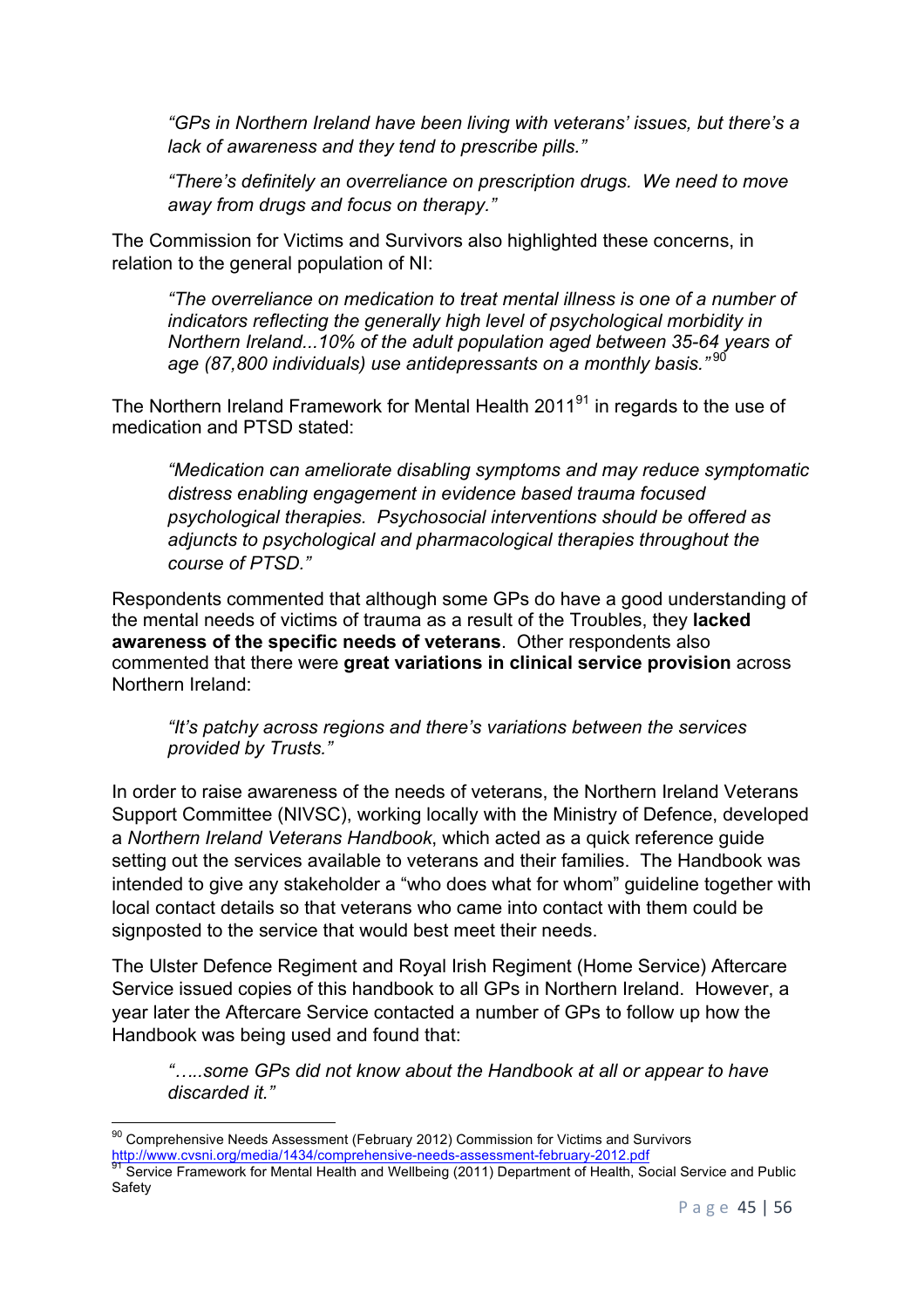A number of respondents also raised concerns that although GPs and statutory health services were aware of veterans, they **did not address the specific mental health needs of veterans**. Some respondents reported that when some GPs found they were dealing with veterans they often immediately signposted them to voluntary sector services:

*"Signposting is all that they [GPs] do once they find out a person is a veteran, they get passed onto Battlefield or Combat Stress."*

*"Once they realise someone is a veteran they default by saying the person may have PTSD and passing them onto Combat Stress."*

In addition, due to the sensitivities of being a veteran in Northern Ireland, it was reported that some GPs felt reluctant to raise this with their patients. It was also noted that there were **increasing demands on GPs** and other clinicians within health and mental health services placing them under a lot of pressure; some respondents felt that this reduced GPs ability to work effectively with veterans: *"The health system is creaking, there's too much pressure and demand on GPs".*

It was reported that **some veterans were also very reluctant to approach GPs** in the first instance because they felt that GPs and health and social care staff would be unable to understand their issues and provide the support they needed:

*"They [veterans] feel that people who haven't served can't understand what they're going through and can't help them."*

Veterans have highlighted a range of concerns around statutory health services including a lack of trust in hospital staff generally, a lack of confidence around confidentiality, and a belief that hospitals would compromise their security. These concerns are similarly acknowledged in documents, such as the 'Legacy of War Experiences of members of the Ulster Defence Regiment (November 2005)<sup>92</sup>:

*"Security concerns ranged from precise details of information changing hands to an overall sense of unease."*

However, some respondents felt there was a need to challenge *"old ways of thinking"*:

*"…..veterans talk about being under threat and the need to keep safe, but it's not true for all veterans and this is impeding them from accessing the services they need. They need to cope with reality, it's not the 1970s anymore and they need to be exposed to community services to break down these barriers."*

Several respondents commented that some voluntary sector services were now working with GPs and health services in an attempt to improve closer integration, for example, to:

<sup>92</sup> Legacy of War Experiences of members of the Ulster Defence Regiment (November 2005) Conflict Trauma Resource Centre (CTRC)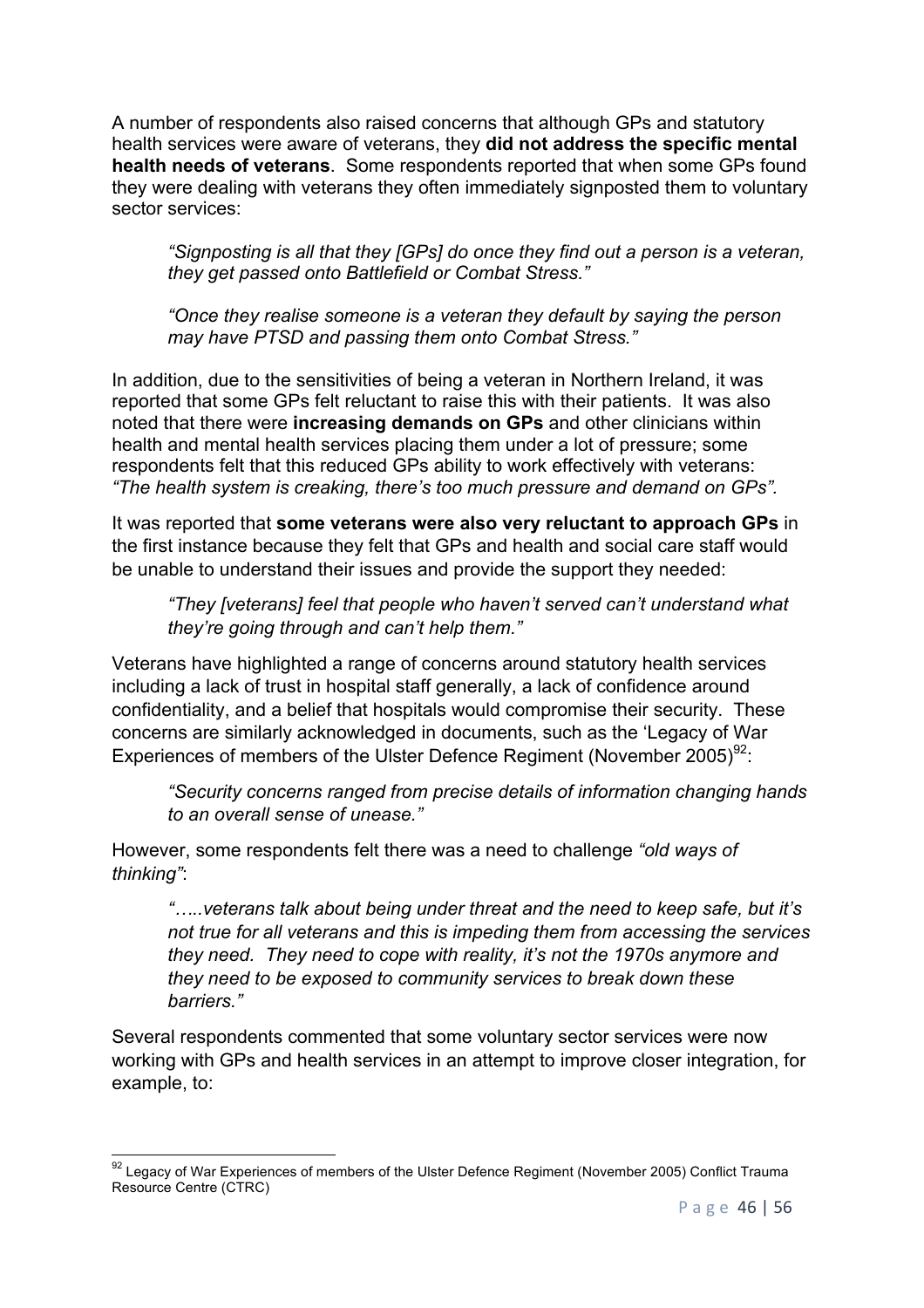*"…build bridges back into primary care – the services ask them [veterans] if they can talk to a GP on their behalf and then work with them and the GP to build trust."*

Some respondents commented that **GPs were very supportive of veterans** and would ensure that they could access the services they needed and would not face any unfair treatment:

*"Some veterans are reluctant to go to their GPs as they don't think that they'll be treated fairly. But there's no discrimination from GPs, on the whole veterans are treated based on their needs. Any feelings that veterans have that GPs won't be supportive or treat them fairly is misplaced."*

*"Everybody who comes to a clinical service is a patient and will be treated with due respect."*

### **7.4 Pathways between Statutory and Voluntary Sector Provision**

Some respondents spoke positively of the Primary Care Talking Therapies Hubs (see above) and stated that they had been instrumental in bringing together the statutory and voluntary sector services and helping to create pathways.

Other respondents commented that while pathways between the statutory and voluntary sector are in place they tended to be on an informal basis:

*"The pathways are informal, people know who to contact if they need to make a referral."*

*"We've got a good relationship with the Health Boards, we can refer people onto them, but we keep them on the books and work together with the Health Boards to support the person – it's a good pathway."*

While respondents agreed the relationship between the statutory and voluntary was good overall, there was still a need for better coordination between clinical and nonclinical services, whether in the statutory or voluntary sector.

In 2015, the **Northern Ireland Veterans Support Committee (NIVSC)** was set up, under ministerial guidance to:

*"……improve cooperation between those organisations committed to delivering support to veterans. It is also designed as a pool of subject expertise which can be consulted by statutory or voluntary enquirers with a view to providing a consensus on veterans' issues."*<sup>93</sup>

<sup>93</sup> NI Veterans' Support Committee (NIVSC) Terms of Reference November 2015 http://www.reservesandcadetsni.org.uk/sitefiles/resources/docs/151110ni-wel-nivsc\_tors\_nov15.pdf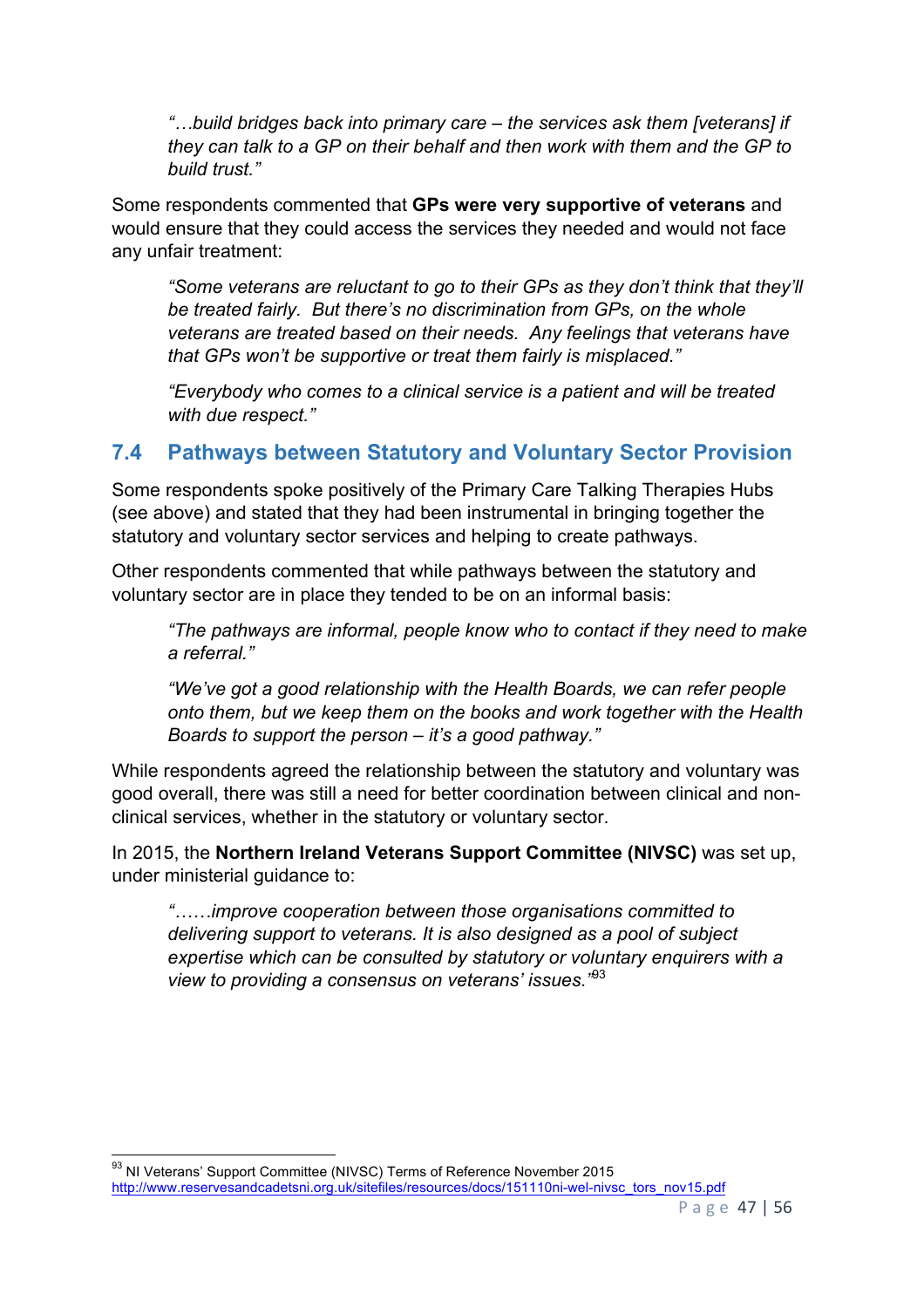The NIVSC is a voluntary coalition of organisations, which specialises in delivering support services to veterans and their families. It has been likened to a Northern Ireland version of Cobseo, the Confederation of Service Charities, but has a wider membership to include MOD-linked and other statutory bodies. NIVSC aims to improve cooperation and to facilitate better coordination for the support, the welfare and wellbeing of the veterans' community through co-ordination, sign posting and the exchange of best practice. One respondent commented:

*"We look at improving referral pathways, we look for commonalities of approach and we lobby politicians for support for veterans."*

### **7.5 Voluntary Sector Services Providing Clinical Interventions to Veterans**

In Northern Ireland, there are a range of specialists and general health and social care services provided by voluntary sector organisations, which members of the Armed Forces, veterans or their families can access. The Armed Forces charities in Northern Ireland provide valuable support to the Armed Forces Community, including:

- independent inquest advice for bereaved families;
- financial support, in terms of short term crisis type grants;
- practical assistance and advice;
- signposting the appropriate organisations;
- financial casework for individuals, and
- **treatment and support for mental health problems.**

A number of respondents commented that there were currently more services for veterans/trauma victims in the voluntary sector than in the statutory sector, and veterans felt more comfortable approaching the voluntary sector for support rather than the statutory sector:

*"The health services are effective, but some people do better in the voluntary sector."*

Overall, respondents spoke positively about the services in the voluntary sector although some raised concerns that there needed to be more planning and consideration around use of resources and the development of services in the voluntary sector:

*"The voluntary sectors' has had over 20 years of funding and services have been developed on an ad hoc basis, but we need more coordination and planning of services, and we need to think about the needs of service users."*

*"There needs to be better regulation and training for voluntary services that provide psychological services."*

Combat Stress was cited as the primary voluntary sector service that offered clinical treatment to veterans. Combat Stress has a centre in Belfast, which covers all of Northern Ireland.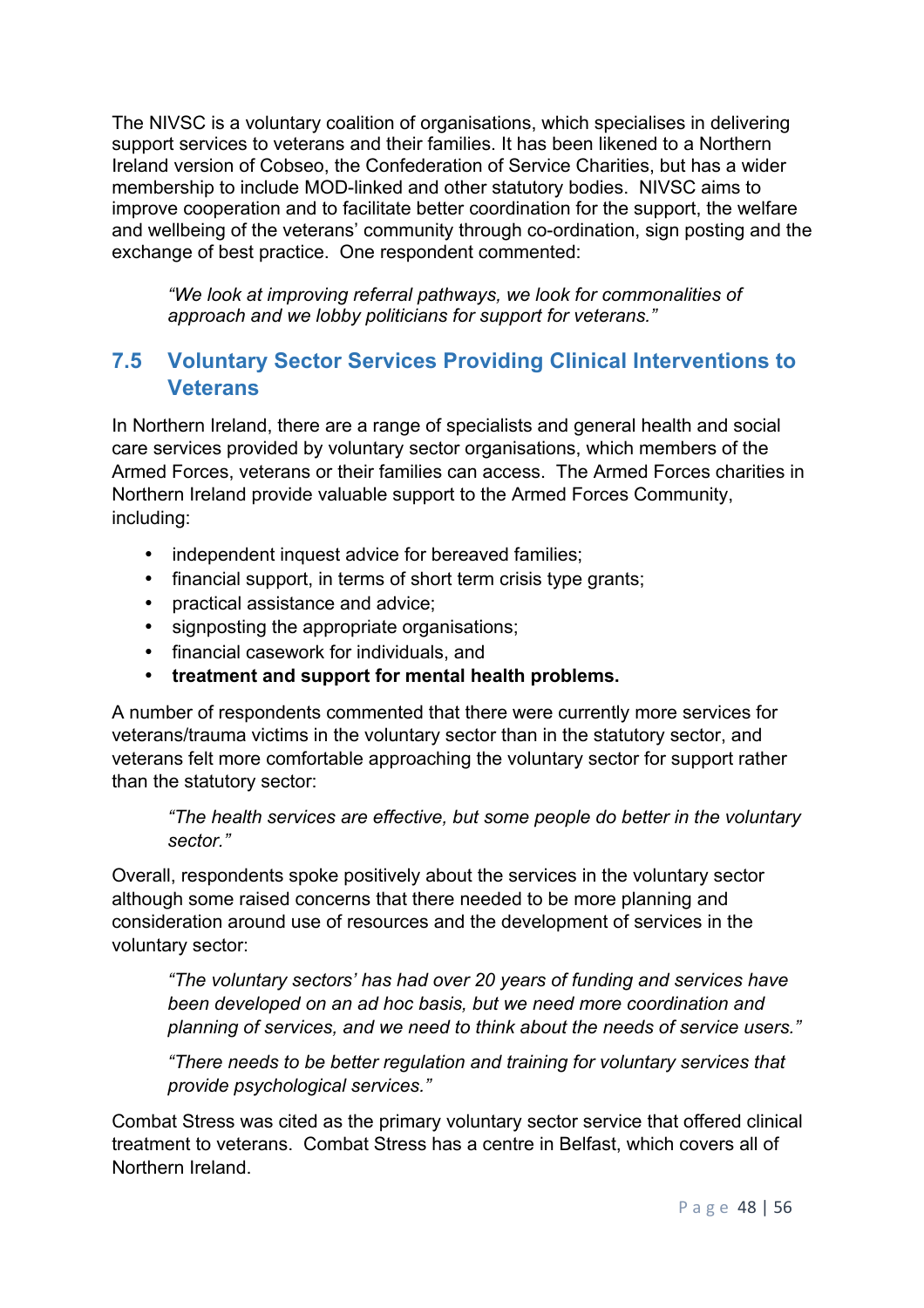The small clinical team consists of a Consultant Psychiatrist (part-time), two Community Psychiatric Nurses (CPNs), a Psychologist (part-time) and an Occupational Therapist. The Centre provides advice and outpatient treatment and delivers services to over 850 Veterans.<sup>94</sup> The clinical team focuses primarily on the assessment of veterans. The CPNs are able to provide some treatment provision to address, for example, low level anxiety management. The Occupational Therapist primarily provides group work. All work is complementary to statutory health services and liaison between agencies is seen as vital to meet an individual's specific needs and generate suitable treatment.<sup>95</sup>

If veterans require intensive treatment they are referred to the residential treatment service in Scotland, provided by Combat Stress, for a 6 week programme. The programme consists of a mixture of individual and group sessions, including traumafocused cognitive behavioural therapy sessions.<sup>96</sup> Respondents spoke positively about the Combat Stress service in Scotland and stated that some veterans were content to travel to Scotland and preferred being able to go away for treatment, as they felt safer and could relax in that environment and speak freely.<sup>97</sup> However, a number of respondents highlighted that going to Scotland for treatment was not always an option for all veterans:

*"The service in Scotland is good, but not all veterans like leaving their families for six weeks or are in a position where they can leave their families."*

It was also stated that when these veterans return to Northern Ireland there was limited short-term, community-based follow-up provision and many veterans found themselves back in the same environment that they left behind, facing the same issues and difficulties:

*"It's counterproductive, their trauma needs to be dealt with on site. By sending them away they [veterans] avoid issues. It's a good service, but some veterans use it as an escape, not as an opportunity to deal with issues."*

*"They [veterans] lose the benefits [of the six week intensive programme] when they return from Scotland because they have to return to their real lives and deal with all the issues they left behind."*

Some respondents commented that there was a need for a shorter, local communitybased therapeutic and support programme for veterans in Northern Ireland:

*"I'm not sure about a standard six week residential programme. I'd like to see more community-based support programmes that can be tailored to the needs of individuals. Treatment shouldn't consist of having all our eggs in one basket."*

*"We need more local services for veterans that join up with trauma services. We need to change how we do things."*

- Traumatic Stress Disorder Therapy Healthcare Counselling and Psychotherapy Journal *April 2016* <sup>97</sup> http://sluggerotoole.com/2014/03/23/homecoming-are-british-military-veterans-in-northern-ireland-coping/
- 

<sup>&</sup>lt;sup>94</sup> Armed Forces & Veterans (March 2016) Ulster Unionist Party<br><sup>95</sup> http://www.belfasttrust.hscni.net/pdf/Trauma\_Services\_Directory\_Eastern\_Trauma\_Advisory\_Panel.pdf<br><sup>96</sup> Supporting Veterans Dominic Murphy details the cli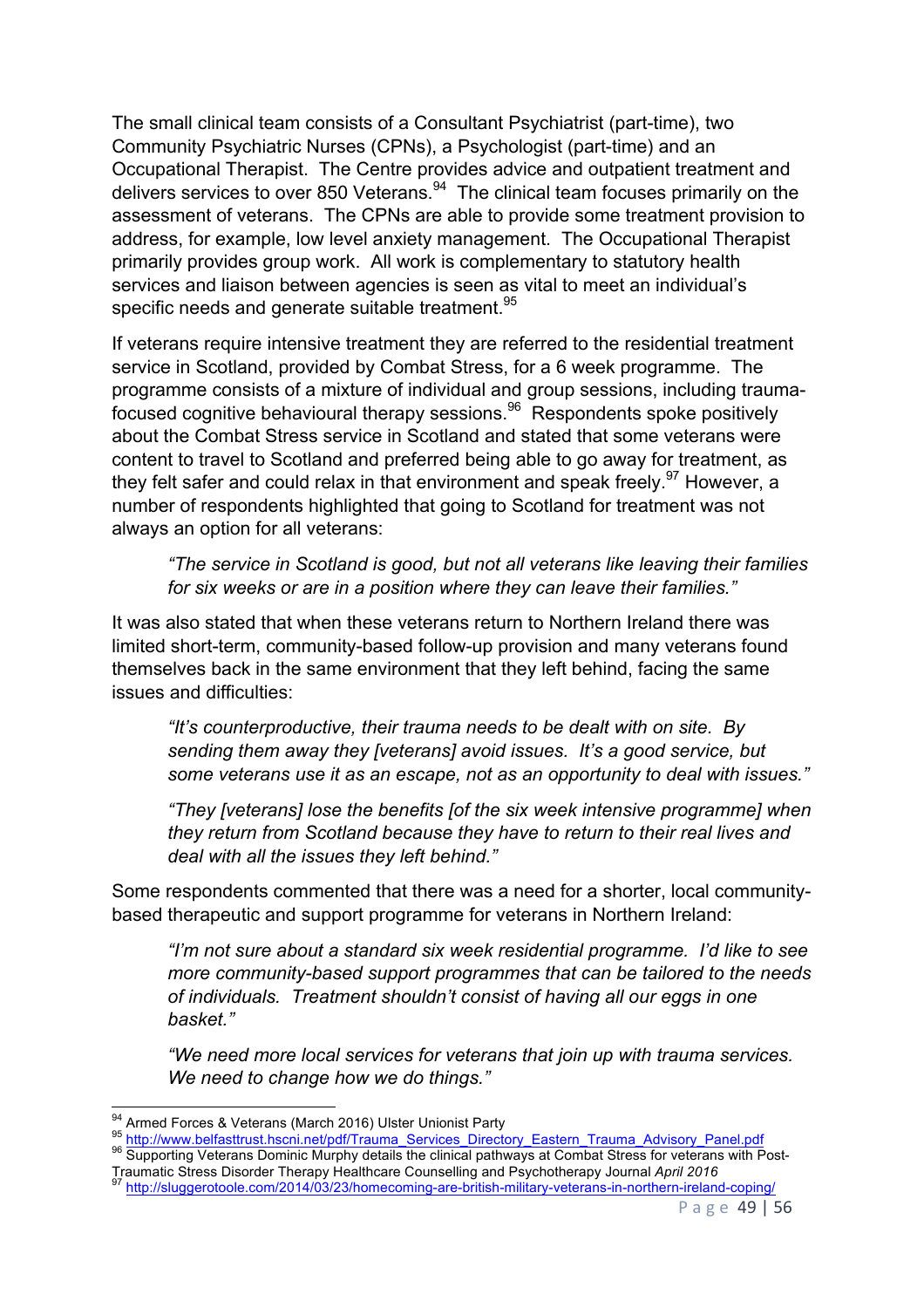### **7.6 Victims and Survivors/Trauma Network**

In 2005, specialist trauma-related services were established in Northern Ireland across the five Trust areas. The primary services are:<sup>98</sup>

- The Trauma Resource Centre based in North Belfast, in the Belfast Trust, which provides multi-disciplinary treatment for adults who have been affected by the Troubles. It provides counselling delivered by a professionally trained trauma counsellor, occupational therapy and physiotherapy.
- The Family Trauma Centre in South Belfast, in the Belfast Trust, which is a Trust and regional Child and Adolescent Mental Health Service providing specialist treatment services for children, young people and their families following severe trauma.
- The Trauma Counselling Service, based in three locations in the Southern Trust. This service is delivered by three part time trauma counsellors who take referrals from GPs and mental health services.

The Commission for Victims and Survivors noted in 2012, however, that the provision of specialist trauma-related services was patchy and there was *"a level of inconsistency and purpose in approach".* <sup>99</sup>

Some respondents also raised concerns about the lack of flexibility within some trauma services:

*"People working in these services are usually passionate about supporting their clients, but they don't focus on individual needs and the client is expected to fit into the service. Some services have a strong ideological base, but this means that they won't offer certain services. I know that some of the trauma services have been offered clinical resources, in addition to their counselling services, but they've refused funding because it doesn't fit with their ideology. They need to be more flexible in their approaches and actually think about what the client needs first, not focus on how they can fit the client into their service."* 

In order to address the inequitable provision of trauma-related services within the health and social care system, the Commission for Victims and Survivors recommended that an effective cross-sectoral approach be established to treat conflict-related trauma by developing a national, trauma focused and coordinated service network.

<sup>98</sup> Towards A Better Future: The Trans-generational Impact of the Troubles on Mental Health (March 2015) Prepared for the Commission for Victims and Survivors by Ulster University 99 Comprehensive Needs Assessment (February 2012) Commission for Victims and Survivors

http://www.cvsni.org/media/1434/comprehensive-needs-assessment-february-2012.pdf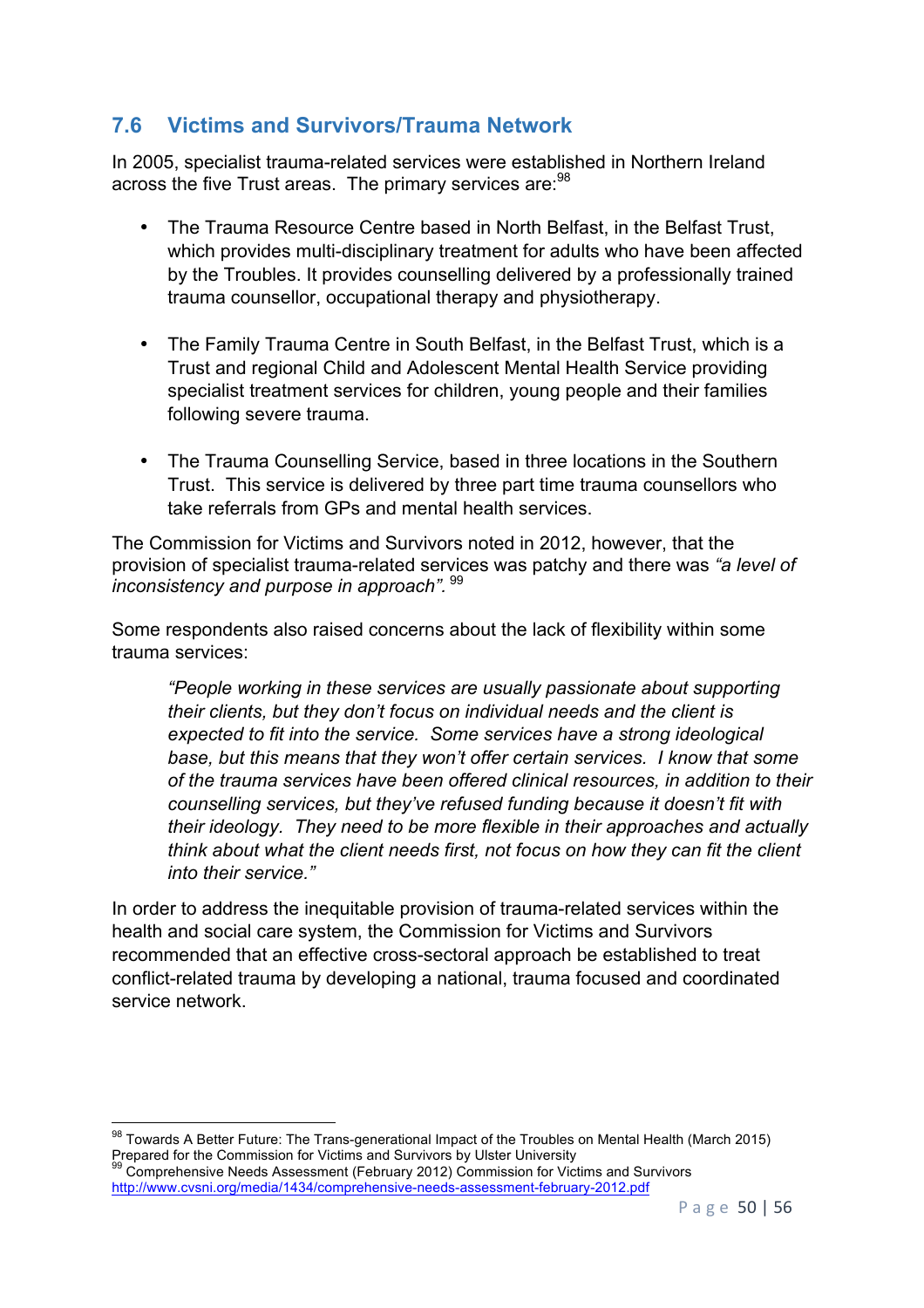The then DHSSPS (now DoH) supported the recommendation and in November 2015, the then Health Minister, Simon Hamilton, reiterated his commitment to establishing a comprehensive Mental Trauma Service as a trauma focused network in Northern Ireland.<sup>100</sup> The aim of the service would be to improve:

- the individual, family and community experience of mental health trauma care;
- the psychological and social outcomes for individuals, their families and communities who have been traumatised as a result of the Troubles; and
- the governance and accountability.

The network would be governed by a partnership agreement between the Victims and Survivors Service, the statutory sector, and voluntary sector providers. This partnership agreement is under development and will cover areas such as the interface between the voluntary sector and the Health and Social Care Trusts, referral protocols, linkages, monitoring, evaluation and funding. The network would ensure a range of evidence-based interventions and treatments in line with NICE guidelines to meet a range of needs, and would be based on the Stepped Care model, which focuses on the recovery of the individual from psychological trauma.

In February 2016, the then Health Minister, Simon Hamilton, announced an initial investment of £175,000 towards setting up the mental trauma service.<sup>101</sup> Respondents expressed some concerns about delays in this much needed service but overall, they supported its development because a national network that focuses on providing services to the victims and survivors of trauma would also help to meet the needs of veterans:

*"The new trauma network is really positive, but we need to know how this will also meet the needs of veterans."*

<sup>100</sup> https://www.health-ni.gov.uk/news/mental-trauma-service-will-help-address-legacy-troubles-hamilton http://www.bbc.co.uk/news/uk-northern-ireland-35645821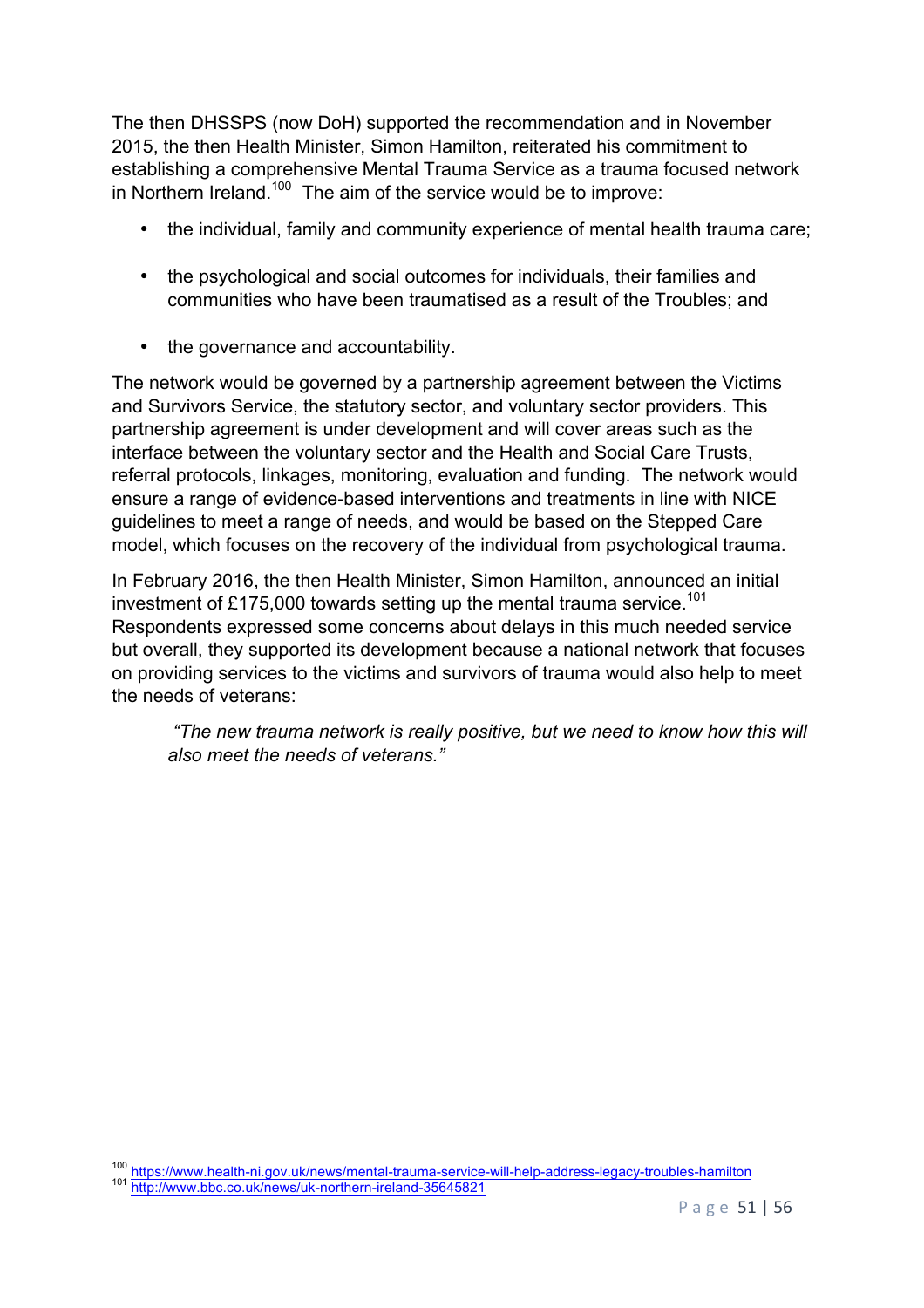# **8. The Needs of Veterans' Families**

#### **8.1 Children and Young People**

In 2012, the Commission for Victims and Survivors highlighted the impact of the Troubles on families, young people and children, particularly trans-generational issues, which they defined as:

*"…..those which pass from one generation to another within families and communities. …. The Troubles themselves stretched over a period in excess of 40 years. Consequently, several generations have been affected."* <sup>102</sup>

There is limited evidence as to how exposure to conflict-related trauma associated with living with mental health issues has impacted the health and wellbeing of victims' and survivors' children in Northern Ireland. As the Commission noted:

*"People worry about the effect of the Troubles, if not on this generation of young people then perhaps the next. However, there is little by way of data and an evidence base."* <sup>103</sup>

However, the body of evidence and research is growing, for example into the intergenerational aspects of trauma in the context of NI and the extent to which traumatic experiences of the NI conflict are transmitted from one generation to the next, such as from parent to child<sup>104</sup>. Currently in Northern Ireland, there is at least one generation who were adversely affected by the conflict when they were children or young people due to direct experiences of injury and trauma through bereavement of parents, siblings, friends and neighbours or by the inherent stress of living in violent situations. Research carried out in  $2011^{105}$  found that young people experienced their first conflict-related trauma between the ages of 10 and 19, while almost a quarter first experienced conflict as young children (aged 0 to 9).

It is therefore important that the specific mental and related needs of families and young people be considered particularly in regards to issues such as adolescent and young adult suicide, and alcohol and drug abuse. However, the Commission found that most psychological therapists acknowledged that a large proportion of their practice in addressing trans-generational trauma is of an 'indirect' nature i.e. working with first generation survivors to reduce or prevent further transmission of trauma by helping trauma survivors to heal from their experiences and by aiding the survivors to reconnect with their family and the wider world.

<sup>&</sup>lt;sup>102</sup> Comprehensive Needs Assessment (February 2012) Commission for Victims and Survivors http://www.cvsni.org/media/1434/comprehensive-needs-assessment-february-2012.pdf<br><sup>103</sup> Comprehensive Needs Assessment (February 2012) Commission for Victims and Survivors

http://www.cvsni.org/media/1434/comprehensive-needs-assessment-february-2012.pdf<br><sup>104</sup> Fargas-Malet, M., & Dillenburger, K. (2016). *Intergenerational transmission of conflict-related trauma in Northern Ireland: A behaviour analytic approach.* Journal of Aggression, Maltreatment & Trauma. DOI: 10.1080/10926771.2015.1107172. 

<sup>105</sup> Ferry, F, Bolton, D, Bunting, B, O'Neill, S, Murphy, S. (2011) *The experience and psychological impact of Troubles' related trauma in Northern Ireland: A Review*, University of Ulster and Northern Ireland Centre for Trauma and Transformation.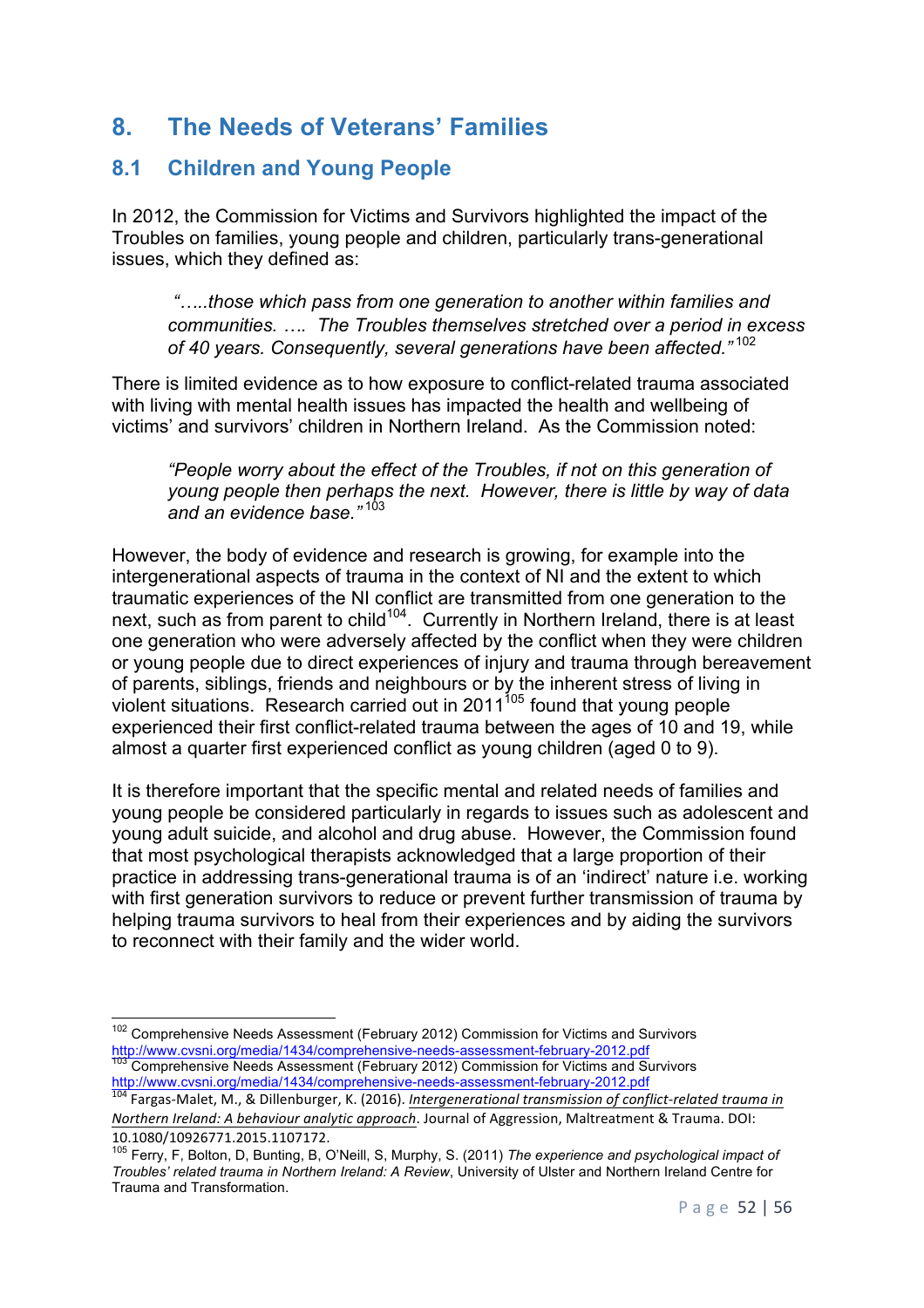Amongst the veterans community there may be a reluctance to acknowledge the impact of conflict related trauma on the family. The desire to protect children by avoiding the issues is known to be a coping mechanism amongst general survivors of trauma:

*"Silence was also employed as an 'avoidance tactic' or coping strategy pushing traumatic experiences back into the past to avoid dealing with them and to 'protect and shield' their children."* <sup>106</sup>

Some respondents to this review also reported that families of veterans would often rely on their community and Church networks for support in the first instance, rather than seek professional help.

### **8.2 Services for Families**

The types of services available and delivered by statutory agencies include the **Family Trauma Centre (FTC)**, which provides Family Therapy combined with individual psychotherapeutic interventions (e.g. Cognitive Behaviour Therapy, Psychoanalytic Psychotherapy and Eye Movement Desensitisation and Reprocessing (EMDR)). These types of services recognise that trans-generational trauma is not limited to the individual who has suffered potentially multiple exposures to conflict-related events, but also their families. Respondents highlighted the work of the Belfast Family Trauma Centre and spoke positively of their support for families, including the families of veterans.

However, some respondents felt that the needs of veterans' families were not being addressed within statutory services and that this presented a weakness in the current service provision:

*"Families is a big gap – we'll see the spouse or partner only once just to verify what the veteran has told us and to give them some basic information. But we need to develop family support and education services."*

*"PTSD has a negative impact on families and secondary impact like alcohol abuse so more support is needed for families."*

The Commission for Victims and Survivors also noted the importance of this with respect to the general population:

*"There is a need to promote greater awareness of trans-generational trauma among professionals including GPs and social workers."107*

<sup>&</sup>lt;sup>106</sup> Comprehensive Needs Assessment (February 2012) Commission for Victims and Survivors https://www.cvsni.org/media/1434/comprehensive-needs-assessment-february-2012.pdf<br><sup>107</sup> *Ibid*. Page 21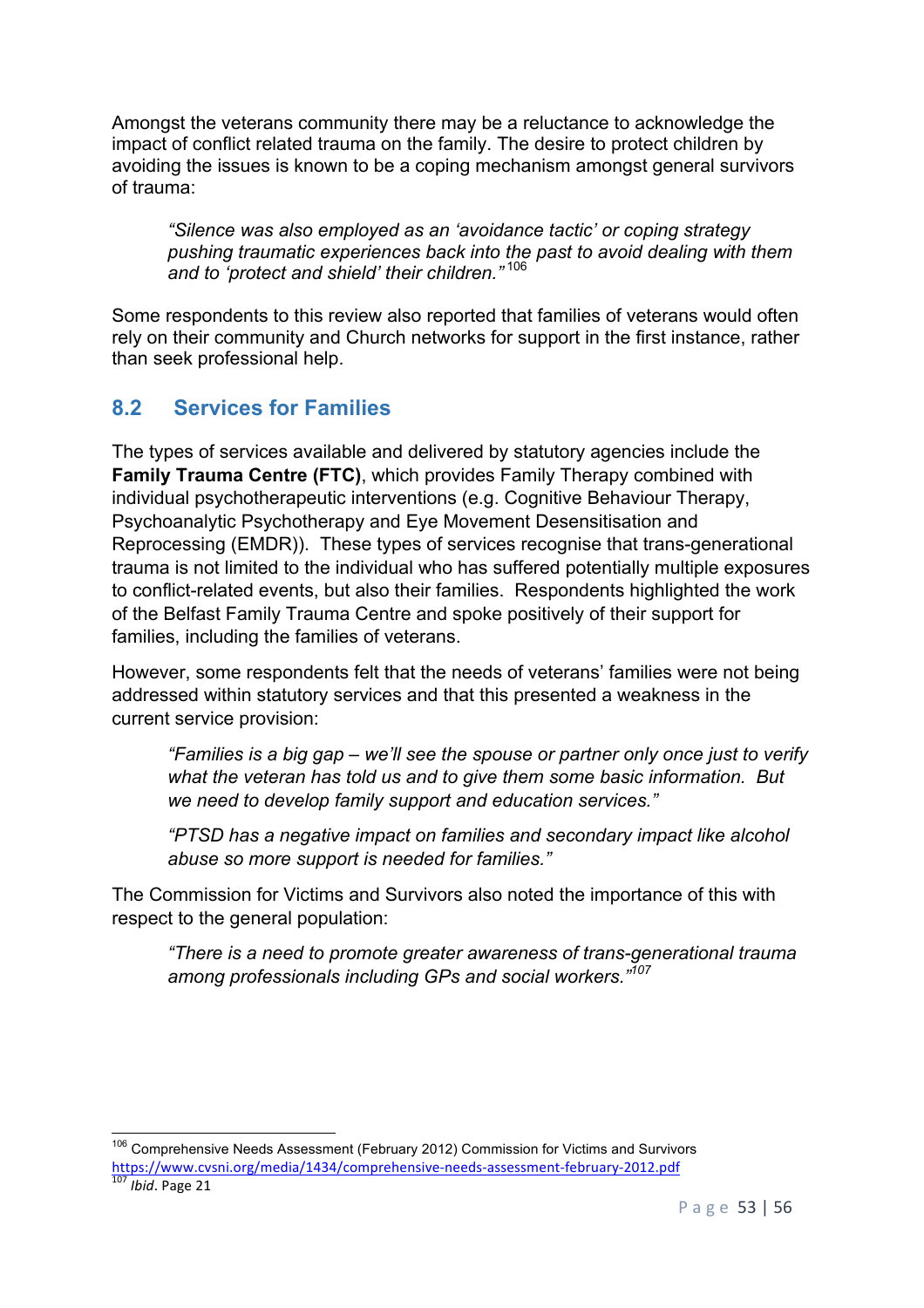In terms of young people and statutory Child and Adolescent Mental Health Services (CAMHS), the Commission stated that:

*"Despite additional investment in CAMHS in recent years, there are clearly significant issues that need to be addressed to ensure young people, particularly those impacted by the legacy of the conflict access effective specialist outpatient and community-based services in a timely manner." 108*

Family members and carers are also known to be important sources for identifying victims of trauma:

*"Family members or carers often contribute to identification of the condition and should then be involved in treatment at all stages."* <sup>109</sup>

 

<sup>&</sup>lt;sup>108</sup> *Ibid*. Page 124<br><sup>109</sup> Service Framework for Mental Health and Wellbeing (2011) Department of Health, Social Service and Public Safety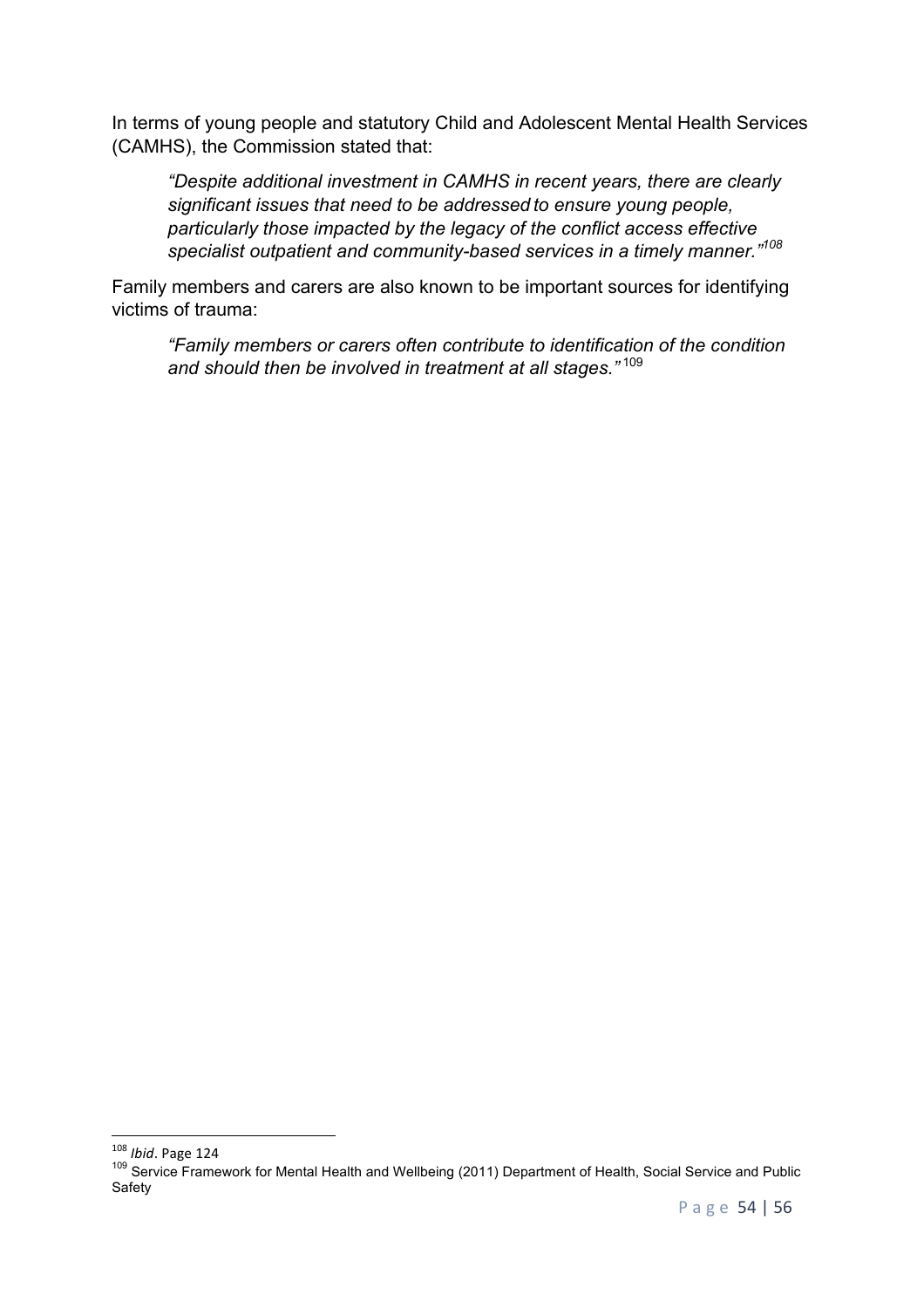# **9. Conclusion and Summary of Key Messages**

This review has predominantly focused on statutory and clinical mental and related health provision for veterans, rather than on the voluntary sector. It has, however, considered the relationships and pathways between the statutory and voluntary sectors.

Veterans in Northern Ireland with mental health needs have access to a range of pharmacological and some therapy-based treatments from statutory health and mental health services. Progress has been made in improving mental health services overall in Northern Ireland and clearly many of the professionals within these services are committed to delivering services to a high standard and ensuring the particular needs of veterans are met.

However, any consideration of these services in Northern Ireland must be done in the context of Northern Ireland's complex history, the current political landscape and the impact of the equality legislation. Veterans and their families may also be reluctant to access statutory health and mental health provision due to concerns about their own security.

From the evidence gathered and the feedback received from stakeholders, there are some key messages for consideration as outlined below:

- **Problem identification** There is a lack of robust monitoring data across the statutory sector on the prevalence and incidence of mental health problems amongst veterans and family members in Northern Ireland. This is due to a variety of factors including reluctance amongst veterans to be identified as having served in the armed forces and the lack of strategic planning guidance for mental health providers and GPs on identifying mental health problems in the veteran community. There is also a lack of data relating to the individual outcomes for the general population with diagnosed mental health conditions receiving therapybased treatments, which further limits understanding about the needs of veterans. Consideration needs to be made about how to improve the identification and monitoring for veterans and family members with mental health problems.
- **Help seeking amongst veterans** The problems faced by veterans living in Northern Ireland are potentially more complicated and sensitive than those faced by veterans in England, Scotland and Wales due to personal security concerns, making it difficult for them to seek help openly for mental health issues. This can result in mental and related health issues being left untreated as veterans and their families feel unable to come forward and ask for help and support.